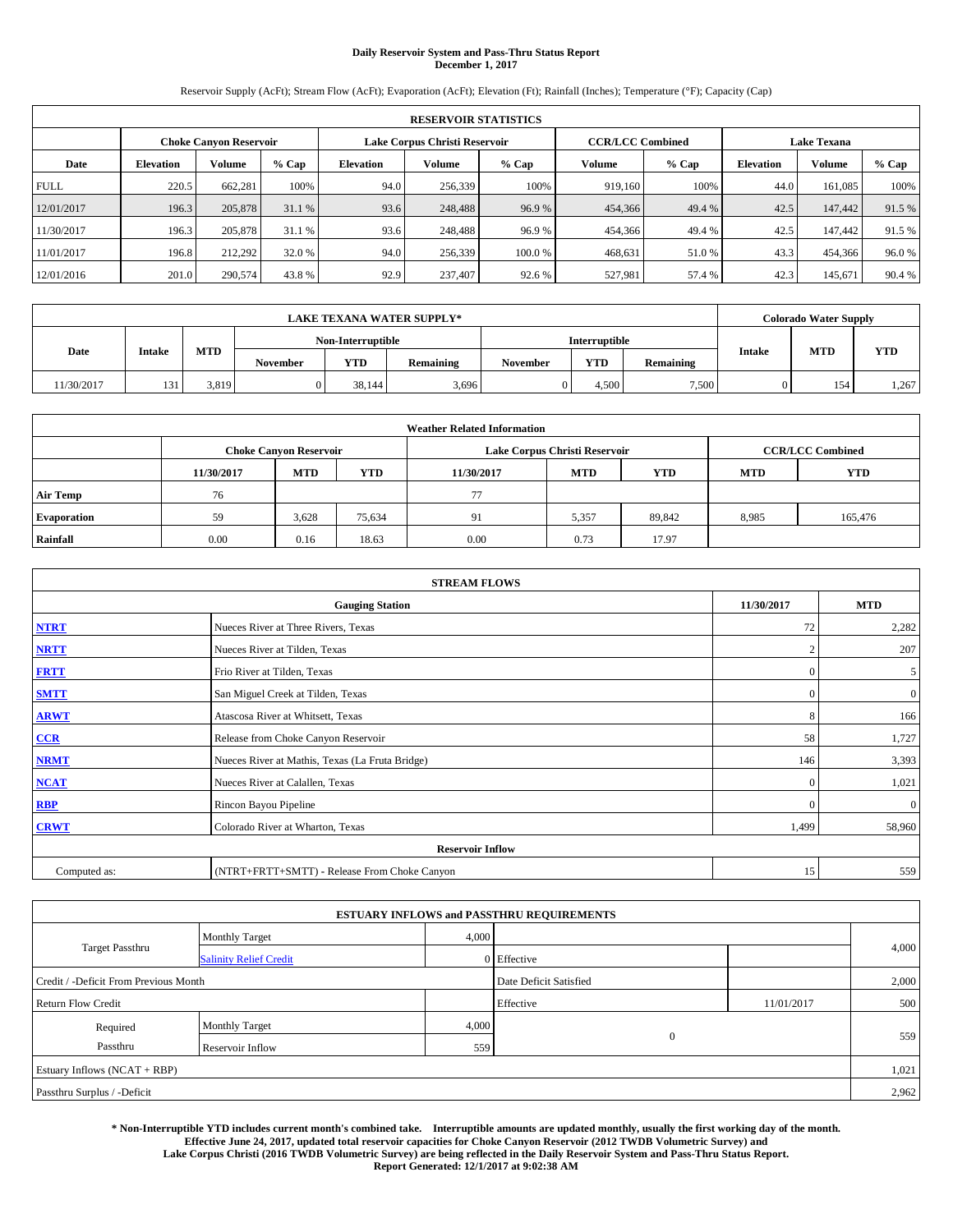# **Daily Reservoir System and Pass-Thru Status Report December 2, 2017**

Reservoir Supply (AcFt); Stream Flow (AcFt); Evaporation (AcFt); Elevation (Ft); Rainfall (Inches); Temperature (°F); Capacity (Cap)

|             | <b>RESERVOIR STATISTICS</b>   |         |         |                               |               |         |                         |         |                    |         |        |
|-------------|-------------------------------|---------|---------|-------------------------------|---------------|---------|-------------------------|---------|--------------------|---------|--------|
|             | <b>Choke Canvon Reservoir</b> |         |         | Lake Corpus Christi Reservoir |               |         | <b>CCR/LCC Combined</b> |         | <b>Lake Texana</b> |         |        |
| Date        | <b>Elevation</b>              | Volume  | $%$ Cap | <b>Elevation</b>              | <b>Volume</b> | % Cap   | <b>Volume</b>           | $%$ Cap | <b>Elevation</b>   | Volume  | % Cap  |
| <b>FULL</b> | 220.5                         | 662.281 | 100%    | 94.0                          | 256,339       | 100%    | 919.160                 | 100%    | 44.0               | 161.085 | 100%   |
| 12/02/2017  | 196.3                         | 205,878 | 31.1 %  | 93.6                          | 248,488       | 96.9%   | 454,366                 | 49.4 %  | 42.4               | 146,555 | 91.0%  |
| 12/01/2017  | 196.3                         | 205,878 | 31.1 %  | 93.6                          | 248,488       | 96.9%   | 454,366                 | 49.4 %  | 42.5               | 147,442 | 91.5 % |
| 11/02/2017  | 196.8                         | 212,292 | 32.0 %  | 94.0                          | 256,339       | 100.0 % | 468,631                 | 51.0%   | 43.3               | 454,366 | 96.0%  |
| 12/02/2016  | 200.8                         | 287,428 | 43.4 %  | 92.9                          | 237,050       | 92.5 %  | 524,478                 | 57.1 %  | 42.2               | 144,790 | 89.9%  |

|            | <b>LAKE TEXANA WATER SUPPLY*</b> |            |          |                   |                  |          |               |           |               |            | <b>Colorado Water Supply</b> |  |  |
|------------|----------------------------------|------------|----------|-------------------|------------------|----------|---------------|-----------|---------------|------------|------------------------------|--|--|
|            |                                  |            |          | Non-Interruptible |                  |          | Interruptible |           |               |            |                              |  |  |
| Date       | <b>Intake</b>                    | <b>MTD</b> | November | <b>YTD</b>        | <b>Remaining</b> | November | <b>YTD</b>    | Remaining | <b>Intake</b> | <b>MTD</b> | <b>YTD</b>                   |  |  |
| 12/01/2017 | $12^{\circ}$<br>1 J 1            | 131        | 3,819    | 38,275            | 3,565            |          | 4.500         | 7,500     |               |            | 1,113                        |  |  |

| <b>Weather Related Information</b> |            |                               |            |            |                               |                         |            |            |  |  |
|------------------------------------|------------|-------------------------------|------------|------------|-------------------------------|-------------------------|------------|------------|--|--|
|                                    |            | <b>Choke Canyon Reservoir</b> |            |            | Lake Corpus Christi Reservoir | <b>CCR/LCC Combined</b> |            |            |  |  |
|                                    | 12/01/2017 | <b>MTD</b>                    | <b>YTD</b> | 12/01/2017 | <b>MTD</b>                    | <b>YTD</b>              | <b>MTD</b> | <b>YTD</b> |  |  |
| <b>Air Temp</b>                    | 78         |                               |            | 78         |                               |                         |            |            |  |  |
| <b>Evaporation</b>                 | 89         | 89                            | 75.723     | 148        | 148                           | 89,990                  | 237        | 165,713    |  |  |
| Rainfall                           | 0.00       | 0.00                          | 18.63      | 0.00       | 0.00                          | 17.97                   |            |            |  |  |

|              | <b>STREAM FLOWS</b>                             |              |                  |  |  |  |  |  |  |  |
|--------------|-------------------------------------------------|--------------|------------------|--|--|--|--|--|--|--|
|              | <b>Gauging Station</b>                          | 12/01/2017   | <b>MTD</b>       |  |  |  |  |  |  |  |
| <b>NTRT</b>  | Nueces River at Three Rivers, Texas             | 71           | 71               |  |  |  |  |  |  |  |
| <b>NRTT</b>  | Nueces River at Tilden, Texas                   | $\bigcap$    | 2                |  |  |  |  |  |  |  |
| <b>FRTT</b>  | Frio River at Tilden, Texas                     | $\theta$     | $\boldsymbol{0}$ |  |  |  |  |  |  |  |
| <b>SMTT</b>  | San Miguel Creek at Tilden, Texas               | $\mathbf{0}$ | $\overline{0}$   |  |  |  |  |  |  |  |
| <b>ARWT</b>  | Atascosa River at Whitsett, Texas               | 8            | 8                |  |  |  |  |  |  |  |
| $CCR$        | Release from Choke Canyon Reservoir             | 58           | 58               |  |  |  |  |  |  |  |
| <b>NRMT</b>  | Nueces River at Mathis, Texas (La Fruta Bridge) | 154          | 154              |  |  |  |  |  |  |  |
| <b>NCAT</b>  | Nueces River at Calallen, Texas                 | $\mathbf{0}$ | $\mathbf{0}$     |  |  |  |  |  |  |  |
| RBP          | Rincon Bayou Pipeline                           | $\Omega$     | $\mathbf{0}$     |  |  |  |  |  |  |  |
| <b>CRWT</b>  | Colorado River at Wharton, Texas                | 1,485        | 1,485            |  |  |  |  |  |  |  |
|              | <b>Reservoir Inflow</b>                         |              |                  |  |  |  |  |  |  |  |
| Computed as: | (NTRT+FRTT+SMTT) - Release From Choke Canyon    | 14           | 14               |  |  |  |  |  |  |  |

| <b>ESTUARY INFLOWS and PASSTHRU REQUIREMENTS</b> |                               |       |                        |            |       |  |  |  |  |  |
|--------------------------------------------------|-------------------------------|-------|------------------------|------------|-------|--|--|--|--|--|
|                                                  | <b>Monthly Target</b>         | 4,500 |                        |            |       |  |  |  |  |  |
| <b>Target Passthru</b>                           | <b>Salinity Relief Credit</b> |       | 0 Effective            |            | 4,500 |  |  |  |  |  |
| Credit / -Deficit From Previous Month            |                               |       | Date Deficit Satisfied | 1,021      |       |  |  |  |  |  |
| <b>Return Flow Credit</b>                        |                               |       | Effective              | 12/01/2017 | 500   |  |  |  |  |  |
| Required                                         | <b>Monthly Target</b>         | 4,500 |                        |            |       |  |  |  |  |  |
| Passthru                                         | Reservoir Inflow              | 14    | $\mathbf{0}$           |            | 14    |  |  |  |  |  |
|                                                  | Estuary Inflows (NCAT + RBP)  |       |                        |            |       |  |  |  |  |  |
| Passthru Surplus / -Deficit                      |                               |       |                        |            |       |  |  |  |  |  |

**\* Non-Interruptible YTD includes current month's combined take. Interruptible amounts are updated monthly, usually the first working day of the month. Effective June 24, 2017, updated total reservoir capacities for Choke Canyon Reservoir (2012 TWDB Volumetric Survey) and Lake Corpus Christi (2016 TWDB Volumetric Survey) are being reflected in the Daily Reservoir System and Pass-Thru Status Report. Report Generated: 12/2/2017 at 8:48:40 AM**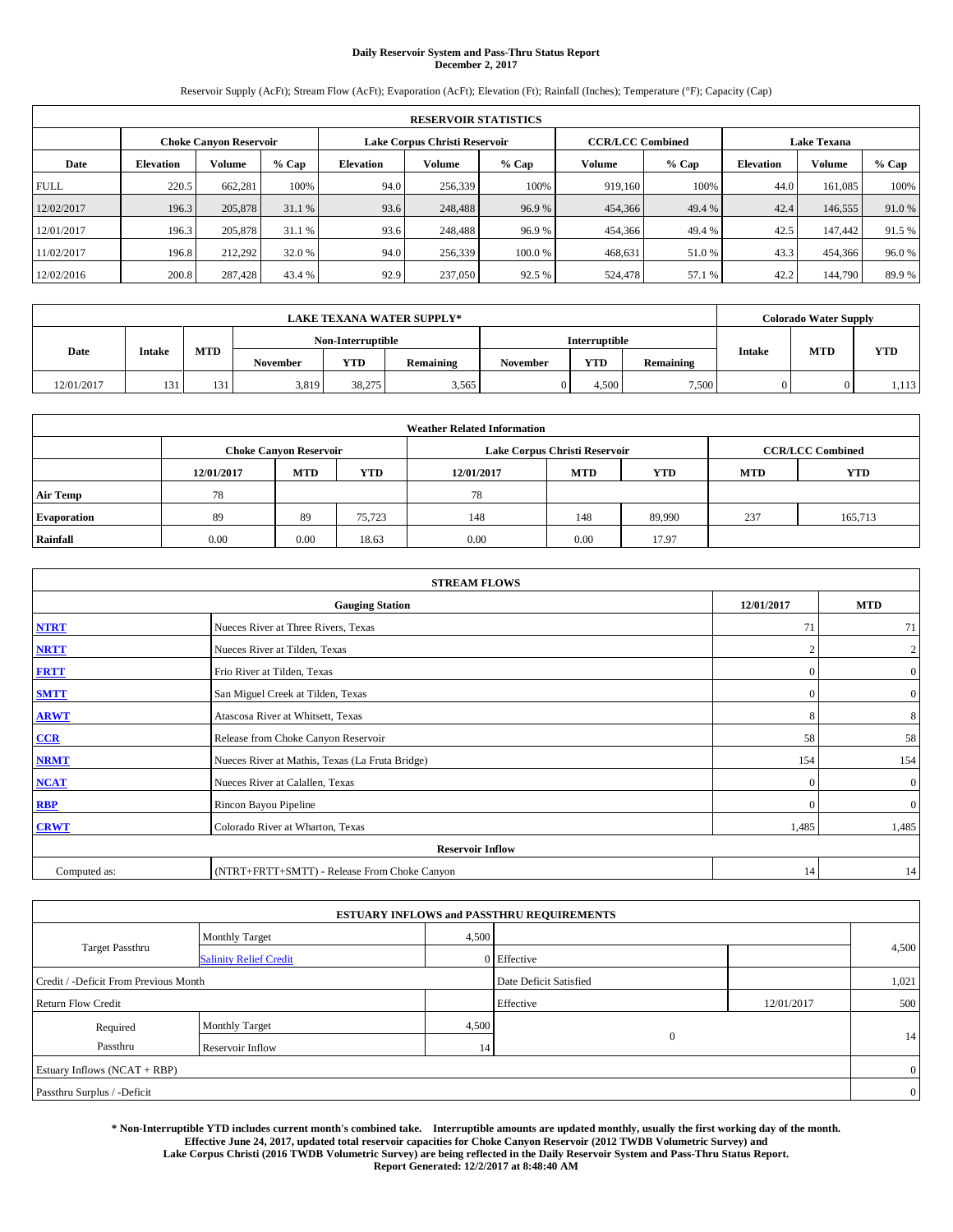# **Daily Reservoir System and Pass-Thru Status Report December 3, 2017**

Reservoir Supply (AcFt); Stream Flow (AcFt); Evaporation (AcFt); Elevation (Ft); Rainfall (Inches); Temperature (°F); Capacity (Cap)

|             | <b>RESERVOIR STATISTICS</b>   |         |         |                               |               |         |                         |         |                    |         |        |
|-------------|-------------------------------|---------|---------|-------------------------------|---------------|---------|-------------------------|---------|--------------------|---------|--------|
|             | <b>Choke Canvon Reservoir</b> |         |         | Lake Corpus Christi Reservoir |               |         | <b>CCR/LCC Combined</b> |         | <b>Lake Texana</b> |         |        |
| Date        | <b>Elevation</b>              | Volume  | $%$ Cap | <b>Elevation</b>              | <b>Volume</b> | % Cap   | <b>Volume</b>           | $%$ Cap | <b>Elevation</b>   | Volume  | % Cap  |
| <b>FULL</b> | 220.5                         | 662.281 | 100%    | 94.0                          | 256,339       | 100%    | 919.160                 | 100%    | 44.0               | 161.085 | 100%   |
| 12/03/2017  | 196.2                         | 204,609 | 30.9 %  | 93.5                          | 248,488       | 96.9%   | 453,097                 | 49.3 %  | 42.4               | 146,555 | 91.0%  |
| 12/02/2017  | 196.3                         | 205,878 | 31.1 %  | 93.6                          | 248,488       | 96.9%   | 454,366                 | 49.4 %  | 42.4               | 146,555 | 91.0 % |
| 11/03/2017  | 196.8                         | 212,292 | 32.0 %  | 94.0                          | 256,339       | 100.0 % | 468,631                 | 51.0%   | 43.2               | 453.097 | 95.4 % |
| 12/03/2016  | 200.8                         | 287,270 | 43.3%   | 92.9                          | 237,407       | 92.6 %  | 524,677                 | 57.1 %  | 42.2               | 144,790 | 89.9%  |

|            | <b>LAKE TEXANA WATER SUPPLY*</b> |            |          |                   |                  |          |               |           |               |            | <b>Colorado Water Supply</b> |
|------------|----------------------------------|------------|----------|-------------------|------------------|----------|---------------|-----------|---------------|------------|------------------------------|
|            |                                  |            |          | Non-Interruptible |                  |          | Interruptible |           |               |            |                              |
| Date       | <b>Intake</b>                    | <b>MTD</b> | November | <b>YTD</b>        | <b>Remaining</b> | November | YTD           | Remaining | <b>Intake</b> | <b>MTD</b> | <b>YTD</b>                   |
| 12/02/2017 | $12^{\circ}$<br>1 J 1            | 261        | 3,819    | 38,405            | 3,435            |          | 4.500         | 7,500     |               |            | 1,113                        |

| <b>Weather Related Information</b> |            |                               |            |            |                                                |                         |     |         |  |  |
|------------------------------------|------------|-------------------------------|------------|------------|------------------------------------------------|-------------------------|-----|---------|--|--|
|                                    |            | <b>Choke Canyon Reservoir</b> |            |            | Lake Corpus Christi Reservoir                  | <b>CCR/LCC Combined</b> |     |         |  |  |
|                                    | 12/02/2017 | <b>MTD</b>                    | <b>YTD</b> | 12/02/2017 | <b>YTD</b><br><b>MTD</b><br>YTD.<br><b>MTD</b> |                         |     |         |  |  |
| <b>Air Temp</b>                    | 81         |                               |            | 82         |                                                |                         |     |         |  |  |
| <b>Evaporation</b>                 | 81         | 170                           | 75,804     | 125        | 273                                            | 90,115                  | 443 | 165,919 |  |  |
| Rainfall                           | 0.00       | 0.00                          | 18.63      | 0.00       | 0.00                                           | 17.97                   |     |         |  |  |

| <b>STREAM FLOWS</b> |                                                 |                |                  |  |  |  |  |  |
|---------------------|-------------------------------------------------|----------------|------------------|--|--|--|--|--|
|                     | 12/02/2017                                      | <b>MTD</b>     |                  |  |  |  |  |  |
| <b>NTRT</b>         | Nueces River at Three Rivers, Texas             | 71             | 143              |  |  |  |  |  |
| <b>NRTT</b>         | Nueces River at Tilden, Texas                   | $\overline{2}$ | 4 <sub>1</sub>   |  |  |  |  |  |
| <b>FRTT</b>         | Frio River at Tilden, Texas                     | $\mathbf{0}$   | $\boldsymbol{0}$ |  |  |  |  |  |
| <b>SMTT</b>         | San Miguel Creek at Tilden, Texas               | $\mathbf{0}$   | $\overline{0}$   |  |  |  |  |  |
| <b>ARWT</b>         | Atascosa River at Whitsett, Texas               | 8              | 16               |  |  |  |  |  |
| $CCR$               | Release from Choke Canyon Reservoir             | 58             | 115              |  |  |  |  |  |
| <b>NRMT</b>         | Nueces River at Mathis, Texas (La Fruta Bridge) | 164            | 318              |  |  |  |  |  |
| <b>NCAT</b>         | Nueces River at Calallen, Texas                 | $\mathbf{0}$   | $\overline{0}$   |  |  |  |  |  |
| RBP                 | Rincon Bayou Pipeline                           | $\Omega$       | $\mathbf{0}$     |  |  |  |  |  |
| <b>CRWT</b>         | Colorado River at Wharton, Texas                | 1,491          | 2,976            |  |  |  |  |  |
|                     | <b>Reservoir Inflow</b>                         |                |                  |  |  |  |  |  |
| Computed as:        | (NTRT+FRTT+SMTT) - Release From Choke Canyon    | 14             | 28               |  |  |  |  |  |

|                                       |                               |                        | <b>ESTUARY INFLOWS and PASSTHRU REQUIREMENTS</b> |            |                |  |  |  |
|---------------------------------------|-------------------------------|------------------------|--------------------------------------------------|------------|----------------|--|--|--|
|                                       | <b>Monthly Target</b>         | 4,500                  |                                                  |            |                |  |  |  |
| <b>Target Passthru</b>                | <b>Salinity Relief Credit</b> |                        | 0 Effective                                      |            | 4,500          |  |  |  |
| Credit / -Deficit From Previous Month |                               | Date Deficit Satisfied |                                                  | 1,021      |                |  |  |  |
| <b>Return Flow Credit</b>             |                               |                        | Effective                                        | 12/01/2017 | 500            |  |  |  |
| Required                              | Monthly Target                | 4,500                  |                                                  |            |                |  |  |  |
| Passthru                              | Reservoir Inflow              | 28                     | $\overline{0}$                                   |            | 28             |  |  |  |
| Estuary Inflows (NCAT + RBP)          |                               |                        |                                                  |            |                |  |  |  |
| Passthru Surplus / -Deficit           |                               |                        |                                                  |            | $\overline{0}$ |  |  |  |

**\* Non-Interruptible YTD includes current month's combined take. Interruptible amounts are updated monthly, usually the first working day of the month. Effective June 24, 2017, updated total reservoir capacities for Choke Canyon Reservoir (2012 TWDB Volumetric Survey) and Lake Corpus Christi (2016 TWDB Volumetric Survey) are being reflected in the Daily Reservoir System and Pass-Thru Status Report. Report Generated: 12/3/2017 at 8:19:50 AM**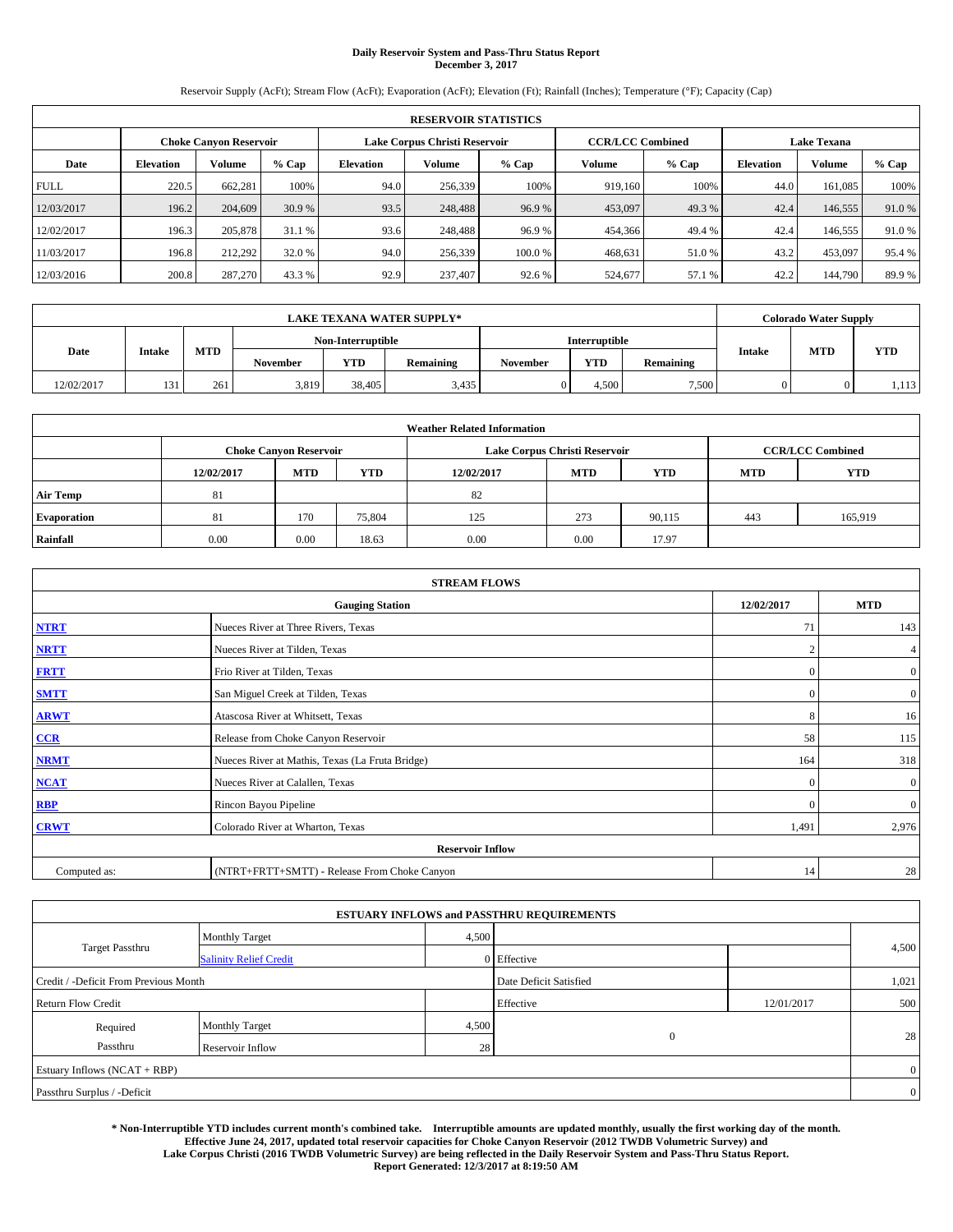# **Daily Reservoir System and Pass-Thru Status Report December 4, 2017**

Reservoir Supply (AcFt); Stream Flow (AcFt); Evaporation (AcFt); Elevation (Ft); Rainfall (Inches); Temperature (°F); Capacity (Cap)

| <b>RESERVOIR STATISTICS</b> |                  |                               |         |                               |               |         |                         |         |                    |         |        |
|-----------------------------|------------------|-------------------------------|---------|-------------------------------|---------------|---------|-------------------------|---------|--------------------|---------|--------|
|                             |                  | <b>Choke Canvon Reservoir</b> |         | Lake Corpus Christi Reservoir |               |         | <b>CCR/LCC Combined</b> |         | <b>Lake Texana</b> |         |        |
| Date                        | <b>Elevation</b> | Volume                        | $%$ Cap | <b>Elevation</b>              | <b>Volume</b> | $%$ Cap | <b>Volume</b>           | $%$ Cap | <b>Elevation</b>   | Volume  | % Cap  |
| <b>FULL</b>                 | 220.5            | 662.281                       | 100%    | 94.0                          | 256,339       | 100%    | 919.160                 | 100%    | 44.0               | 161.085 | 100%   |
| 12/04/2017                  | 196.2            | 204,609                       | 30.9 %  | 93.5                          | 246,539       | 96.2 %  | 451,148                 | 49.1 %  | 42.4               | 146,555 | 91.0%  |
| 12/03/2017                  | 196.2            | 204,609                       | 30.9 %  | 93.5                          | 248,488       | 96.9%   | 453,097                 | 49.3 %  | 42.4               | 146,555 | 91.0 % |
| 11/04/2017                  | 196.7            | 211,000                       | 31.8%   | 94.0                          | 256,339       | 100.0 % | 467,339                 | 50.8%   | 43.2               | 451,148 | 95.4 % |
| 12/04/2016                  | 200.8            | 287,270                       | 43.3%   | 93.0                          | 239,193       | 93.3 %  | 526,463                 | 57.3 %  | 42.2               | 144,790 | 89.9%  |

| <b>LAKE TEXANA WATER SUPPLY*</b> |        |            |          |                   |                  |          |               |           |   | <b>Colorado Water Supply</b> |      |
|----------------------------------|--------|------------|----------|-------------------|------------------|----------|---------------|-----------|---|------------------------------|------|
|                                  |        |            |          | Non-Interruptible |                  |          | Interruptible |           |   | <b>YTD</b>                   |      |
| <b>Date</b>                      | Intake | <b>MTD</b> | November | <b>YTD</b>        | <b>Remaining</b> | November | <b>YTD</b>    | Remaining |   | <b>MTD</b><br><b>Intake</b>  |      |
| 12/03/2017                       | 130    | 392        | 3,819    | 38.536            | 3,304            |          | 4.500         | 7,500     | 0 |                              | .113 |

| <b>Weather Related Information</b> |            |                               |            |            |                                                      |                         |     |         |  |  |
|------------------------------------|------------|-------------------------------|------------|------------|------------------------------------------------------|-------------------------|-----|---------|--|--|
|                                    |            | <b>Choke Canyon Reservoir</b> |            |            | Lake Corpus Christi Reservoir                        | <b>CCR/LCC Combined</b> |     |         |  |  |
|                                    | 12/03/2017 | <b>MTD</b>                    | <b>YTD</b> | 12/03/2017 | <b>YTD</b><br><b>MTD</b><br><b>YTD</b><br><b>MTD</b> |                         |     |         |  |  |
| <b>Air Temp</b>                    | 82         |                               |            | 82         |                                                      |                         |     |         |  |  |
| <b>Evaporation</b>                 | 59         | 229                           | 75,863     | 91         | 364                                                  | 90,206                  | 593 | 166,069 |  |  |
| Rainfall                           | 0.05       | 0.05                          | 18.68      | 0.03       | 0.03                                                 | 18.00                   |     |         |  |  |

| <b>STREAM FLOWS</b> |                                                 |                |                |  |  |  |  |  |
|---------------------|-------------------------------------------------|----------------|----------------|--|--|--|--|--|
|                     | 12/03/2017                                      | <b>MTD</b>     |                |  |  |  |  |  |
| <b>NTRT</b>         | Nueces River at Three Rivers, Texas             | 71             | 213            |  |  |  |  |  |
| <b>NRTT</b>         | Nueces River at Tilden, Texas                   | $\overline{2}$ | 6              |  |  |  |  |  |
| <b>FRTT</b>         | Frio River at Tilden, Texas                     | $\mathbf{0}$   | $\mathbf{0}$   |  |  |  |  |  |
| <b>SMTT</b>         | San Miguel Creek at Tilden, Texas               | $\mathbf{0}$   | $\overline{0}$ |  |  |  |  |  |
| <b>ARWT</b>         | Atascosa River at Whitsett, Texas               | 8              | 25             |  |  |  |  |  |
| $CCR$               | Release from Choke Canyon Reservoir             | 58             | 173            |  |  |  |  |  |
| <b>NRMT</b>         | Nueces River at Mathis, Texas (La Fruta Bridge) | 156            | 474            |  |  |  |  |  |
| <b>NCAT</b>         | Nueces River at Calallen, Texas                 | $\Omega$       | $\mathbf{0}$   |  |  |  |  |  |
| RBP                 | Rincon Bayou Pipeline                           | $\mathbf{0}$   | $\mathbf{0}$   |  |  |  |  |  |
| <b>CRWT</b>         | Colorado River at Wharton, Texas                | 1,497          | 4,472          |  |  |  |  |  |
|                     | <b>Reservoir Inflow</b>                         |                |                |  |  |  |  |  |
| Computed as:        | (NTRT+FRTT+SMTT) - Release From Choke Canyon    | 13             | 41             |  |  |  |  |  |

|                                       |                               |       | <b>ESTUARY INFLOWS and PASSTHRU REQUIREMENTS</b> |            |                |
|---------------------------------------|-------------------------------|-------|--------------------------------------------------|------------|----------------|
|                                       | <b>Monthly Target</b>         | 4,500 |                                                  |            |                |
| Target Passthru                       | <b>Salinity Relief Credit</b> |       | 0 Effective                                      |            | 4,500          |
| Credit / -Deficit From Previous Month |                               |       | Date Deficit Satisfied                           |            | 1,021          |
| <b>Return Flow Credit</b>             |                               |       | Effective                                        | 12/01/2017 | 500            |
| Required                              | <b>Monthly Target</b>         | 4,500 |                                                  |            |                |
| Passthru                              | Reservoir Inflow              | 41    | $\overline{0}$                                   |            | 41             |
| Estuary Inflows (NCAT + RBP)          |                               |       |                                                  |            | $\overline{0}$ |
| Passthru Surplus / -Deficit           |                               |       |                                                  |            | $\overline{0}$ |

**\* Non-Interruptible YTD includes current month's combined take. Interruptible amounts are updated monthly, usually the first working day of the month. Effective June 24, 2017, updated total reservoir capacities for Choke Canyon Reservoir (2012 TWDB Volumetric Survey) and Lake Corpus Christi (2016 TWDB Volumetric Survey) are being reflected in the Daily Reservoir System and Pass-Thru Status Report. Report Generated: 12/4/2017 at 8:32:33 AM**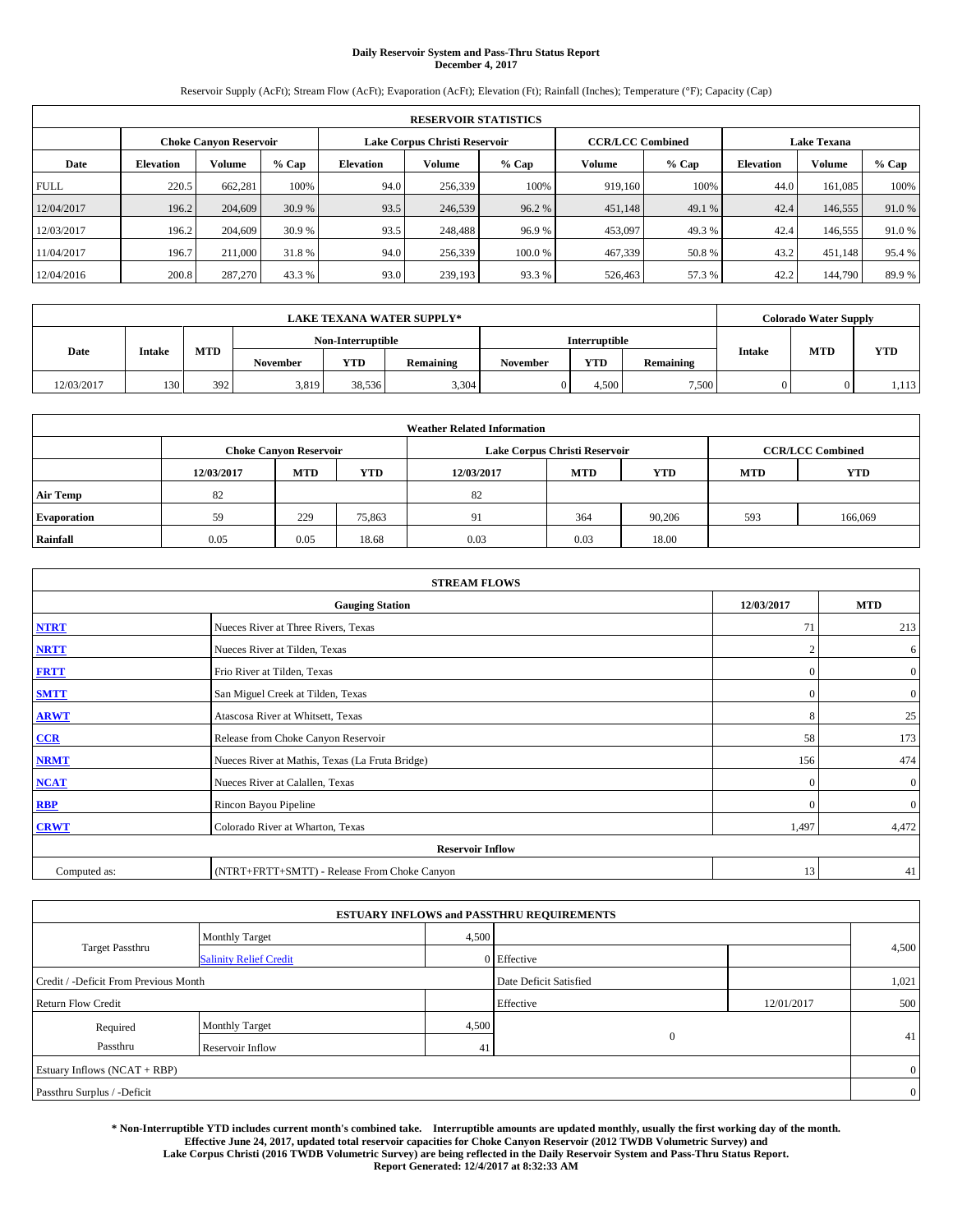# **Daily Reservoir System and Pass-Thru Status Report December 5, 2017**

Reservoir Supply (AcFt); Stream Flow (AcFt); Evaporation (AcFt); Elevation (Ft); Rainfall (Inches); Temperature (°F); Capacity (Cap)

| <b>RESERVOIR STATISTICS</b> |                  |                               |        |                               |               |         |                         |         |                    |         |        |
|-----------------------------|------------------|-------------------------------|--------|-------------------------------|---------------|---------|-------------------------|---------|--------------------|---------|--------|
|                             |                  | <b>Choke Canvon Reservoir</b> |        | Lake Corpus Christi Reservoir |               |         | <b>CCR/LCC Combined</b> |         | <b>Lake Texana</b> |         |        |
| Date                        | <b>Elevation</b> | Volume                        | % Cap  | <b>Elevation</b>              | <b>Volume</b> | $%$ Cap | <b>Volume</b>           | $%$ Cap | <b>Elevation</b>   | Volume  | % Cap  |
| <b>FULL</b>                 | 220.5            | 662.281                       | 100%   | 94.0                          | 256,339       | 100%    | 919.160                 | 100%    | 44.0               | 161.085 | 100%   |
| 12/05/2017                  | 196.2            | 205,878                       | 31.1 % | 93.5                          | 246,539       | 96.2 %  | 452,417                 | 49.2 %  | 42.4               | 146,555 | 91.0%  |
| 12/04/2017                  | 196.2            | 204,609                       | 30.9 % | 93.5                          | 246,539       | 96.2%   | 451,148                 | 49.1 %  | 42.4               | 146,555 | 91.0 % |
| 11/05/2017                  | 196.6            | 209,713                       | 31.6 % | 94.0                          | 256,339       | 100.0 % | 466,052                 | 50.7 %  | 43.2               | 452,417 | 95.4 % |
| 12/05/2016                  | 201.0            | 291,683                       | 44.0 % | 93.1                          | 241,341       | 94.1 %  | 533,024                 | 58.0%   | 42.2               | 144,790 | 89.9%  |

| LAKE TEXANA WATER SUPPLY* |               |            |          |                   |                  |          |                      |                  | <b>Colorado Water Supply</b> |            |            |
|---------------------------|---------------|------------|----------|-------------------|------------------|----------|----------------------|------------------|------------------------------|------------|------------|
|                           |               |            |          | Non-Interruptible |                  |          | <b>Interruptible</b> |                  |                              |            |            |
| <b>Date</b>               | <b>Intake</b> | <b>MTD</b> | November | <b>YTD</b>        | <b>Remaining</b> | November | <b>YTD</b>           | <b>Remaining</b> | <b>Intake</b>                | <b>MTD</b> | <b>YTD</b> |
| 12/04/2017                | 84            | 476        | 3,819    | 38.620            | 3,220            |          | 4.500                | 7,500            | 46                           | 46         | 1,159      |

| <b>Weather Related Information</b> |            |                               |            |            |                               |                         |     |         |
|------------------------------------|------------|-------------------------------|------------|------------|-------------------------------|-------------------------|-----|---------|
|                                    |            | <b>Choke Canyon Reservoir</b> |            |            | Lake Corpus Christi Reservoir | <b>CCR/LCC Combined</b> |     |         |
|                                    | 12/04/2017 | <b>MTD</b>                    | <b>YTD</b> | 12/04/2017 | <b>MTD</b>                    | <b>YTD</b>              |     |         |
| <b>Air Temp</b>                    | 86         |                               |            | 84         |                               |                         |     |         |
| <b>Evaporation</b>                 | 104        | 333                           | 75,967     | 147        | 511                           | 90,353                  | 844 | 166,320 |
| Rainfall                           | 0.00       | 0.05                          | 18.68      | 0.00       | 0.03                          | 18.00                   |     |         |

| <b>STREAM FLOWS</b> |                                                 |                |                  |  |  |  |  |  |  |
|---------------------|-------------------------------------------------|----------------|------------------|--|--|--|--|--|--|
|                     | 12/04/2017                                      | <b>MTD</b>     |                  |  |  |  |  |  |  |
| <b>NTRT</b>         | Nueces River at Three Rivers, Texas             | 71             | 284              |  |  |  |  |  |  |
| <b>NRTT</b>         | Nueces River at Tilden, Texas                   | $\overline{2}$ | $\tau$           |  |  |  |  |  |  |
| <b>FRTT</b>         | Frio River at Tilden, Texas                     | $\mathbf{0}$   | $\boldsymbol{0}$ |  |  |  |  |  |  |
| <b>SMTT</b>         | San Miguel Creek at Tilden, Texas               | $\mathbf{0}$   | $\mathbf{0}$     |  |  |  |  |  |  |
| <b>ARWT</b>         | Atascosa River at Whitsett, Texas               | 9              | 33               |  |  |  |  |  |  |
| CCR                 | Release from Choke Canyon Reservoir             | 58             | 230              |  |  |  |  |  |  |
| <b>NRMT</b>         | Nueces River at Mathis, Texas (La Fruta Bridge) | 130            | 605              |  |  |  |  |  |  |
| <b>NCAT</b>         | Nueces River at Calallen, Texas                 | $\Omega$       | $\boldsymbol{0}$ |  |  |  |  |  |  |
| RBP                 | Rincon Bayou Pipeline                           | $\theta$       | $\mathbf{0}$     |  |  |  |  |  |  |
| <b>CRWT</b>         | Colorado River at Wharton, Texas                | 1,564          | 6,036            |  |  |  |  |  |  |
|                     | <b>Reservoir Inflow</b>                         |                |                  |  |  |  |  |  |  |
| Computed as:        | (NTRT+FRTT+SMTT) - Release From Choke Canyon    | 14             | 55               |  |  |  |  |  |  |

|                                       |                               |       | <b>ESTUARY INFLOWS and PASSTHRU REQUIREMENTS</b> |            |                |
|---------------------------------------|-------------------------------|-------|--------------------------------------------------|------------|----------------|
|                                       | <b>Monthly Target</b>         | 4,500 |                                                  |            |                |
| Target Passthru                       | <b>Salinity Relief Credit</b> |       | 0 Effective                                      |            | 4,500          |
| Credit / -Deficit From Previous Month |                               |       | Date Deficit Satisfied                           |            | 1,021          |
| <b>Return Flow Credit</b>             |                               |       | Effective                                        | 12/01/2017 | 500            |
| Required                              | <b>Monthly Target</b>         | 4,500 |                                                  |            |                |
| Passthru                              | Reservoir Inflow              | 55    | $\overline{0}$                                   |            | 55             |
| Estuary Inflows (NCAT + RBP)          |                               |       |                                                  |            | $\overline{0}$ |
| Passthru Surplus / -Deficit           |                               |       |                                                  |            | $\overline{0}$ |

**\* Non-Interruptible YTD includes current month's combined take. Interruptible amounts are updated monthly, usually the first working day of the month. Effective June 24, 2017, updated total reservoir capacities for Choke Canyon Reservoir (2012 TWDB Volumetric Survey) and Lake Corpus Christi (2016 TWDB Volumetric Survey) are being reflected in the Daily Reservoir System and Pass-Thru Status Report. Report Generated: 12/5/2017 at 9:03:38 AM**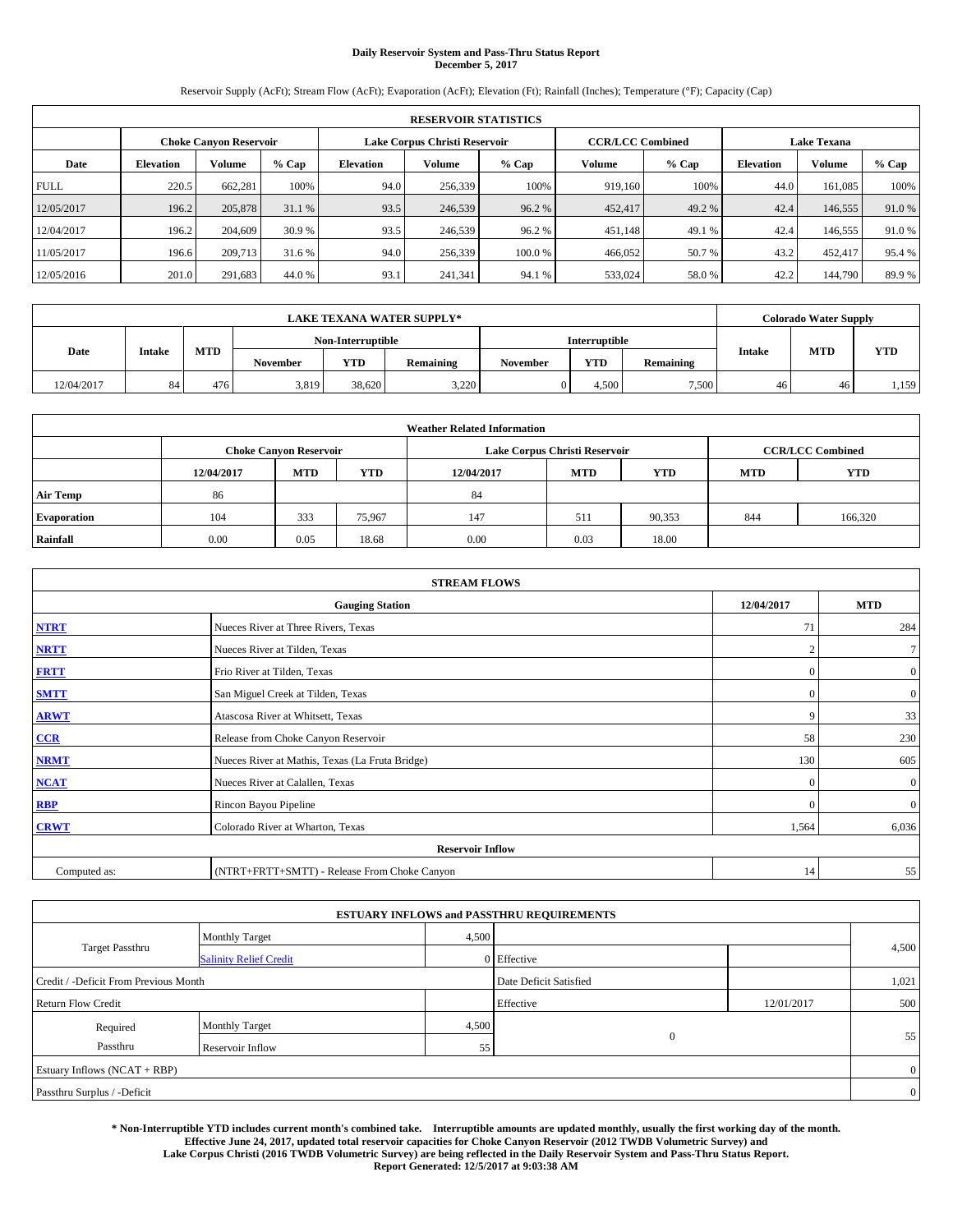# **Daily Reservoir System and Pass-Thru Status Report December 6, 2017**

Reservoir Supply (AcFt); Stream Flow (AcFt); Evaporation (AcFt); Elevation (Ft); Rainfall (Inches); Temperature (°F); Capacity (Cap)

| <b>RESERVOIR STATISTICS</b> |                  |                               |        |                  |                               |         |                         |        |                                                                                                                                                                               |         |        |
|-----------------------------|------------------|-------------------------------|--------|------------------|-------------------------------|---------|-------------------------|--------|-------------------------------------------------------------------------------------------------------------------------------------------------------------------------------|---------|--------|
|                             |                  | <b>Choke Canvon Reservoir</b> |        |                  | Lake Corpus Christi Reservoir |         | <b>CCR/LCC Combined</b> |        | <b>Lake Texana</b><br>Volume<br>$%$ Cap<br><b>Elevation</b><br>100%<br>161.085<br>44.0<br>42.3<br>49.5 %<br>145,671<br>49.2 %<br>42.4<br>146,555<br>50.7 %<br>43.1<br>455,051 |         |        |
| Date                        | <b>Elevation</b> | Volume                        | % Cap  | <b>Elevation</b> | <b>Volume</b>                 | % Cap   | <b>Volume</b>           |        |                                                                                                                                                                               |         | % Cap  |
| <b>FULL</b>                 | 220.5            | 662.281                       | 100%   | 94.0             | 256,339                       | 100%    | 919.160                 |        |                                                                                                                                                                               |         | 100%   |
| 12/06/2017                  | 196.2            | 204,609                       | 30.9 % | 93.7             | 250,442                       | 97.7 %  | 455,051                 |        |                                                                                                                                                                               |         | 90.4 % |
| 12/05/2017                  | 196.2            | 205,878                       | 31.1 % | 93.5             | 246,539                       | 96.2%   | 452,417                 |        |                                                                                                                                                                               |         | 91.0 % |
| 11/06/2017                  | 196.6            | 209,713                       | 31.6 % | 94.0             | 256,339                       | 100.0 % | 466,052                 |        |                                                                                                                                                                               |         | 94.9 % |
| 12/06/2016                  | 201.0            | 291,050                       | 43.9 % | 93.1             | 240,804                       | 93.9 %  | 531,854                 | 57.9 % | 42.5                                                                                                                                                                          | 147,442 | 91.5 % |

|            | LAKE TEXANA WATER SUPPLY* |            |          |                   |                  |          |                      |                  |               | <b>Colorado Water Supply</b> |            |
|------------|---------------------------|------------|----------|-------------------|------------------|----------|----------------------|------------------|---------------|------------------------------|------------|
|            |                           |            |          | Non-Interruptible |                  |          | <b>Interruptible</b> |                  |               |                              |            |
| Date       | <b>Intake</b>             | <b>MTD</b> | November | <b>YTD</b>        | <b>Remaining</b> | November | <b>YTD</b>           | <b>Remaining</b> | <b>Intake</b> | <b>MTD</b>                   | <b>YTD</b> |
| 12/05/2017 | Q <sub>1</sub>            | 566        | 3,819    | 38.710            | 3,130            |          | 4.500                | 7,500            | 39            | 86                           | 1,198      |

| <b>Weather Related Information</b> |                                                                                                |                               |        |      |                               |        |       |                         |  |  |
|------------------------------------|------------------------------------------------------------------------------------------------|-------------------------------|--------|------|-------------------------------|--------|-------|-------------------------|--|--|
|                                    |                                                                                                | <b>Choke Canyon Reservoir</b> |        |      | Lake Corpus Christi Reservoir |        |       | <b>CCR/LCC Combined</b> |  |  |
|                                    | <b>YTD</b><br><b>MTD</b><br><b>MTD</b><br>12/05/2017<br><b>YTD</b><br>12/05/2017<br><b>MTD</b> |                               |        |      |                               |        |       |                         |  |  |
| <b>Air Temp</b>                    | 76                                                                                             |                               |        | 83   |                               |        |       |                         |  |  |
| <b>Evaporation</b>                 | 192                                                                                            | 525                           | 76,159 | 217  | 728                           | 90,570 | 1,253 | 166,729                 |  |  |
| Rainfall                           | 0.00                                                                                           | 0.05                          | 18.68  | 0.03 | 0.06                          | 18.03  |       |                         |  |  |

| <b>STREAM FLOWS</b> |                                                 |              |                  |  |  |  |  |  |  |
|---------------------|-------------------------------------------------|--------------|------------------|--|--|--|--|--|--|
|                     | <b>Gauging Station</b>                          | 12/05/2017   | <b>MTD</b>       |  |  |  |  |  |  |
| <b>NTRT</b>         | Nueces River at Three Rivers, Texas             | 70           | 354              |  |  |  |  |  |  |
| <b>NRTT</b>         | Nueces River at Tilden, Texas                   |              | 9                |  |  |  |  |  |  |
| <b>FRTT</b>         | Frio River at Tilden, Texas                     | $\Omega$     | $\boldsymbol{0}$ |  |  |  |  |  |  |
| <b>SMTT</b>         | San Miguel Creek at Tilden, Texas               | $\mathbf{0}$ | $\overline{0}$   |  |  |  |  |  |  |
| <b>ARWT</b>         | Atascosa River at Whitsett, Texas               | 8            | 41               |  |  |  |  |  |  |
| $CCR$               | Release from Choke Canyon Reservoir             | 58           | 288              |  |  |  |  |  |  |
| <b>NRMT</b>         | Nueces River at Mathis, Texas (La Fruta Bridge) | 140          | 745              |  |  |  |  |  |  |
| <b>NCAT</b>         | Nueces River at Calallen, Texas                 | $\mathbf{0}$ | $\mathbf{0}$     |  |  |  |  |  |  |
| RBP                 | Rincon Bayou Pipeline                           | $\Omega$     | $\mathbf{0}$     |  |  |  |  |  |  |
| <b>CRWT</b>         | Colorado River at Wharton, Texas                | 1,582        | 7,618            |  |  |  |  |  |  |
|                     |                                                 |              |                  |  |  |  |  |  |  |
| Computed as:        | (NTRT+FRTT+SMTT) - Release From Choke Canyon    | 12           | 67               |  |  |  |  |  |  |

|                                       |                               |       | <b>ESTUARY INFLOWS and PASSTHRU REQUIREMENTS</b> |            |                |
|---------------------------------------|-------------------------------|-------|--------------------------------------------------|------------|----------------|
|                                       | <b>Monthly Target</b>         | 4,500 |                                                  |            |                |
| Target Passthru                       | <b>Salinity Relief Credit</b> |       | 0 Effective                                      |            | 4,500          |
| Credit / -Deficit From Previous Month |                               |       | Date Deficit Satisfied                           |            | 1,021          |
| <b>Return Flow Credit</b>             |                               |       | Effective                                        | 12/01/2017 | 500            |
| Required                              | <b>Monthly Target</b>         | 4,500 |                                                  |            |                |
| Passthru                              | Reservoir Inflow              | 67    | $\overline{0}$                                   |            | 67             |
| Estuary Inflows (NCAT + RBP)          |                               |       |                                                  |            | $\overline{0}$ |
| Passthru Surplus / -Deficit           |                               |       |                                                  |            | $\overline{0}$ |

**\* Non-Interruptible YTD includes current month's combined take. Interruptible amounts are updated monthly, usually the first working day of the month. Effective June 24, 2017, updated total reservoir capacities for Choke Canyon Reservoir (2012 TWDB Volumetric Survey) and Lake Corpus Christi (2016 TWDB Volumetric Survey) are being reflected in the Daily Reservoir System and Pass-Thru Status Report. Report Generated: 12/6/2017 at 8:23:05 AM**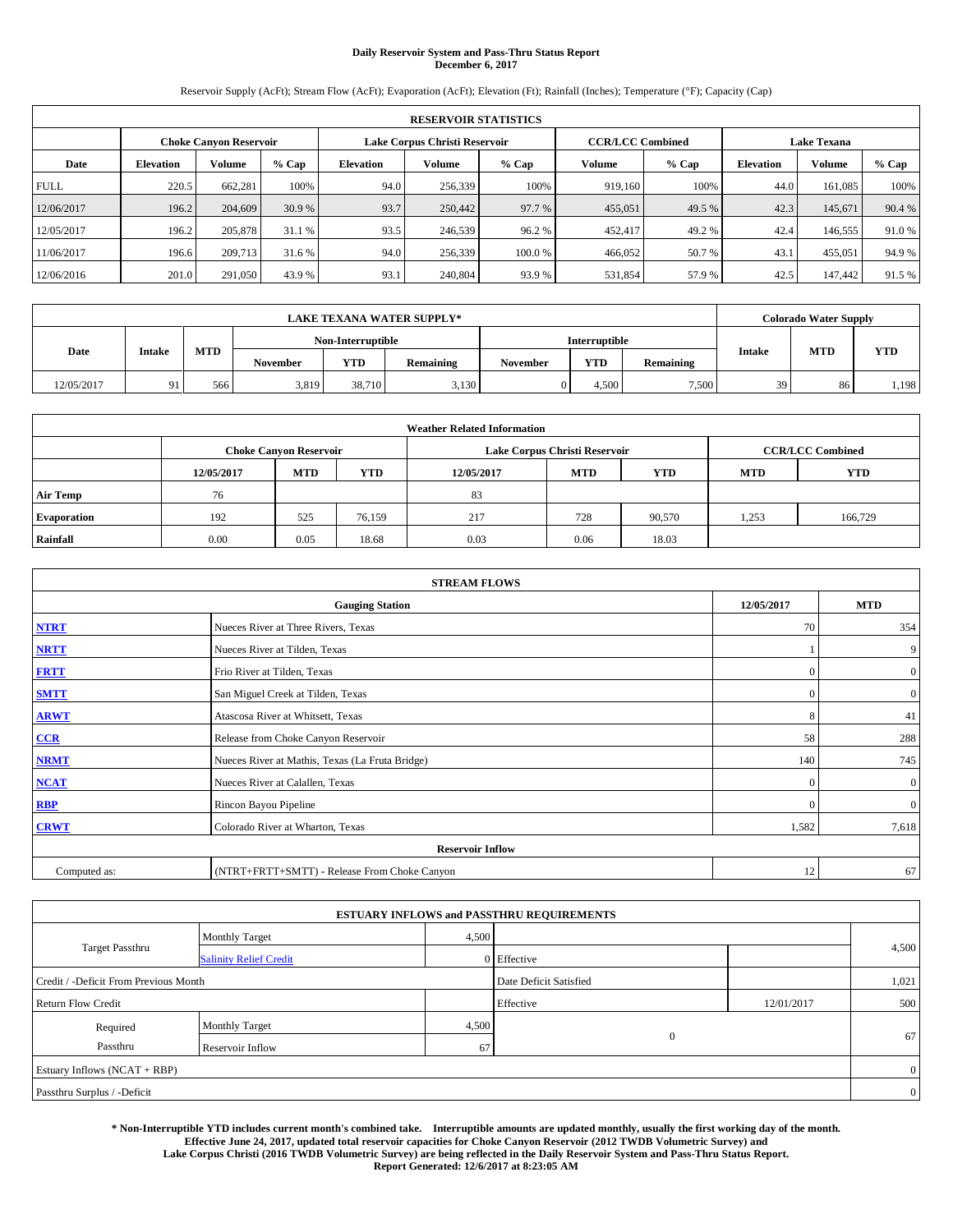# **Daily Reservoir System and Pass-Thru Status Report December 7, 2017**

Reservoir Supply (AcFt); Stream Flow (AcFt); Evaporation (AcFt); Elevation (Ft); Rainfall (Inches); Temperature (°F); Capacity (Cap)

|             | <b>RESERVOIR STATISTICS</b> |                               |        |                  |                               |         |                                                                                                                                                                                       |        |      |         |        |  |
|-------------|-----------------------------|-------------------------------|--------|------------------|-------------------------------|---------|---------------------------------------------------------------------------------------------------------------------------------------------------------------------------------------|--------|------|---------|--------|--|
|             |                             | <b>Choke Canvon Reservoir</b> |        |                  | Lake Corpus Christi Reservoir |         | <b>Lake Texana</b><br><b>CCR/LCC Combined</b><br>Volume<br><b>Volume</b><br>$%$ Cap<br><b>Elevation</b><br>100%<br>161.085<br>919.160<br>44.0<br>453,097<br>49.3 %<br>42.4<br>146,555 |        |      |         |        |  |
| Date        | <b>Elevation</b>            | Volume                        | % Cap  | <b>Elevation</b> | <b>Volume</b>                 | % Cap   |                                                                                                                                                                                       |        |      |         | % Cap  |  |
| <b>FULL</b> | 220.5                       | 662.281                       | 100%   | 94.0             | 256,339                       | 100%    |                                                                                                                                                                                       |        |      |         | 100%   |  |
| 12/07/2017  | 196.2                       | 204,609                       | 30.9 % | 93.6             | 248,488                       | 96.9%   |                                                                                                                                                                                       |        |      |         | 91.0%  |  |
| 12/06/2017  | 196.2                       | 204,609                       | 30.9 % | 93.7             | 250,442                       | 97.7 %  | 455,051                                                                                                                                                                               | 49.5 % | 42.3 | 145.671 | 90.4 % |  |
| 11/07/2017  | 196.6                       | 209,713                       | 31.6 % | 94.0             | 256,339                       | 100.0 % | 466,052                                                                                                                                                                               | 50.7 % | 43.1 | 453.097 | 94.9 % |  |
| 12/07/2016  | 201.0                       | 291,525                       | 44.0 % | 93.2             | 242,059                       | 94.4 %  | 533,584                                                                                                                                                                               | 58.1 % | 43.1 | 152,823 | 94.9 % |  |

|            | LAKE TEXANA WATER SUPPLY* |            |          |                   |                  |                      |            |                  |               | <b>Colorado Water Supply</b> |            |
|------------|---------------------------|------------|----------|-------------------|------------------|----------------------|------------|------------------|---------------|------------------------------|------------|
|            |                           |            |          | Non-Interruptible |                  | <b>Interruptible</b> |            |                  |               |                              |            |
| Date       | <b>Intake</b>             | <b>MTD</b> | November | <b>YTD</b>        | <b>Remaining</b> | November             | <b>YTD</b> | <b>Remaining</b> | <b>Intake</b> | <b>MTD</b>                   | <b>YTD</b> |
| 12/06/2017 | 34                        | 572        | 3,819    | 38.716            | 3,124            |                      | 4.500      | 7,500            | 96            | 210                          | 1,323      |

| <b>Weather Related Information</b> |                                                                                          |                               |        |      |                               |        |       |                         |  |  |
|------------------------------------|------------------------------------------------------------------------------------------|-------------------------------|--------|------|-------------------------------|--------|-------|-------------------------|--|--|
|                                    |                                                                                          | <b>Choke Canyon Reservoir</b> |        |      | Lake Corpus Christi Reservoir |        |       | <b>CCR/LCC Combined</b> |  |  |
|                                    | <b>YTD</b><br><b>MTD</b><br><b>MTD</b><br>12/06/2017<br>12/06/2017<br>YTD.<br><b>MTD</b> |                               |        |      |                               |        |       |                         |  |  |
| <b>Air Temp</b>                    | 44                                                                                       |                               |        | 46   |                               |        |       |                         |  |  |
| <b>Evaporation</b>                 | 22                                                                                       | 547                           | 76,181 | 45   | 773                           | 90,615 | 1,320 | 166,796                 |  |  |
| Rainfall                           | 0.66                                                                                     | 0.71                          | 19.34  | 0.45 | 0.51                          | 18.48  |       |                         |  |  |

| <b>STREAM FLOWS</b>     |                                                 |              |                |  |  |  |  |  |  |
|-------------------------|-------------------------------------------------|--------------|----------------|--|--|--|--|--|--|
|                         | <b>Gauging Station</b>                          | 12/06/2017   | <b>MTD</b>     |  |  |  |  |  |  |
| <b>NTRT</b>             | Nueces River at Three Rivers, Texas             | 68           | 423            |  |  |  |  |  |  |
| <b>NRTT</b>             | Nueces River at Tilden, Texas                   |              | 10             |  |  |  |  |  |  |
| <b>FRTT</b>             | Frio River at Tilden, Texas                     | $\mathbf{0}$ | $\mathbf{0}$   |  |  |  |  |  |  |
| <b>SMTT</b>             | San Miguel Creek at Tilden, Texas               | $\mathbf{0}$ | $\overline{0}$ |  |  |  |  |  |  |
| <b>ARWT</b>             | Atascosa River at Whitsett, Texas               | 9            | 50             |  |  |  |  |  |  |
| $CCR$                   | Release from Choke Canyon Reservoir             | 58           | 345            |  |  |  |  |  |  |
| <b>NRMT</b>             | Nueces River at Mathis, Texas (La Fruta Bridge) | 139          | 884            |  |  |  |  |  |  |
| <b>NCAT</b>             | Nueces River at Calallen, Texas                 | 3            | 3              |  |  |  |  |  |  |
| <b>RBP</b>              | Rincon Bayou Pipeline                           | $\mathbf{0}$ | $\mathbf{0}$   |  |  |  |  |  |  |
| <b>CRWT</b>             | Colorado River at Wharton, Texas                | 1,636        | 9,254          |  |  |  |  |  |  |
| <b>Reservoir Inflow</b> |                                                 |              |                |  |  |  |  |  |  |
| Computed as:            | (NTRT+FRTT+SMTT) - Release From Choke Canyon    | 11           | 78             |  |  |  |  |  |  |

| <b>ESTUARY INFLOWS and PASSTHRU REQUIREMENTS</b> |                               |           |                        |     |                |  |  |  |  |  |
|--------------------------------------------------|-------------------------------|-----------|------------------------|-----|----------------|--|--|--|--|--|
|                                                  | <b>Monthly Target</b>         | 4,500     |                        |     |                |  |  |  |  |  |
| <b>Target Passthru</b>                           | <b>Salinity Relief Credit</b> |           | 0 Effective            |     | 4,500          |  |  |  |  |  |
| Credit / -Deficit From Previous Month            |                               |           | Date Deficit Satisfied |     | 1,021          |  |  |  |  |  |
| <b>Return Flow Credit</b>                        |                               | Effective | 12/01/2017             | 500 |                |  |  |  |  |  |
| Required                                         | Monthly Target                | 4,500     |                        |     |                |  |  |  |  |  |
| Passthru                                         | Reservoir Inflow              | 78        | $\overline{0}$         |     | 78             |  |  |  |  |  |
| Estuary Inflows (NCAT + RBP)                     |                               |           |                        |     |                |  |  |  |  |  |
| Passthru Surplus / -Deficit                      |                               |           |                        |     | $\overline{0}$ |  |  |  |  |  |

**\* Non-Interruptible YTD includes current month's combined take. Interruptible amounts are updated monthly, usually the first working day of the month. Effective June 24, 2017, updated total reservoir capacities for Choke Canyon Reservoir (2012 TWDB Volumetric Survey) and Lake Corpus Christi (2016 TWDB Volumetric Survey) are being reflected in the Daily Reservoir System and Pass-Thru Status Report. Report Generated: 12/7/2017 at 8:55:11 AM**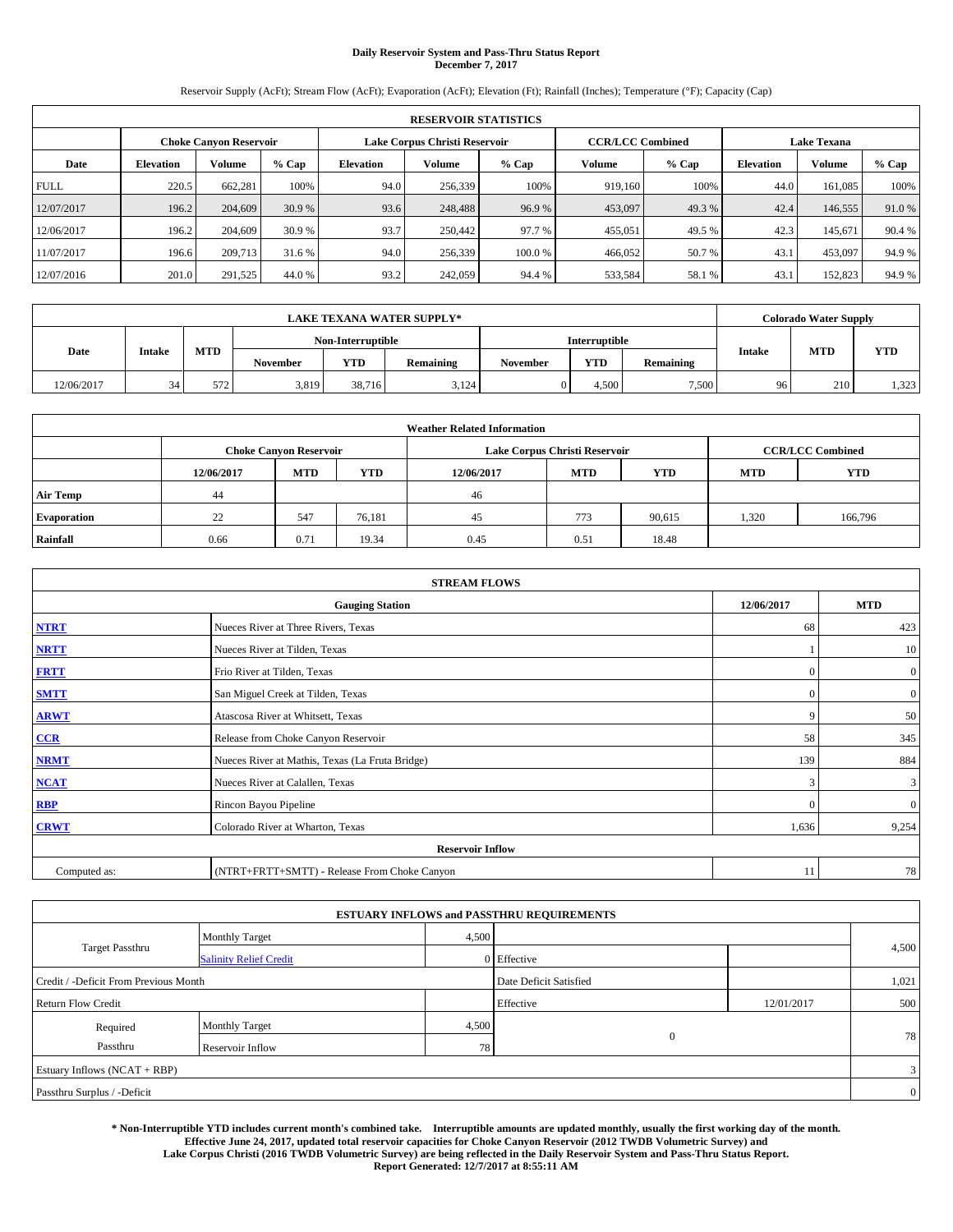# **Daily Reservoir System and Pass-Thru Status Report December 8, 2017**

Reservoir Supply (AcFt); Stream Flow (AcFt); Evaporation (AcFt); Elevation (Ft); Rainfall (Inches); Temperature (°F); Capacity (Cap)

| <b>RESERVOIR STATISTICS</b> |                  |                               |        |                  |                               |         |               |                                                                                                                                                                                                          |      |         |        |
|-----------------------------|------------------|-------------------------------|--------|------------------|-------------------------------|---------|---------------|----------------------------------------------------------------------------------------------------------------------------------------------------------------------------------------------------------|------|---------|--------|
|                             |                  | <b>Choke Canvon Reservoir</b> |        |                  | Lake Corpus Christi Reservoir |         |               | <b>Lake Texana</b><br><b>CCR/LCC Combined</b><br>Volume<br>$%$ Cap<br><b>Elevation</b><br>100%<br>161.085<br>44.0<br>49.3 %<br>42.4<br>146,555<br>49.3 %<br>42.4<br>146,555<br>50.7 %<br>43.1<br>453.097 |      |         |        |
| Date                        | <b>Elevation</b> | Volume                        | % Cap  | <b>Elevation</b> | <b>Volume</b>                 | % Cap   | <b>Volume</b> |                                                                                                                                                                                                          |      |         | % Cap  |
| <b>FULL</b>                 | 220.5            | 662.281                       | 100%   | 94.0             | 256,339                       | 100%    | 919.160       |                                                                                                                                                                                                          |      |         | 100%   |
| 12/08/2017                  | 196.2            | 204,609                       | 30.9 % | 93.6             | 248,488                       | 96.9%   | 453,097       |                                                                                                                                                                                                          |      |         | 91.0%  |
| 12/07/2017                  | 196.2            | 204,609                       | 30.9 % | 93.6             | 248,488                       | 96.9%   | 453,097       |                                                                                                                                                                                                          |      |         | 91.0 % |
| 11/08/2017                  | 196.6            | 209,713                       | 31.6 % | 94.0             | 256,339                       | 100.0 % | 466,052       |                                                                                                                                                                                                          |      |         | 94.9 % |
| 12/08/2016                  | 201.0            | 290,574                       | 43.8%  | 93.3             | 245,294                       | 95.7 %  | 535,868       | 58.3%                                                                                                                                                                                                    | 43.8 | 159,229 | 98.8%  |

|             | <b>LAKE TEXANA WATER SUPPLY*</b> |            |                   |            |                  |          |               |           |               | <b>Colorado Water Supply</b> |            |  |
|-------------|----------------------------------|------------|-------------------|------------|------------------|----------|---------------|-----------|---------------|------------------------------|------------|--|
|             |                                  |            | Non-Interruptible |            |                  |          | Interruptible |           |               |                              |            |  |
| <b>Date</b> | Intake                           | <b>MTD</b> | November          | <b>YTD</b> | <b>Remaining</b> | November | <b>YTD</b>    | Remaining | <b>Intake</b> | <b>MTD</b>                   | <b>YTD</b> |  |
| 12/07/2017  | 36                               | 608        | 3,819             | 38.752     | 3,088            |          | 4.500         | 7,500     | 94            | 305                          | 1,417      |  |

|                    | <b>Weather Related Information</b> |                                                                                                |        |      |                               |                         |       |         |  |  |  |  |
|--------------------|------------------------------------|------------------------------------------------------------------------------------------------|--------|------|-------------------------------|-------------------------|-------|---------|--|--|--|--|
|                    |                                    | <b>Choke Canyon Reservoir</b>                                                                  |        |      | Lake Corpus Christi Reservoir | <b>CCR/LCC Combined</b> |       |         |  |  |  |  |
|                    | 12/07/2017                         | <b>YTD</b><br><b>YTD</b><br><b>MTD</b><br><b>MTD</b><br>12/07/2017<br><b>YTD</b><br><b>MTD</b> |        |      |                               |                         |       |         |  |  |  |  |
| <b>Air Temp</b>    | 42                                 |                                                                                                |        | 43   |                               |                         |       |         |  |  |  |  |
| <b>Evaporation</b> |                                    | 554                                                                                            | 76,188 | 57   | 830                           | 90,672                  | 1,384 | 166,860 |  |  |  |  |
| Rainfall           | 0.83                               | 1.54                                                                                           | 20.17  | 1.06 | 1.57                          | 19.54                   |       |         |  |  |  |  |

| <b>STREAM FLOWS</b> |                                                 |              |                  |  |  |  |  |  |
|---------------------|-------------------------------------------------|--------------|------------------|--|--|--|--|--|
|                     | <b>Gauging Station</b>                          | 12/07/2017   | <b>MTD</b>       |  |  |  |  |  |
| <b>NTRT</b>         | Nueces River at Three Rivers, Texas             | 73           | 496              |  |  |  |  |  |
| <b>NRTT</b>         | Nueces River at Tilden, Texas                   | 4            | 13               |  |  |  |  |  |
| <b>FRTT</b>         | Frio River at Tilden, Texas                     | $\mathbf{0}$ |                  |  |  |  |  |  |
| <b>SMTT</b>         | San Miguel Creek at Tilden, Texas               | $\mathbf{0}$ | $\boldsymbol{0}$ |  |  |  |  |  |
| <b>ARWT</b>         | Atascosa River at Whitsett, Texas               | 10           | 60               |  |  |  |  |  |
| $CCR$               | Release from Choke Canyon Reservoir             | 58           | 403              |  |  |  |  |  |
| <b>NRMT</b>         | Nueces River at Mathis, Texas (La Fruta Bridge) | 161          | 1,045            |  |  |  |  |  |
| <b>NCAT</b>         | Nueces River at Calallen, Texas                 | 22           | 25               |  |  |  |  |  |
| RBP                 | Rincon Bayou Pipeline                           | $\Omega$     | $\mathbf{0}$     |  |  |  |  |  |
| <b>CRWT</b>         | Colorado River at Wharton, Texas                | 1,713        | 10,967           |  |  |  |  |  |
|                     | <b>Reservoir Inflow</b>                         |              |                  |  |  |  |  |  |
| Computed as:        | (NTRT+FRTT+SMTT) - Release From Choke Canyon    | 16           | 94               |  |  |  |  |  |

|                                       |                               |       | <b>ESTUARY INFLOWS and PASSTHRU REQUIREMENTS</b> |            |                |
|---------------------------------------|-------------------------------|-------|--------------------------------------------------|------------|----------------|
|                                       | <b>Monthly Target</b>         | 4,500 |                                                  |            |                |
| Target Passthru                       | <b>Salinity Relief Credit</b> |       | 0 Effective                                      |            | 4,500          |
| Credit / -Deficit From Previous Month |                               |       | Date Deficit Satisfied                           |            | 1,021          |
| <b>Return Flow Credit</b>             |                               |       | Effective                                        | 12/01/2017 | 500            |
| Required                              | <b>Monthly Target</b>         | 4,500 |                                                  |            |                |
| Passthru                              | Reservoir Inflow              | 94    | $\overline{0}$                                   |            | 94             |
| Estuary Inflows (NCAT + RBP)          |                               |       |                                                  |            | 25             |
| Passthru Surplus / -Deficit           |                               |       |                                                  |            | $\overline{0}$ |

**\* Non-Interruptible YTD includes current month's combined take. Interruptible amounts are updated monthly, usually the first working day of the month. Effective June 24, 2017, updated total reservoir capacities for Choke Canyon Reservoir (2012 TWDB Volumetric Survey) and Lake Corpus Christi (2016 TWDB Volumetric Survey) are being reflected in the Daily Reservoir System and Pass-Thru Status Report. Report Generated: 12/8/2017 at 8:55:15 AM**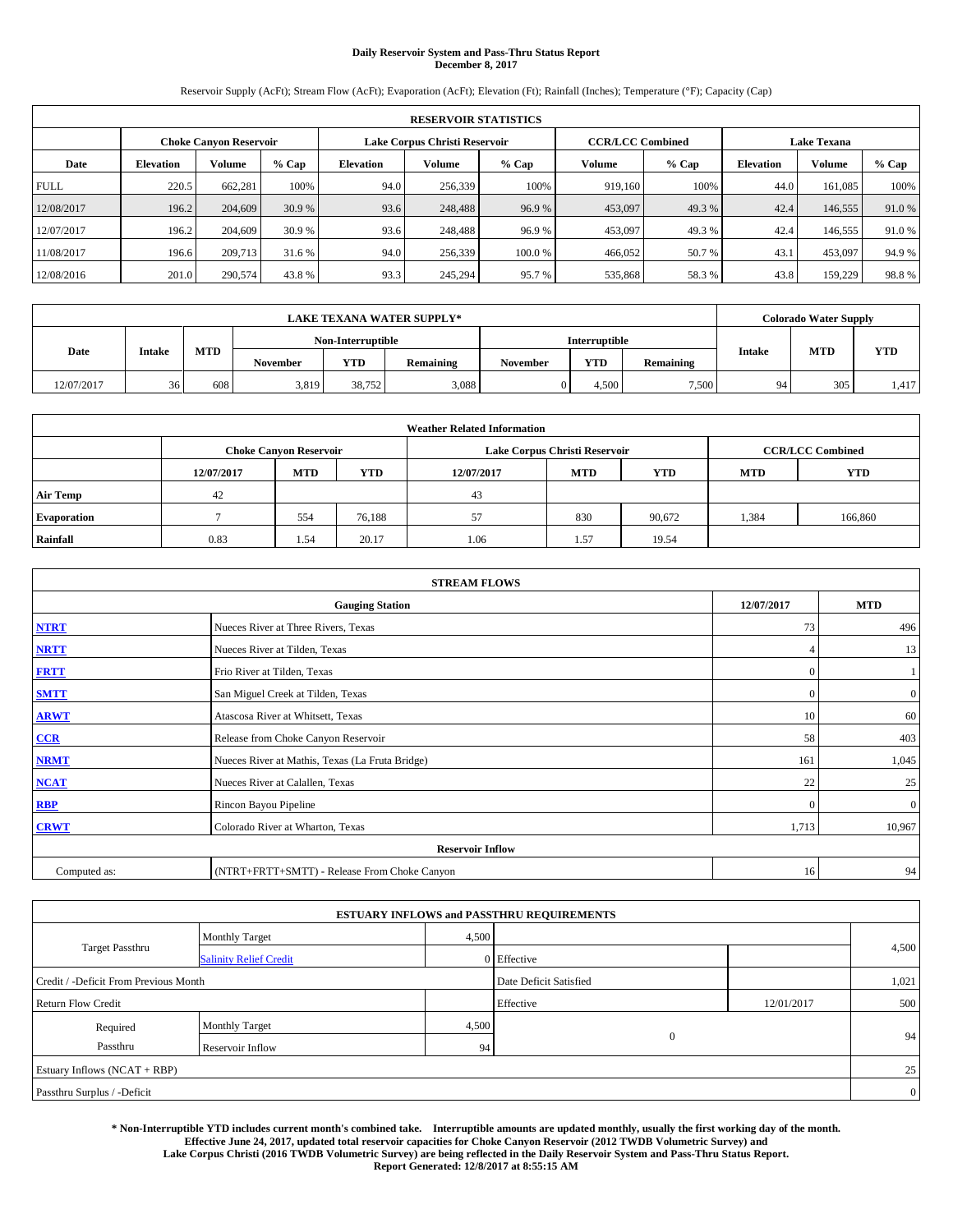# **Daily Reservoir System and Pass-Thru Status Report December 9, 2017**

Reservoir Supply (AcFt); Stream Flow (AcFt); Evaporation (AcFt); Elevation (Ft); Rainfall (Inches); Temperature (°F); Capacity (Cap)

|             | <b>RESERVOIR STATISTICS</b> |                               |         |                               |         |         |                         |         |                    |         |        |  |  |
|-------------|-----------------------------|-------------------------------|---------|-------------------------------|---------|---------|-------------------------|---------|--------------------|---------|--------|--|--|
|             |                             | <b>Choke Canyon Reservoir</b> |         | Lake Corpus Christi Reservoir |         |         | <b>CCR/LCC Combined</b> |         | <b>Lake Texana</b> |         |        |  |  |
| Date        | <b>Elevation</b>            | Volume                        | $%$ Cap | <b>Elevation</b>              | Volume  | $%$ Cap | Volume                  | $%$ Cap | <b>Elevation</b>   | Volume  | % Cap  |  |  |
| <b>FULL</b> | 220.5                       | 662.281                       | 100%    | 94.0                          | 256,339 | 100%    | 919.160                 | 100%    | 44.0               | 161,085 | 100%   |  |  |
| 12/09/2017  | 196.2                       | 204,609                       | 30.9 %  | 93.6                          | 248,488 | 96.9%   | 453,097                 | 49.3%   | 42.4               | 146,555 | 91.0%  |  |  |
| 12/08/2017  | 196.2                       | 204,609                       | 30.9 %  | 93.6                          | 248,488 | 96.9%   | 453,097                 | 49.3 %  | 42.4               | 146,555 | 91.0 % |  |  |
| 11/09/2017  | 196.6                       | 209.713                       | 31.6 %  | 93.9                          | 254,368 | 99.2 %  | 464,081                 | 50.5 %  | 43.2               | 453,097 | 95.4 % |  |  |
| 12/09/2016  | 201.0                       | 291,525                       | 44.0 %  | 93.3                          | 244,934 | 95.6%   | 536,459                 | 58.4%   | 44.2               | 163,121 | 101.3% |  |  |

|            | LAKE TEXANA WATER SUPPLY* |            |                   |            |                  |          |                      |                  |    | <b>Colorado Water Supply</b> |            |  |
|------------|---------------------------|------------|-------------------|------------|------------------|----------|----------------------|------------------|----|------------------------------|------------|--|
|            |                           |            | Non-Interruptible |            |                  |          | <b>Interruptible</b> |                  |    |                              |            |  |
| Date       | <b>Intake</b>             | <b>MTD</b> | November          | <b>YTD</b> | <b>Remaining</b> | November | <b>YTD</b>           | <b>Remaining</b> |    | <b>MTD</b><br><b>Intake</b>  | <b>YTD</b> |  |
| 12/08/2017 | 100                       | 708        | 3,819             | 38,852     | 2,988            |          | 4.500                | 7,500            | 30 | 335                          | 1.447      |  |

|                    | <b>Weather Related Information</b> |                                                                                  |        |      |                               |                         |       |         |  |  |  |  |
|--------------------|------------------------------------|----------------------------------------------------------------------------------|--------|------|-------------------------------|-------------------------|-------|---------|--|--|--|--|
|                    |                                    | <b>Choke Canyon Reservoir</b>                                                    |        |      | Lake Corpus Christi Reservoir | <b>CCR/LCC Combined</b> |       |         |  |  |  |  |
|                    | 12/08/2017                         | <b>YTD</b><br><b>MTD</b><br><b>MTD</b><br>12/08/2017<br><b>YTD</b><br><b>MTD</b> |        |      |                               |                         |       |         |  |  |  |  |
| <b>Air Temp</b>    | 54                                 |                                                                                  |        | 54   |                               |                         |       |         |  |  |  |  |
| <b>Evaporation</b> | 59                                 | 613                                                                              | 76.247 | 57   | 887                           | 90,729                  | 1,500 | 166,976 |  |  |  |  |
| Rainfall           | 0.00                               | 1.54                                                                             | 20.17  | 0.00 | 1.57                          | 19.54                   |       |         |  |  |  |  |

| <b>STREAM FLOWS</b> |                                                 |              |                  |  |  |  |  |  |
|---------------------|-------------------------------------------------|--------------|------------------|--|--|--|--|--|
|                     | <b>Gauging Station</b>                          | 12/08/2017   | <b>MTD</b>       |  |  |  |  |  |
| <b>NTRT</b>         | Nueces River at Three Rivers, Texas             | 82           | 578              |  |  |  |  |  |
| <b>NRTT</b>         | Nueces River at Tilden, Texas                   | 6            | 19               |  |  |  |  |  |
| <b>FRTT</b>         | Frio River at Tilden, Texas                     | $\mathbf{0}$ |                  |  |  |  |  |  |
| <b>SMTT</b>         | San Miguel Creek at Tilden, Texas               | $\mathbf{0}$ | $\boldsymbol{0}$ |  |  |  |  |  |
| <b>ARWT</b>         | Atascosa River at Whitsett, Texas               | 13           | 73               |  |  |  |  |  |
| $CCR$               | Release from Choke Canyon Reservoir             | 58           | 461              |  |  |  |  |  |
| <b>NRMT</b>         | Nueces River at Mathis, Texas (La Fruta Bridge) | 184          | 1,229            |  |  |  |  |  |
| <b>NCAT</b>         | Nueces River at Calallen, Texas                 | 105          | 130              |  |  |  |  |  |
| RBP                 | Rincon Bayou Pipeline                           | $\Omega$     | $\mathbf{0}$     |  |  |  |  |  |
| <b>CRWT</b>         | Colorado River at Wharton, Texas                | 1,790        | 12,758           |  |  |  |  |  |
|                     | <b>Reservoir Inflow</b>                         |              |                  |  |  |  |  |  |
| Computed as:        | (NTRT+FRTT+SMTT) - Release From Choke Canyon    | 25           | 119              |  |  |  |  |  |

|                                       |                               |       | <b>ESTUARY INFLOWS and PASSTHRU REQUIREMENTS</b> |            |                |
|---------------------------------------|-------------------------------|-------|--------------------------------------------------|------------|----------------|
|                                       | <b>Monthly Target</b>         | 4,500 |                                                  |            |                |
| <b>Target Passthru</b>                | <b>Salinity Relief Credit</b> |       | $0$ Effective                                    |            | 4,500          |
| Credit / -Deficit From Previous Month |                               |       | Date Deficit Satisfied                           |            | 1,021          |
| <b>Return Flow Credit</b>             |                               |       | Effective                                        | 12/01/2017 | 500            |
| Required                              | <b>Monthly Target</b>         | 4,500 |                                                  |            |                |
| Passthru                              | Reservoir Inflow              | 119   | $\overline{0}$                                   |            | 119            |
| Estuary Inflows (NCAT + RBP)          |                               |       |                                                  |            | 130            |
| Passthru Surplus / -Deficit           |                               |       |                                                  |            | $\overline{0}$ |

**\* Non-Interruptible YTD includes current month's combined take. Interruptible amounts are updated monthly, usually the first working day of the month. Effective June 24, 2017, updated total reservoir capacities for Choke Canyon Reservoir (2012 TWDB Volumetric Survey) and Lake Corpus Christi (2016 TWDB Volumetric Survey) are being reflected in the Daily Reservoir System and Pass-Thru Status Report. Report Generated: 12/9/2017 at 7:58:52 AM**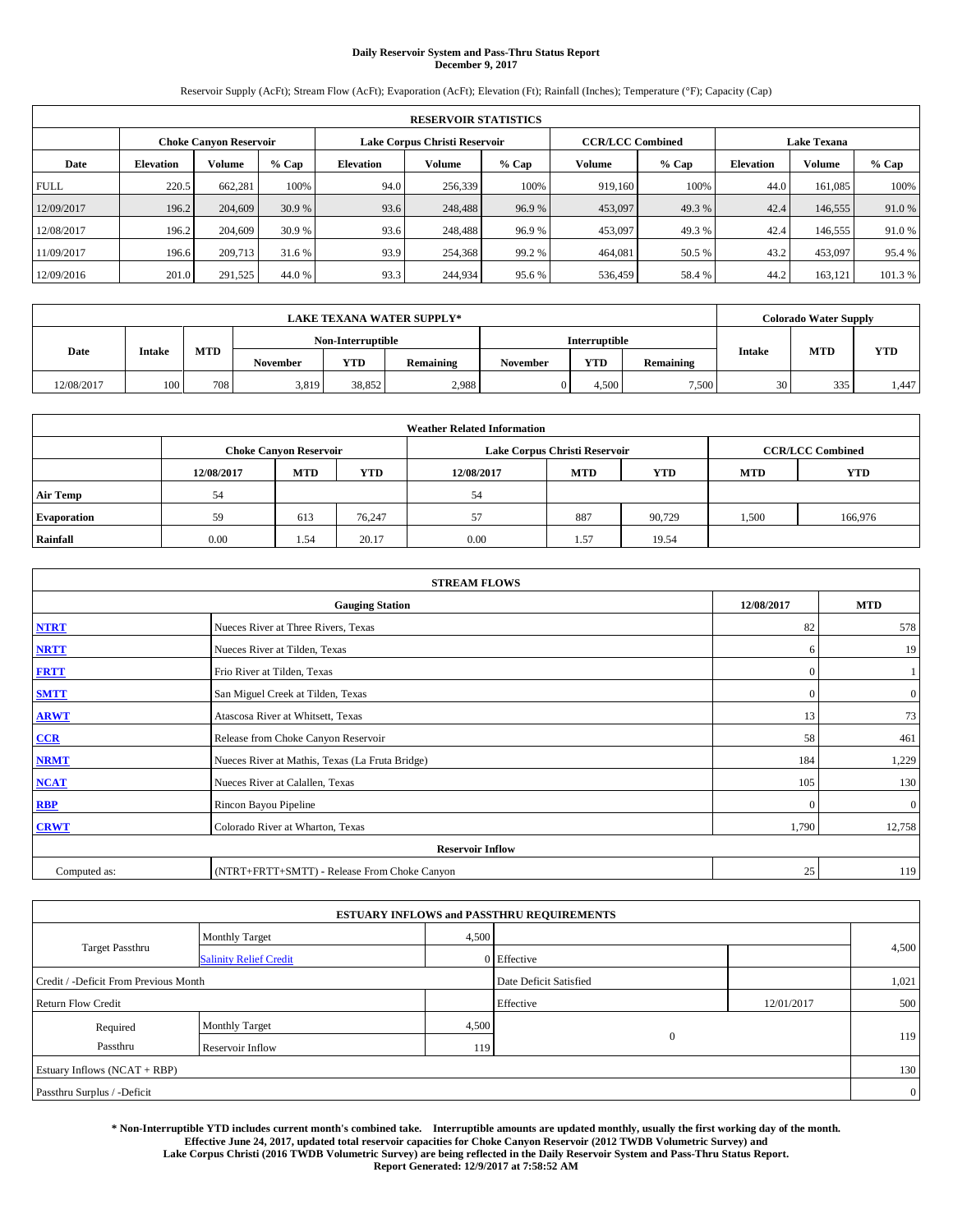# **Daily Reservoir System and Pass-Thru Status Report December 10, 2017**

Reservoir Supply (AcFt); Stream Flow (AcFt); Evaporation (AcFt); Elevation (Ft); Rainfall (Inches); Temperature (°F); Capacity (Cap)

|             | <b>RESERVOIR STATISTICS</b> |                               |         |                               |         |         |                         |         |                    |         |        |  |  |
|-------------|-----------------------------|-------------------------------|---------|-------------------------------|---------|---------|-------------------------|---------|--------------------|---------|--------|--|--|
|             |                             | <b>Choke Canyon Reservoir</b> |         | Lake Corpus Christi Reservoir |         |         | <b>CCR/LCC Combined</b> |         | <b>Lake Texana</b> |         |        |  |  |
| Date        | <b>Elevation</b>            | Volume                        | $%$ Cap | <b>Elevation</b>              | Volume  | $%$ Cap | Volume                  | $%$ Cap | <b>Elevation</b>   | Volume  | % Cap  |  |  |
| <b>FULL</b> | 220.5                       | 662.281                       | 100%    | 94.0                          | 256,339 | 100%    | 919.160                 | 100%    | 44.0               | 161,085 | 100%   |  |  |
| 12/10/2017  | 196.2                       | 204,609                       | 30.9 %  | 93.6                          | 248,488 | 96.9%   | 453,097                 | 49.3 %  | 42.4               | 146,555 | 91.0%  |  |  |
| 12/09/2017  | 196.2                       | 204,609                       | 30.9 %  | 93.6                          | 248,488 | 96.9%   | 453,097                 | 49.3 %  | 42.4               | 146,555 | 91.0 % |  |  |
| 11/10/2017  | 196.6                       | 209,713                       | 31.6 %  | 93.9                          | 254,368 | 99.2 %  | 464,081                 | 50.5 %  | 43.2               | 453,097 | 95.4 % |  |  |
| 12/10/2016  | 201.0                       | 291,525                       | 44.0 %  | 93.3                          | 244,214 | 95.3%   | 535,739                 | 58.3%   | 44.1               | 162,101 | 100.6% |  |  |

|            | LAKE TEXANA WATER SUPPLY* |                                             |                   |        |                  |          |               |           |               | <b>Colorado Water Supply</b> |            |  |
|------------|---------------------------|---------------------------------------------|-------------------|--------|------------------|----------|---------------|-----------|---------------|------------------------------|------------|--|
|            |                           |                                             | Non-Interruptible |        |                  |          | Interruptible |           |               |                              |            |  |
| Date       | <b>Intake</b>             | <b>MTD</b><br><b>YTD</b><br><b>November</b> |                   |        | <b>Remaining</b> | November | <b>YTD</b>    | Remaining | <b>Intake</b> | <b>MTD</b>                   | <b>YTD</b> |  |
| 12/09/2017 | 130                       | 837                                         | 3,819             | 38,982 | 2,858            |          | 4,500         | 7,500     |               | 335                          | 1,447      |  |

|                    | <b>Weather Related Information</b> |                                                                                  |        |      |                               |                         |       |         |  |  |  |  |  |
|--------------------|------------------------------------|----------------------------------------------------------------------------------|--------|------|-------------------------------|-------------------------|-------|---------|--|--|--|--|--|
|                    |                                    | <b>Choke Canyon Reservoir</b>                                                    |        |      | Lake Corpus Christi Reservoir | <b>CCR/LCC Combined</b> |       |         |  |  |  |  |  |
|                    | 12/09/2017                         | <b>YTD</b><br><b>MTD</b><br><b>MTD</b><br>12/09/2017<br><b>YTD</b><br><b>MTD</b> |        |      |                               |                         |       |         |  |  |  |  |  |
| <b>Air Temp</b>    | 66                                 |                                                                                  |        | 64   |                               |                         |       |         |  |  |  |  |  |
| <b>Evaporation</b> | 74                                 | 687                                                                              | 76,321 | 170  | 1,057                         | 90,899                  | 1.744 | 167,220 |  |  |  |  |  |
| Rainfall           | 0.00                               | 1.54                                                                             | 20.17  | 0.00 | 1.57                          | 19.54                   |       |         |  |  |  |  |  |

| <b>STREAM FLOWS</b> |                                                 |              |                  |  |  |  |  |  |  |
|---------------------|-------------------------------------------------|--------------|------------------|--|--|--|--|--|--|
|                     | <b>Gauging Station</b>                          |              |                  |  |  |  |  |  |  |
| <b>NTRT</b>         | Nueces River at Three Rivers, Texas             |              |                  |  |  |  |  |  |  |
| <b>NRTT</b>         | Nueces River at Tilden, Texas                   | 3            | 22               |  |  |  |  |  |  |
| <b>FRTT</b>         | Frio River at Tilden, Texas                     | $\mathbf{0}$ |                  |  |  |  |  |  |  |
| <b>SMTT</b>         | San Miguel Creek at Tilden, Texas               | $\mathbf{0}$ | $\boldsymbol{0}$ |  |  |  |  |  |  |
| <b>ARWT</b>         | Atascosa River at Whitsett, Texas               | 12           | 85               |  |  |  |  |  |  |
| $CCR$               | Release from Choke Canyon Reservoir             | 58           | 518              |  |  |  |  |  |  |
| <b>NRMT</b>         | Nueces River at Mathis, Texas (La Fruta Bridge) | 92           | 1,320            |  |  |  |  |  |  |
| <b>NCAT</b>         | Nueces River at Calallen, Texas                 | 103          | 233              |  |  |  |  |  |  |
| RBP                 | Rincon Bayou Pipeline                           | $\Omega$     | $\mathbf{0}$     |  |  |  |  |  |  |
| <b>CRWT</b>         | Colorado River at Wharton, Texas                | 1,864        | 14,622           |  |  |  |  |  |  |
|                     |                                                 |              |                  |  |  |  |  |  |  |
| Computed as:        | (NTRT+FRTT+SMTT) - Release From Choke Canyon    | 23           | 143              |  |  |  |  |  |  |

| <b>ESTUARY INFLOWS and PASSTHRU REQUIREMENTS</b> |                               |       |                        |            |                |  |  |  |  |  |
|--------------------------------------------------|-------------------------------|-------|------------------------|------------|----------------|--|--|--|--|--|
|                                                  | <b>Monthly Target</b>         | 4,500 |                        |            |                |  |  |  |  |  |
| <b>Target Passthru</b>                           | <b>Salinity Relief Credit</b> |       | 0 Effective            |            | 4,500          |  |  |  |  |  |
| Credit / -Deficit From Previous Month            |                               |       | Date Deficit Satisfied |            | 1,021          |  |  |  |  |  |
| <b>Return Flow Credit</b>                        |                               |       | Effective              | 12/01/2017 | 500            |  |  |  |  |  |
| Required                                         | Monthly Target                | 4,500 |                        |            |                |  |  |  |  |  |
| Passthru                                         | Reservoir Inflow              | 143   | $\overline{0}$         |            | 143            |  |  |  |  |  |
| Estuary Inflows (NCAT + RBP)                     |                               |       |                        |            |                |  |  |  |  |  |
| Passthru Surplus / -Deficit                      |                               |       |                        |            | $\overline{0}$ |  |  |  |  |  |

**\* Non-Interruptible YTD includes current month's combined take. Interruptible amounts are updated monthly, usually the first working day of the month. Effective June 24, 2017, updated total reservoir capacities for Choke Canyon Reservoir (2012 TWDB Volumetric Survey) and Lake Corpus Christi (2016 TWDB Volumetric Survey) are being reflected in the Daily Reservoir System and Pass-Thru Status Report. Report Generated: 12/10/2017 at 8:15:35 AM**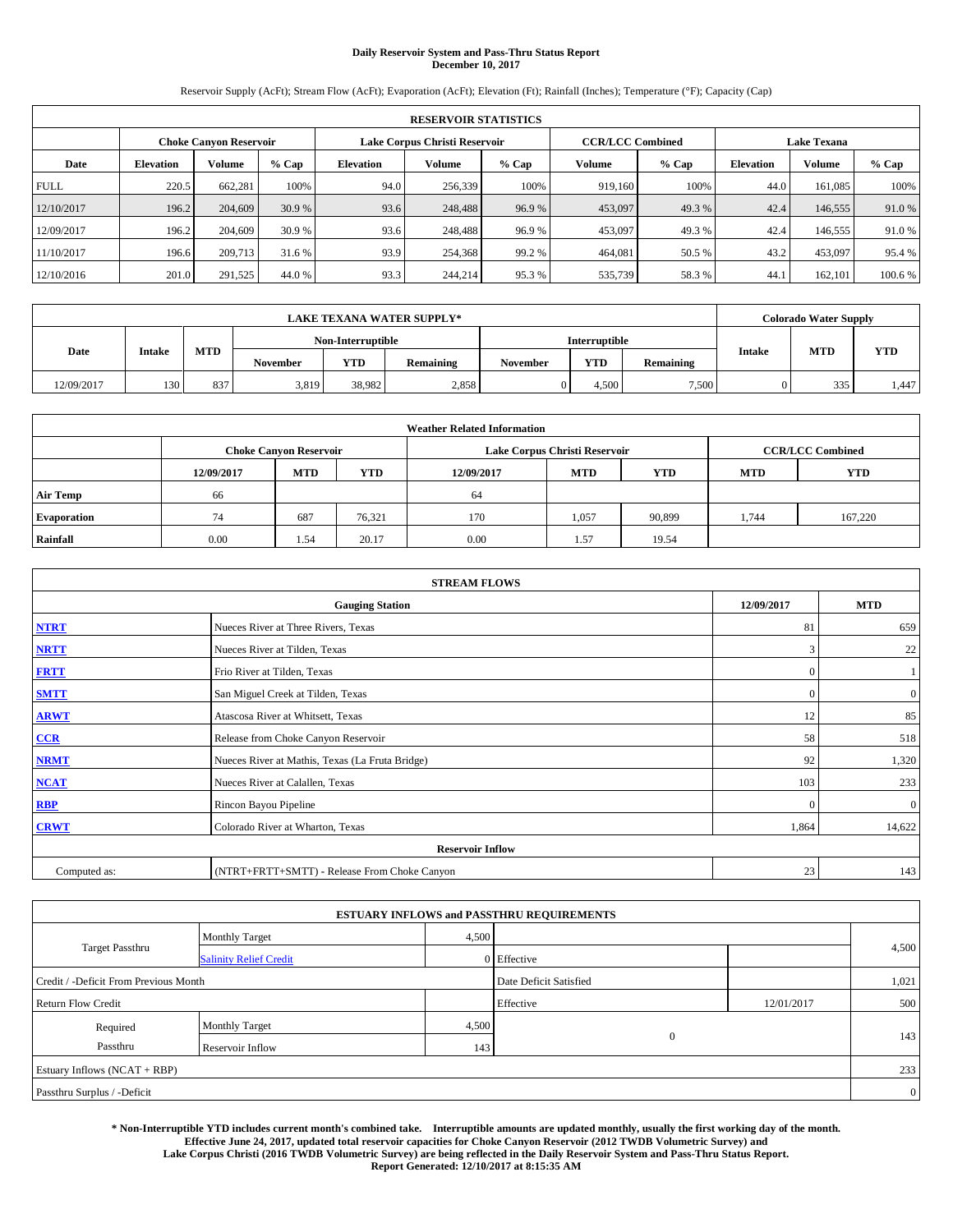# **Daily Reservoir System and Pass-Thru Status Report December 11, 2017**

Reservoir Supply (AcFt); Stream Flow (AcFt); Evaporation (AcFt); Elevation (Ft); Rainfall (Inches); Temperature (°F); Capacity (Cap)

|             | <b>RESERVOIR STATISTICS</b> |                               |         |                  |                               |         |                         |         |                    |         |         |  |
|-------------|-----------------------------|-------------------------------|---------|------------------|-------------------------------|---------|-------------------------|---------|--------------------|---------|---------|--|
|             |                             | <b>Choke Canyon Reservoir</b> |         |                  | Lake Corpus Christi Reservoir |         | <b>CCR/LCC Combined</b> |         | <b>Lake Texana</b> |         |         |  |
| Date        | <b>Elevation</b>            | Volume                        | $%$ Cap | <b>Elevation</b> | Volume                        | $%$ Cap | Volume                  | $%$ Cap | <b>Elevation</b>   | Volume  | % Cap   |  |
| <b>FULL</b> | 220.5                       | 662.281                       | 100%    | 94.0             | 256,339                       | 100%    | 919,160                 | 100%    | 44.0               | 161,085 | 100%    |  |
| 12/11/2017  | 196.2                       | 204,609                       | 30.9 %  | 93.5             | 246,539                       | 96.2 %  | 451,148                 | 49.1 %  | 42.2               | 144,790 | 89.9%   |  |
| 12/10/2017  | 196.2                       | 204,609                       | 30.9 %  | 93.6             | 248,488                       | 96.9%   | 453,097                 | 49.3 %  | 42.4               | 146,555 | 91.0 %  |  |
| 11/11/2017  | 196.6                       | 209,713                       | 31.6 %  | 93.9             | 254,368                       | 99.2 %  | 464,081                 | 50.5 %  | 43.1               | 451,148 | 94.9%   |  |
| 12/11/2016  | 201.0                       | 291,366                       | 44.0 %  | 93.3             | 244,394                       | 95.3%   | 535,760                 | 58.3%   | 44.1               | 162,101 | 100.6 % |  |

| LAKE TEXANA WATER SUPPLY* |               |                   |          |            |                      |          |            | <b>Colorado Water Supply</b> |               |            |            |
|---------------------------|---------------|-------------------|----------|------------|----------------------|----------|------------|------------------------------|---------------|------------|------------|
|                           |               | Non-Interruptible |          |            | <b>Interruptible</b> |          |            |                              |               |            |            |
| Date                      | <b>Intake</b> | <b>MTD</b>        | November | <b>YTD</b> | <b>Remaining</b>     | November | <b>YTD</b> | <b>Remaining</b>             | <b>Intake</b> | <b>MTD</b> | <b>YTD</b> |
| 12/10/2017                | 130           | 967               | 3,819    | 39.111     | 2,729                |          | 4.500      | 7,500                        |               | 335        | 1.447      |

| <b>Weather Related Information</b> |            |                               |            |            |                               |                         |            |            |  |  |
|------------------------------------|------------|-------------------------------|------------|------------|-------------------------------|-------------------------|------------|------------|--|--|
|                                    |            | <b>Choke Canyon Reservoir</b> |            |            | Lake Corpus Christi Reservoir | <b>CCR/LCC Combined</b> |            |            |  |  |
|                                    | 12/10/2017 | <b>MTD</b>                    | <b>YTD</b> | 12/10/2017 | <b>MTD</b>                    | <b>YTD</b>              | <b>MTD</b> | <b>YTD</b> |  |  |
| <b>Air Temp</b>                    | 66         |                               |            | 65         |                               |                         |            |            |  |  |
| <b>Evaporation</b>                 | 59         | 746                           | 76,380     | 91         | 1,148                         | 90,990                  | 1,894      | 167,370    |  |  |
| Rainfall                           | 0.00       | 1.54                          | 20.17      | 0.00       | 1.57                          | 19.54                   |            |            |  |  |

| <b>STREAM FLOWS</b> |                                                 |              |                  |  |  |  |  |  |  |
|---------------------|-------------------------------------------------|--------------|------------------|--|--|--|--|--|--|
|                     | <b>Gauging Station</b>                          |              |                  |  |  |  |  |  |  |
| <b>NTRT</b>         | Nueces River at Three Rivers, Texas             |              |                  |  |  |  |  |  |  |
| <b>NRTT</b>         | Nueces River at Tilden, Texas                   |              | 24               |  |  |  |  |  |  |
| <b>FRTT</b>         | Frio River at Tilden, Texas                     | $\mathbf{0}$ | $\boldsymbol{2}$ |  |  |  |  |  |  |
| <b>SMTT</b>         | San Miguel Creek at Tilden, Texas               | $\mathbf{0}$ | $\overline{0}$   |  |  |  |  |  |  |
| <b>ARWT</b>         | Atascosa River at Whitsett, Texas               | 10           | 95               |  |  |  |  |  |  |
| $CCR$               | Release from Choke Canyon Reservoir             | 58           | 576              |  |  |  |  |  |  |
| <b>NRMT</b>         | Nueces River at Mathis, Texas (La Fruta Bridge) | 97           | 1,417            |  |  |  |  |  |  |
| <b>NCAT</b>         | Nueces River at Calallen, Texas                 | 26           | 258              |  |  |  |  |  |  |
| RBP                 | Rincon Bayou Pipeline                           | $\Omega$     | $\mathbf{0}$     |  |  |  |  |  |  |
| <b>CRWT</b>         | Colorado River at Wharton, Texas                | 1,838        | 16,460           |  |  |  |  |  |  |
|                     | <b>Reservoir Inflow</b>                         |              |                  |  |  |  |  |  |  |
| Computed as:        | (NTRT+FRTT+SMTT) - Release From Choke Canyon    | 23           | 166              |  |  |  |  |  |  |

|                                       |                               |       | <b>ESTUARY INFLOWS and PASSTHRU REQUIREMENTS</b> |            |                |
|---------------------------------------|-------------------------------|-------|--------------------------------------------------|------------|----------------|
|                                       | <b>Monthly Target</b>         | 4,500 |                                                  |            |                |
| <b>Target Passthru</b>                | <b>Salinity Relief Credit</b> |       | 1,125 Effective                                  | 12/11/2017 | 3,375          |
| Credit / -Deficit From Previous Month |                               |       | Date Deficit Satisfied                           |            | $\overline{0}$ |
| <b>Return Flow Credit</b>             |                               |       | Effective                                        | 12/01/2017 | 500            |
| Required                              | Monthly Target                | 3,375 |                                                  |            |                |
| Passthru                              | <b>Reservoir Inflow</b>       | 166   | $\mathbf{0}$                                     |            | 166            |
| Estuary Inflows (NCAT + RBP)          |                               |       |                                                  |            | 258            |
| Passthru Surplus / -Deficit           |                               |       |                                                  |            | $\overline{0}$ |

**\* Non-Interruptible YTD includes current month's combined take. Interruptible amounts are updated monthly, usually the first working day of the month. Effective June 24, 2017, updated total reservoir capacities for Choke Canyon Reservoir (2012 TWDB Volumetric Survey) and Lake Corpus Christi (2016 TWDB Volumetric Survey) are being reflected in the Daily Reservoir System and Pass-Thru Status Report. Report Generated: 12/11/2017 at 9:38:05 AM**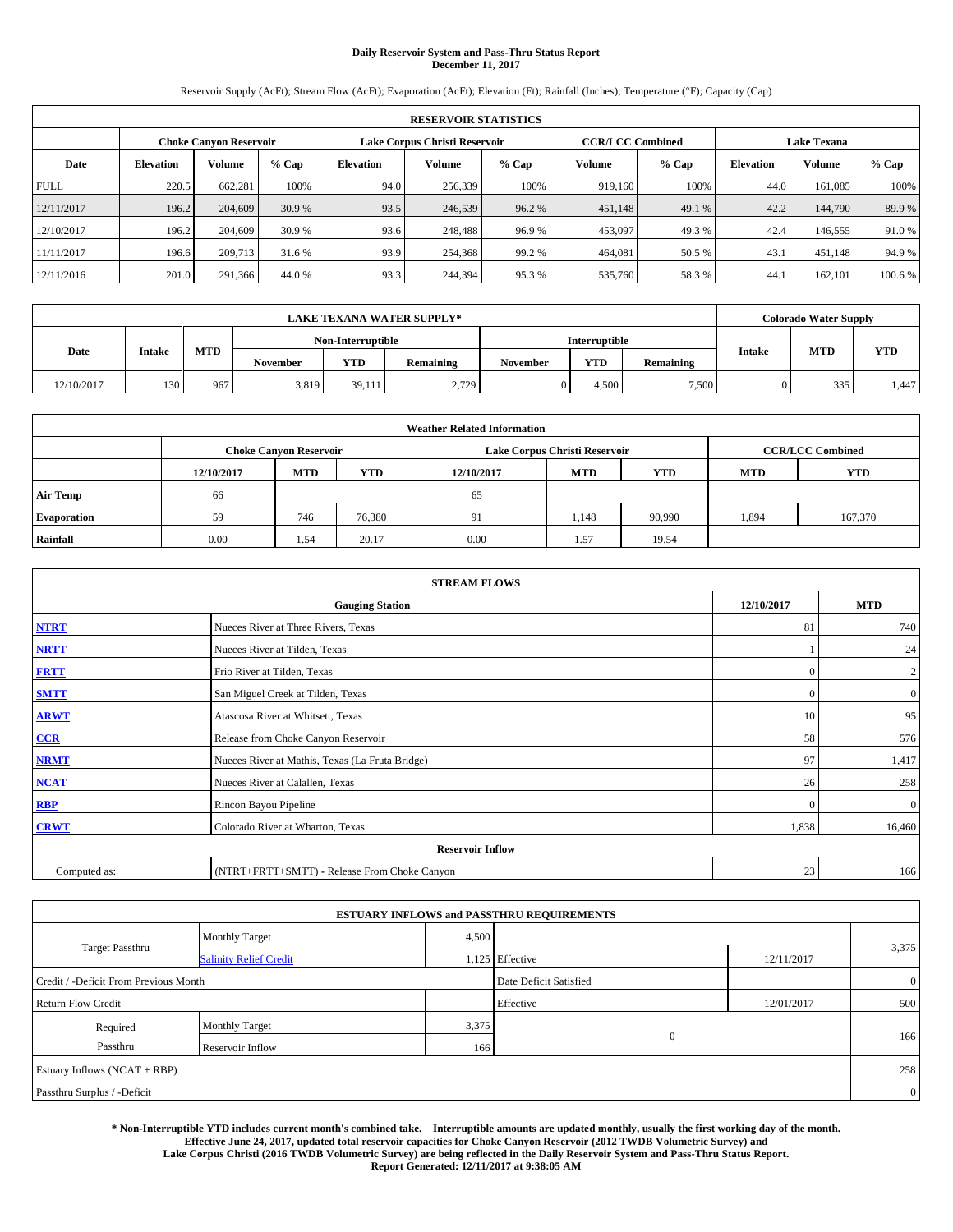# **Daily Reservoir System and Pass-Thru Status Report December 12, 2017**

Reservoir Supply (AcFt); Stream Flow (AcFt); Evaporation (AcFt); Elevation (Ft); Rainfall (Inches); Temperature (°F); Capacity (Cap)

| <b>RESERVOIR STATISTICS</b> |                  |                               |         |                  |                               |         |                         |         |                    |         |        |
|-----------------------------|------------------|-------------------------------|---------|------------------|-------------------------------|---------|-------------------------|---------|--------------------|---------|--------|
|                             |                  | <b>Choke Canyon Reservoir</b> |         |                  | Lake Corpus Christi Reservoir |         | <b>CCR/LCC Combined</b> |         | <b>Lake Texana</b> |         |        |
| Date                        | <b>Elevation</b> | Volume                        | $%$ Cap | <b>Elevation</b> | Volume                        | $%$ Cap | Volume                  | $%$ Cap | <b>Elevation</b>   | Volume  | % Cap  |
| <b>FULL</b>                 | 220.5            | 662.281                       | 100%    | 94.0             | 256,339                       | 100%    | 919.160                 | 100%    | 44.0               | 161,085 | 100%   |
| 12/12/2017                  | 196.2            | 204,609                       | 30.9 %  | 93.6             | 248,488                       | 96.9%   | 453,097                 | 49.3 %  | 42.3               | 145,671 | 90.4 % |
| 12/11/2017                  | 196.2            | 204,609                       | 30.9 %  | 93.5             | 246,539                       | 96.2%   | 451,148                 | 49.1 %  | 42.2               | 144,790 | 89.9 % |
| 11/12/2017                  | 196.6            | 209,713                       | 31.6 %  | 93.9             | 254,368                       | 99.2 %  | 464,081                 | 50.5 %  | 42.9               | 453,097 | 93.8%  |
| 12/12/2016                  | 201.1            | 292,000                       | 44.1 %  | 93.3             | 244,214                       | 95.3%   | 536,214                 | 58.3%   | 44.1               | 162,101 | 100.6% |

| <b>LAKE TEXANA WATER SUPPLY*</b>   |               |            |                 |        |                  |          |       | <b>Colorado Water Supply</b> |        |            |            |
|------------------------------------|---------------|------------|-----------------|--------|------------------|----------|-------|------------------------------|--------|------------|------------|
| Non-Interruptible<br>Interruptible |               |            |                 |        |                  |          |       |                              |        |            |            |
| Date                               | <b>Intake</b> | <b>MTD</b> | <b>November</b> | YTD    | <b>Remaining</b> | November | YTD   | <b>Remaining</b>             | Intake | <b>MTD</b> | <b>YTD</b> |
| 12/11/2017                         | 130           | 1.097      | 3.819           | 39.241 | 2,599            |          | 4.500 | 7,500                        |        | 335        | 1.447      |

| <b>Weather Related Information</b> |            |                               |            |            |                               |                         |            |            |  |  |
|------------------------------------|------------|-------------------------------|------------|------------|-------------------------------|-------------------------|------------|------------|--|--|
|                                    |            | <b>Choke Canyon Reservoir</b> |            |            | Lake Corpus Christi Reservoir | <b>CCR/LCC Combined</b> |            |            |  |  |
|                                    | 12/11/2017 | <b>MTD</b>                    | <b>YTD</b> | 12/11/2017 | <b>MTD</b>                    | <b>YTD</b>              | <b>MTD</b> | <b>YTD</b> |  |  |
| <b>Air Temp</b>                    | 71         |                               |            | 72         |                               |                         |            |            |  |  |
| <b>Evaporation</b>                 | 59         | 805                           | 76,439     | 148        | 1,296                         | 91,138                  | 2,101      | 167,577    |  |  |
| Rainfall                           | 0.00       | 1.54                          | 20.17      | 0.00       | 1.57                          | 19.54                   |            |            |  |  |

| <b>STREAM FLOWS</b> |                                                 |              |                  |  |  |  |  |  |  |
|---------------------|-------------------------------------------------|--------------|------------------|--|--|--|--|--|--|
|                     | <b>Gauging Station</b>                          |              |                  |  |  |  |  |  |  |
| <b>NTRT</b>         | Nueces River at Three Rivers, Texas             |              |                  |  |  |  |  |  |  |
| <b>NRTT</b>         | Nueces River at Tilden, Texas                   |              | 24               |  |  |  |  |  |  |
| <b>FRTT</b>         | Frio River at Tilden, Texas                     | $\mathbf{0}$ | $\boldsymbol{2}$ |  |  |  |  |  |  |
| <b>SMTT</b>         | San Miguel Creek at Tilden, Texas               | $\mathbf{0}$ | $\overline{0}$   |  |  |  |  |  |  |
| <b>ARWT</b>         | Atascosa River at Whitsett, Texas               | 12           | 107              |  |  |  |  |  |  |
| $CCR$               | Release from Choke Canyon Reservoir             | 58           | 633              |  |  |  |  |  |  |
| <b>NRMT</b>         | Nueces River at Mathis, Texas (La Fruta Bridge) | 80           | 1,497            |  |  |  |  |  |  |
| <b>NCAT</b>         | Nueces River at Calallen, Texas                 | 10           | 268              |  |  |  |  |  |  |
| RBP                 | Rincon Bayou Pipeline                           | $\Omega$     | $\mathbf{0}$     |  |  |  |  |  |  |
| <b>CRWT</b>         | Colorado River at Wharton, Texas                | 1,858        | 18,318           |  |  |  |  |  |  |
|                     |                                                 |              |                  |  |  |  |  |  |  |
| Computed as:        | (NTRT+FRTT+SMTT) - Release From Choke Canyon    | 20           | 186              |  |  |  |  |  |  |

|                                       |                               |       | <b>ESTUARY INFLOWS and PASSTHRU REQUIREMENTS</b> |            |                |
|---------------------------------------|-------------------------------|-------|--------------------------------------------------|------------|----------------|
|                                       | <b>Monthly Target</b>         | 4,500 |                                                  |            |                |
| <b>Target Passthru</b>                | <b>Salinity Relief Credit</b> |       | 1,125 Effective                                  | 12/11/2017 | 3,375          |
| Credit / -Deficit From Previous Month |                               |       | Date Deficit Satisfied                           |            | $\overline{0}$ |
| <b>Return Flow Credit</b>             |                               |       | Effective                                        | 12/01/2017 | 500            |
| Required                              | Monthly Target                | 3,375 |                                                  |            |                |
| Passthru                              | <b>Reservoir Inflow</b>       | 186   | $\mathbf{0}$                                     |            | 186            |
| Estuary Inflows (NCAT + RBP)          |                               |       |                                                  |            | 268            |
| Passthru Surplus / -Deficit           |                               |       |                                                  |            | $\overline{0}$ |

**\* Non-Interruptible YTD includes current month's combined take. Interruptible amounts are updated monthly, usually the first working day of the month. Effective June 24, 2017, updated total reservoir capacities for Choke Canyon Reservoir (2012 TWDB Volumetric Survey) and Lake Corpus Christi (2016 TWDB Volumetric Survey) are being reflected in the Daily Reservoir System and Pass-Thru Status Report. Report Generated: 12/12/2017 at 8:55:33 AM**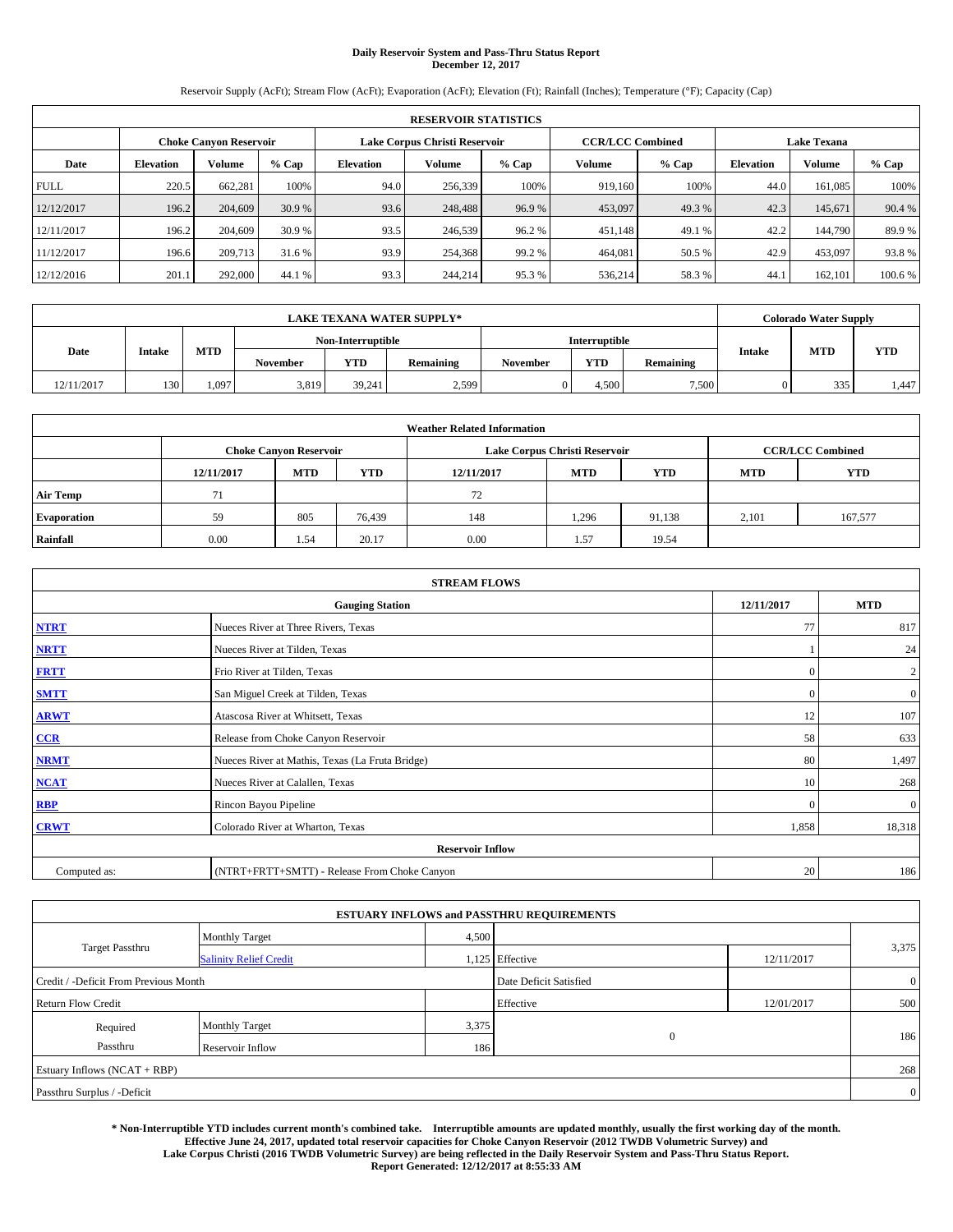# **Daily Reservoir System and Pass-Thru Status Report December 13, 2017**

Reservoir Supply (AcFt); Stream Flow (AcFt); Evaporation (AcFt); Elevation (Ft); Rainfall (Inches); Temperature (°F); Capacity (Cap)

|             | <b>RESERVOIR STATISTICS</b>   |         |         |                               |         |         |                         |         |                    |               |        |
|-------------|-------------------------------|---------|---------|-------------------------------|---------|---------|-------------------------|---------|--------------------|---------------|--------|
|             | <b>Choke Canyon Reservoir</b> |         |         | Lake Corpus Christi Reservoir |         |         | <b>CCR/LCC Combined</b> |         | <b>Lake Texana</b> |               |        |
| Date        | <b>Elevation</b>              | Volume  | $%$ Cap | <b>Elevation</b>              | Volume  | $%$ Cap | Volume                  | $%$ Cap | <b>Elevation</b>   | <b>Volume</b> | % Cap  |
| <b>FULL</b> | 220.5                         | 662.281 | 100%    | 94.0                          | 256,339 | 100%    | 919,160                 | 100%    | 44.0               | 161,085       | 100%   |
| 12/13/2017  | 196.2                         | 204,609 | 30.9 %  | 93.5                          | 246,539 | 96.2 %  | 451,148                 | 49.1 %  | 42.2               | 145,671       | 90.4 % |
| 12/12/2017  | 196.2                         | 204,609 | 30.9 %  | 93.6                          | 248,488 | 96.9%   | 453,097                 | 49.3 %  | 42.3               | 145,671       | 90.4 % |
| 11/13/2017  | 196.6                         | 209,713 | 31.6 %  | 93.9                          | 254,368 | 99.2 %  | 464,081                 | 50.5 %  | 42.9               | 451,148       | 93.8%  |
| 12/13/2016  | 201.1                         | 292,317 | 44.1 %  | 93.3                          | 244,394 | 95.3%   | 536,711                 | 58.4%   | 44.1               | 162,101       | 100.6% |

|            | <b>LAKE TEXANA WATER SUPPLY*</b> |              |                 |                   |                  |          |               |                  |        |            | <b>Colorado Water Supply</b> |
|------------|----------------------------------|--------------|-----------------|-------------------|------------------|----------|---------------|------------------|--------|------------|------------------------------|
|            |                                  |              |                 | Non-Interruptible |                  |          | Interruptible |                  |        |            |                              |
| Date       | <b>Intake</b>                    | <b>MTD</b>   | <b>November</b> | YTD               | <b>Remaining</b> | November | YTD           | <b>Remaining</b> | Intake | <b>MTD</b> | <b>YTD</b>                   |
| 12/12/2017 | 130                              | 227<br>1.221 | 3.819           | 39.371            | 2,469            |          | 4.500         | 7,500            |        | 335        | 1.447                        |

| <b>Weather Related Information</b> |            |                               |            |            |                               |                         |            |            |  |  |
|------------------------------------|------------|-------------------------------|------------|------------|-------------------------------|-------------------------|------------|------------|--|--|
|                                    |            | <b>Choke Canyon Reservoir</b> |            |            | Lake Corpus Christi Reservoir | <b>CCR/LCC Combined</b> |            |            |  |  |
|                                    | 12/12/2017 | <b>MTD</b>                    | <b>YTD</b> | 12/12/2017 | <b>MTD</b>                    | <b>YTD</b>              | <b>MTD</b> | <b>YTD</b> |  |  |
| <b>Air Temp</b>                    | 66         |                               |            | 65         |                               |                         |            |            |  |  |
| <b>Evaporation</b>                 | 111        | 916                           | 76,550     | 193        | 1,489                         | 91,331                  | 2,405      | 167,881    |  |  |
| Rainfall                           | 0.00       | 1.54                          | 20.17      | 0.00       | 1.57                          | 19.54                   |            |            |  |  |

| <b>STREAM FLOWS</b> |                                                 |              |                  |  |  |  |  |  |  |
|---------------------|-------------------------------------------------|--------------|------------------|--|--|--|--|--|--|
|                     | <b>Gauging Station</b>                          | 12/12/2017   | <b>MTD</b>       |  |  |  |  |  |  |
| <b>NTRT</b>         | Nueces River at Three Rivers, Texas             | 76           | 893              |  |  |  |  |  |  |
| <b>NRTT</b>         | Nueces River at Tilden, Texas                   |              | 25               |  |  |  |  |  |  |
| <b>FRTT</b>         | Frio River at Tilden, Texas                     | $\mathbf{0}$ | $\boldsymbol{2}$ |  |  |  |  |  |  |
| <b>SMTT</b>         | San Miguel Creek at Tilden, Texas               | $\mathbf{0}$ | $\mathbf{0}$     |  |  |  |  |  |  |
| <b>ARWT</b>         | Atascosa River at Whitsett, Texas               | 14           | 122              |  |  |  |  |  |  |
| $CCR$               | Release from Choke Canyon Reservoir             | 58           | 691              |  |  |  |  |  |  |
| <b>NRMT</b>         | Nueces River at Mathis, Texas (La Fruta Bridge) | 134          | 1,631            |  |  |  |  |  |  |
| <b>NCAT</b>         | Nueces River at Calallen, Texas                 | $\mathbf{0}$ | 268              |  |  |  |  |  |  |
| RBP                 | Rincon Bayou Pipeline                           | $\Omega$     | $\mathbf{0}$     |  |  |  |  |  |  |
| <b>CRWT</b>         | Colorado River at Wharton, Texas                | 2,084        | 20,402           |  |  |  |  |  |  |
|                     | <b>Reservoir Inflow</b>                         |              |                  |  |  |  |  |  |  |
| Computed as:        | (NTRT+FRTT+SMTT) - Release From Choke Canyon    | 19           | 204              |  |  |  |  |  |  |

|                                       |                               |                        | <b>ESTUARY INFLOWS and PASSTHRU REQUIREMENTS</b> |                |       |  |  |
|---------------------------------------|-------------------------------|------------------------|--------------------------------------------------|----------------|-------|--|--|
|                                       | <b>Monthly Target</b>         | 4,500                  |                                                  |                |       |  |  |
| Target Passthru                       | <b>Salinity Relief Credit</b> |                        | 1,125 Effective                                  | 12/11/2017     | 3,375 |  |  |
| Credit / -Deficit From Previous Month |                               | Date Deficit Satisfied |                                                  | $\overline{0}$ |       |  |  |
| <b>Return Flow Credit</b>             |                               |                        | Effective                                        | 12/01/2017     | 500   |  |  |
| Required                              | Monthly Target                | 3,375                  |                                                  |                |       |  |  |
| Passthru                              | <b>Reservoir Inflow</b>       | 204                    | $\mathbf{0}$                                     |                | 204   |  |  |
| Estuary Inflows (NCAT + RBP)          |                               |                        |                                                  |                | 268   |  |  |
| Passthru Surplus / -Deficit           |                               |                        |                                                  |                |       |  |  |

**\* Non-Interruptible YTD includes current month's combined take. Interruptible amounts are updated monthly, usually the first working day of the month. Effective June 24, 2017, updated total reservoir capacities for Choke Canyon Reservoir (2012 TWDB Volumetric Survey) and Lake Corpus Christi (2016 TWDB Volumetric Survey) are being reflected in the Daily Reservoir System and Pass-Thru Status Report. Report Generated: 12/13/2017 at 8:41:55 AM**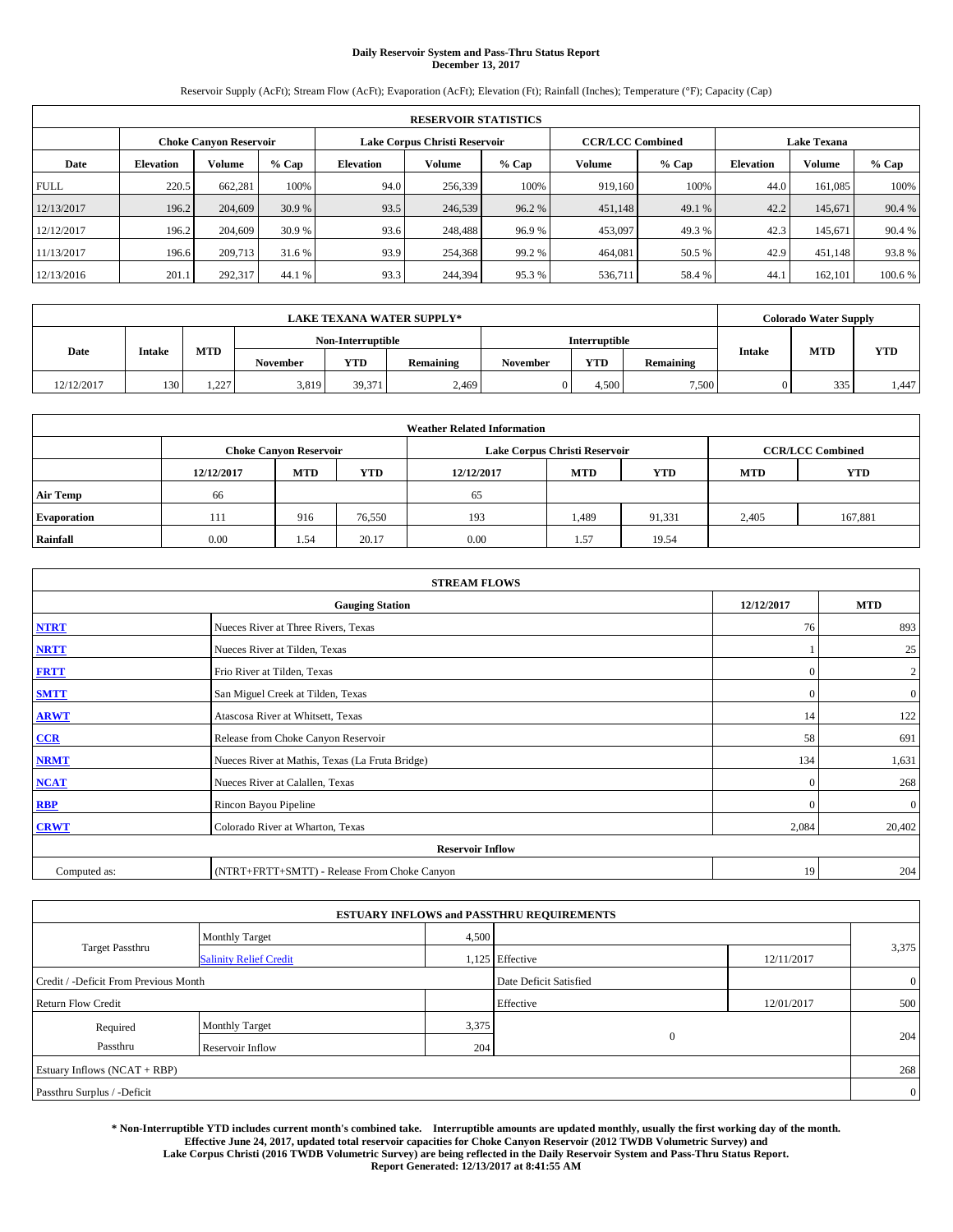# **Daily Reservoir System and Pass-Thru Status Report December 14, 2017**

Reservoir Supply (AcFt); Stream Flow (AcFt); Evaporation (AcFt); Elevation (Ft); Rainfall (Inches); Temperature (°F); Capacity (Cap)

|                                          | <b>RESERVOIR STATISTICS</b>   |         |         |                               |         |         |                         |         |                    |               |        |
|------------------------------------------|-------------------------------|---------|---------|-------------------------------|---------|---------|-------------------------|---------|--------------------|---------------|--------|
|                                          | <b>Choke Canyon Reservoir</b> |         |         | Lake Corpus Christi Reservoir |         |         | <b>CCR/LCC Combined</b> |         | <b>Lake Texana</b> |               |        |
| Date                                     | <b>Elevation</b>              | Volume  | $%$ Cap | <b>Elevation</b>              | Volume  | $%$ Cap | Volume                  | $%$ Cap | <b>Elevation</b>   | <b>Volume</b> | % Cap  |
| <b>FULL</b>                              | 220.5                         | 662.281 | 100%    | 94.0                          | 256,339 | 100%    | 919,160                 | 100%    | 44.0               | 161,085       | 100%   |
| 12/14/2017                               | 196.2                         | 204,609 | 30.9 %  | 93.5                          | 246,539 | 96.2 %  | 451,148                 | 49.1 %  | 42.2               | 144,790       | 89.9%  |
| 12/13/2017                               | 196.2                         | 204,609 | 30.9 %  | 93.5                          | 246,539 | 96.2%   | 451,148                 | 49.1 %  | 42.3               | 145,671       | 90.4 % |
| 11/14/2017                               | 196.6                         | 209,713 | 31.6 %  | 93.9                          | 254,368 | 99.2 %  | 464,081                 | 50.5 %  | 42.9               | 451,148       | 93.8%  |
| 201.0<br>291,208<br>43.9 %<br>12/14/2016 |                               |         |         | 93.3                          | 244,394 | 95.3%   | 535,602                 | 58.3%   | 44.1               | 162,101       | 100.6% |

|            | <b>LAKE TEXANA WATER SUPPLY*</b> |            |                   |        |                  |          |               |                  |        |            | <b>Colorado Water Supply</b> |
|------------|----------------------------------|------------|-------------------|--------|------------------|----------|---------------|------------------|--------|------------|------------------------------|
|            |                                  |            | Non-Interruptible |        |                  |          | Interruptible |                  |        |            |                              |
| Date       | <b>Intake</b>                    | <b>MTD</b> | <b>November</b>   | YTD    | <b>Remaining</b> | November | YTD           | <b>Remaining</b> | Intake | <b>MTD</b> | <b>YTD</b>                   |
| 12/13/2017 | 130                              | 1.357      | 3.819             | 39.501 | 2,339            |          | 4.500         | 7,500            |        | 335        | 1.447                        |

| <b>Weather Related Information</b> |            |                               |            |            |                               |                         |            |            |  |  |
|------------------------------------|------------|-------------------------------|------------|------------|-------------------------------|-------------------------|------------|------------|--|--|
|                                    |            | <b>Choke Canyon Reservoir</b> |            |            | Lake Corpus Christi Reservoir | <b>CCR/LCC Combined</b> |            |            |  |  |
|                                    | 12/13/2017 | <b>MTD</b>                    | <b>YTD</b> | 12/13/2017 | <b>MTD</b>                    | YTD.                    | <b>MTD</b> | <b>YTD</b> |  |  |
| <b>Air Temp</b>                    | 66         |                               |            | 65         |                               |                         |            |            |  |  |
| <b>Evaporation</b>                 | 52         | 968                           | 76.602     | 125        | 1.614                         | 91,456                  | 2,582      | 168,058    |  |  |
| Rainfall                           | 0.00       | 1.54                          | 20.17      | 0.00       | 1.57                          | 19.54                   |            |            |  |  |

| <b>STREAM FLOWS</b> |                                                 |              |                  |  |  |  |  |  |  |
|---------------------|-------------------------------------------------|--------------|------------------|--|--|--|--|--|--|
|                     | <b>Gauging Station</b>                          | 12/13/2017   | <b>MTD</b>       |  |  |  |  |  |  |
| <b>NTRT</b>         | Nueces River at Three Rivers, Texas             | 80           | 973              |  |  |  |  |  |  |
| <b>NRTT</b>         | Nueces River at Tilden, Texas                   |              | 26               |  |  |  |  |  |  |
| <b>FRTT</b>         | Frio River at Tilden, Texas                     | $\mathbf{0}$ | $\boldsymbol{2}$ |  |  |  |  |  |  |
| <b>SMTT</b>         | San Miguel Creek at Tilden, Texas               | $\mathbf{0}$ | $\overline{0}$   |  |  |  |  |  |  |
| <b>ARWT</b>         | Atascosa River at Whitsett, Texas               | 14           | 135              |  |  |  |  |  |  |
| $CCR$               | Release from Choke Canyon Reservoir             | 58           | 748              |  |  |  |  |  |  |
| <b>NRMT</b>         | Nueces River at Mathis, Texas (La Fruta Bridge) | 169          | 1,800            |  |  |  |  |  |  |
| <b>NCAT</b>         | Nueces River at Calallen, Texas                 | $\Omega$     | 268              |  |  |  |  |  |  |
| <b>RBP</b>          | Rincon Bayou Pipeline                           | $\mathbf{0}$ | $\mathbf{0}$     |  |  |  |  |  |  |
| <b>CRWT</b>         | Colorado River at Wharton, Texas                | 2,104        | 22,506           |  |  |  |  |  |  |
|                     | <b>Reservoir Inflow</b>                         |              |                  |  |  |  |  |  |  |
| Computed as:        | (NTRT+FRTT+SMTT) - Release From Choke Canyon    | 22           | 226              |  |  |  |  |  |  |

|                                       |                               |                        | <b>ESTUARY INFLOWS and PASSTHRU REQUIREMENTS</b> |                |       |  |  |
|---------------------------------------|-------------------------------|------------------------|--------------------------------------------------|----------------|-------|--|--|
|                                       | <b>Monthly Target</b>         | 4,500                  |                                                  |                |       |  |  |
| Target Passthru                       | <b>Salinity Relief Credit</b> |                        | 1,125 Effective                                  | 12/11/2017     | 3,375 |  |  |
| Credit / -Deficit From Previous Month |                               | Date Deficit Satisfied |                                                  | $\overline{0}$ |       |  |  |
| <b>Return Flow Credit</b>             |                               |                        | Effective                                        | 12/01/2017     | 500   |  |  |
| Required                              | Monthly Target                | 3,375                  |                                                  |                |       |  |  |
| Passthru                              | <b>Reservoir Inflow</b>       | 226                    | $\mathbf{0}$                                     |                | 226   |  |  |
| Estuary Inflows (NCAT + RBP)          |                               |                        |                                                  |                | 268   |  |  |
| Passthru Surplus / -Deficit           |                               |                        |                                                  |                |       |  |  |

**\* Non-Interruptible YTD includes current month's combined take. Interruptible amounts are updated monthly, usually the first working day of the month. Effective June 24, 2017, updated total reservoir capacities for Choke Canyon Reservoir (2012 TWDB Volumetric Survey) and Lake Corpus Christi (2016 TWDB Volumetric Survey) are being reflected in the Daily Reservoir System and Pass-Thru Status Report. Report Generated: 12/14/2017 at 8:44:17 AM**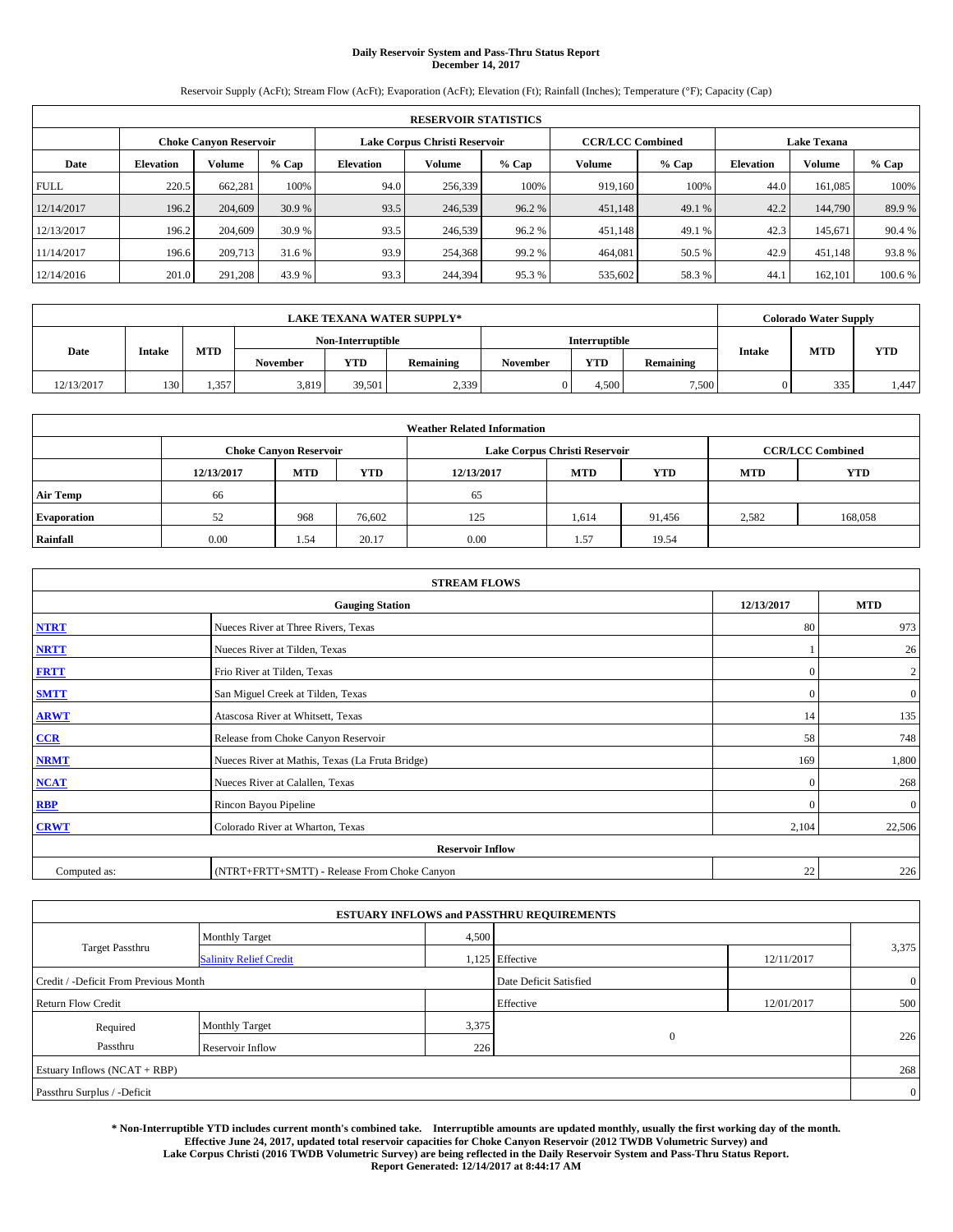# **Daily Reservoir System and Pass-Thru Status Report December 15, 2017**

Reservoir Supply (AcFt); Stream Flow (AcFt); Evaporation (AcFt); Elevation (Ft); Rainfall (Inches); Temperature (°F); Capacity (Cap)

|             | <b>RESERVOIR STATISTICS</b> |         |        |                               |         |         |                         |         |                    |               |        |
|-------------|-----------------------------|---------|--------|-------------------------------|---------|---------|-------------------------|---------|--------------------|---------------|--------|
|             | Choke Canvon Reservoir      |         |        | Lake Corpus Christi Reservoir |         |         | <b>CCR/LCC Combined</b> |         | <b>Lake Texana</b> |               |        |
| Date        | <b>Elevation</b>            | Volume  | % Cap  | <b>Elevation</b>              | Volume  | $%$ Cap | Volume                  | $%$ Cap | <b>Elevation</b>   | <b>Volume</b> | % Cap  |
| <b>FULL</b> | 220.5                       | 662,281 | 100%   | 94.0                          | 256,339 | 100%    | 919.160                 | 100%    | 44.0               | 161.085       | 100%   |
| 12/15/2017  | 196.1                       | 203,345 | 30.7 % | 93.6                          | 248,488 | 96.9%   | 451,833                 | 49.2 %  | 42.2               | 144,790       | 89.9%  |
| 12/14/2017  | 196.2                       | 204,609 | 30.9 % | 93.5                          | 246,539 | 96.2%   | 451,148                 | 49.1 %  | 42.2               | 144,790       | 89.9%  |
| 11/15/2017  | 196.6                       | 209,713 | 31.6 % | 93.9                          | 254,368 | 99.2 %  | 464.081                 | 50.5 %  | 43.0               | 451,833       | 94.3%  |
| 12/15/2016  | 201.0                       | 290,574 | 43.8%  | 93.3                          | 244,214 | 95.3%   | 534,788                 | 58.2%   | 44.                | 162,101       | 100.6% |

|            | <b>LAKE TEXANA WATER SUPPLY*</b> |            |                 |                   |           |          |               |                  |        |            | <b>Colorado Water Supply</b> |
|------------|----------------------------------|------------|-----------------|-------------------|-----------|----------|---------------|------------------|--------|------------|------------------------------|
|            |                                  |            |                 | Non-Interruptible |           |          | Interruptible |                  |        | <b>MTD</b> |                              |
| Date       | <b>Intake</b>                    | <b>MTD</b> | <b>November</b> | <b>YTD</b>        | Remaining | November | <b>YTD</b>    | <b>Remaining</b> | Intake |            | <b>YTD</b>                   |
| 12/14/2017 | 130                              | 1.487      | 3,819           | 39.631            | 2,209     |          | 4.500         | 7,500            |        | 335        | 1.447                        |

| <b>Weather Related Information</b> |            |                               |            |            |                                                      |                         |       |         |  |
|------------------------------------|------------|-------------------------------|------------|------------|------------------------------------------------------|-------------------------|-------|---------|--|
|                                    |            | <b>Choke Canyon Reservoir</b> |            |            | Lake Corpus Christi Reservoir                        | <b>CCR/LCC Combined</b> |       |         |  |
|                                    | 12/14/2017 | <b>MTD</b>                    | <b>YTD</b> | 12/14/2017 | <b>YTD</b><br><b>MTD</b><br><b>YTD</b><br><b>MTD</b> |                         |       |         |  |
| <b>Air Temp</b>                    | 65         |                               |            | 64         |                                                      |                         |       |         |  |
| <b>Evaporation</b>                 | 66         | 1,034                         | 76,668     | 102        | 1,716                                                | 91,558                  | 2,750 | 168,226 |  |
| Rainfall                           | 0.06       | 1.60                          | 20.23      | 0.03       | 1.60                                                 | 19.57                   |       |         |  |

| <b>STREAM FLOWS</b> |                                                 |              |                  |  |  |  |  |  |
|---------------------|-------------------------------------------------|--------------|------------------|--|--|--|--|--|
|                     | 12/14/2017                                      | <b>MTD</b>   |                  |  |  |  |  |  |
| <b>NTRT</b>         | Nueces River at Three Rivers, Texas             | 81           | 1,054            |  |  |  |  |  |
| <b>NRTT</b>         | Nueces River at Tilden, Texas                   |              | 27               |  |  |  |  |  |
| <b>FRTT</b>         | Frio River at Tilden, Texas                     | $\mathbf{0}$ | $\boldsymbol{2}$ |  |  |  |  |  |
| <b>SMTT</b>         | San Miguel Creek at Tilden, Texas               | $\mathbf{0}$ | $\mathbf{0}$     |  |  |  |  |  |
| <b>ARWT</b>         | Atascosa River at Whitsett, Texas               | 14           | 149              |  |  |  |  |  |
| $CCR$               | Release from Choke Canyon Reservoir             | 58           | 806              |  |  |  |  |  |
| <b>NRMT</b>         | Nueces River at Mathis, Texas (La Fruta Bridge) | 144          | 1,945            |  |  |  |  |  |
| <b>NCAT</b>         | Nueces River at Calallen, Texas                 | $\mathbf{0}$ | 268              |  |  |  |  |  |
| RBP                 | Rincon Bayou Pipeline                           | $\Omega$     | $\mathbf{0}$     |  |  |  |  |  |
| <b>CRWT</b>         | Colorado River at Wharton, Texas                | 1,904        | 24,410           |  |  |  |  |  |
|                     | <b>Reservoir Inflow</b>                         |              |                  |  |  |  |  |  |
| Computed as:        | (NTRT+FRTT+SMTT) - Release From Choke Canyon    | 24           | 250              |  |  |  |  |  |

|                                       |                               |       | <b>ESTUARY INFLOWS and PASSTHRU REQUIREMENTS</b> |            |                |
|---------------------------------------|-------------------------------|-------|--------------------------------------------------|------------|----------------|
|                                       | <b>Monthly Target</b>         | 4,500 |                                                  |            |                |
| Target Passthru                       | <b>Salinity Relief Credit</b> |       | 1,125 Effective                                  | 12/11/2017 | 3,375          |
| Credit / -Deficit From Previous Month |                               |       | Date Deficit Satisfied                           |            | $\overline{0}$ |
| <b>Return Flow Credit</b>             |                               |       | Effective                                        | 12/01/2017 | 500            |
| Required                              | Monthly Target                | 3,375 |                                                  |            |                |
| Passthru                              | <b>Reservoir Inflow</b>       | 250   | $\mathbf{0}$                                     |            | 250            |
| Estuary Inflows (NCAT + RBP)          |                               |       |                                                  |            | 268            |
| Passthru Surplus / -Deficit           |                               |       |                                                  |            | $\overline{0}$ |

**\* Non-Interruptible YTD includes current month's combined take. Interruptible amounts are updated monthly, usually the first working day of the month. Effective June 24, 2017, updated total reservoir capacities for Choke Canyon Reservoir (2012 TWDB Volumetric Survey) and Lake Corpus Christi (2016 TWDB Volumetric Survey) are being reflected in the Daily Reservoir System and Pass-Thru Status Report. Report Generated: 12/15/2017 at 9:16:38 AM**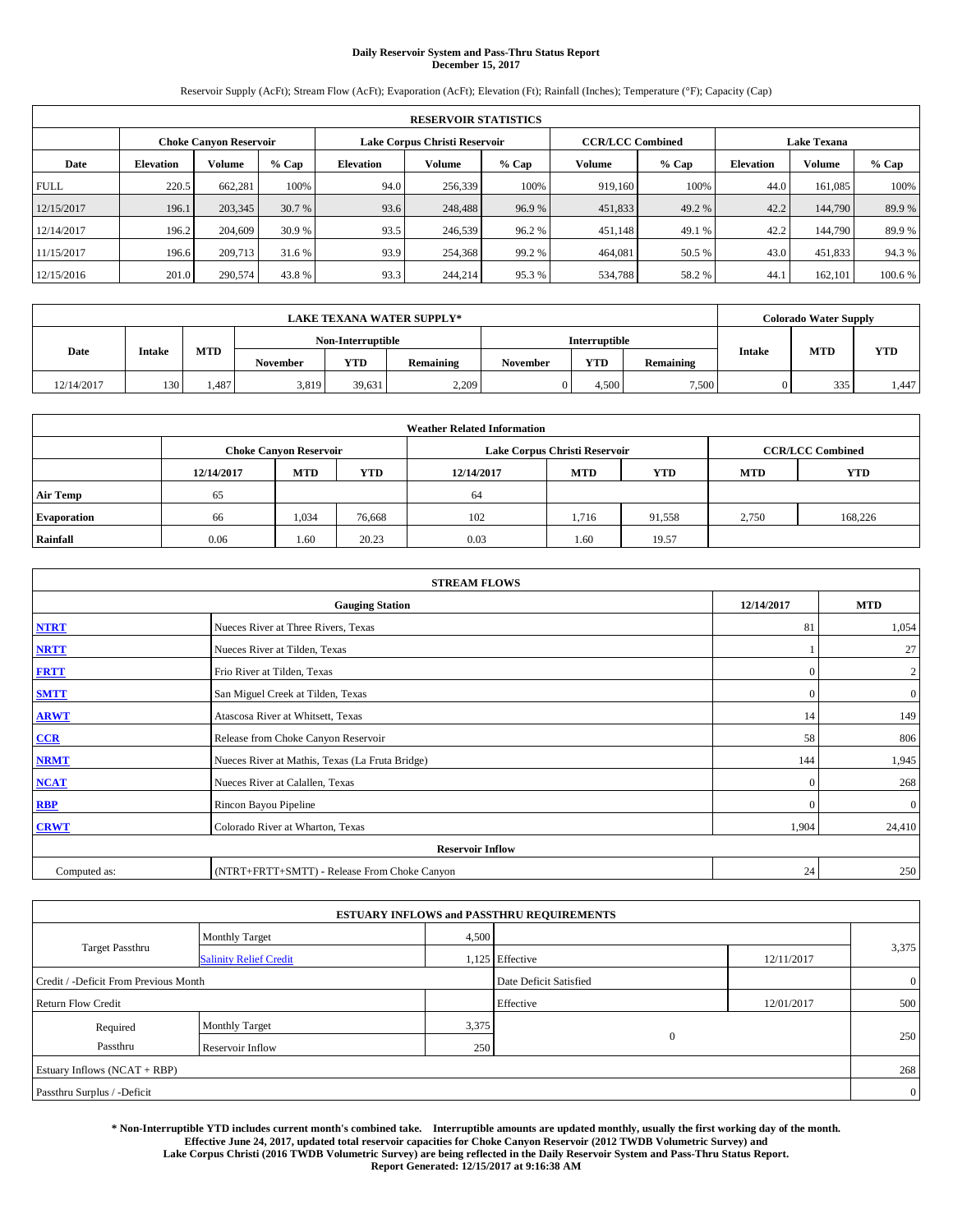# **Daily Reservoir System and Pass-Thru Status Report December 16, 2017**

Reservoir Supply (AcFt); Stream Flow (AcFt); Evaporation (AcFt); Elevation (Ft); Rainfall (Inches); Temperature (°F); Capacity (Cap)

| <b>RESERVOIR STATISTICS</b> |                  |                        |        |                  |                               |         |                         |         |                  |                    |        |  |
|-----------------------------|------------------|------------------------|--------|------------------|-------------------------------|---------|-------------------------|---------|------------------|--------------------|--------|--|
|                             |                  | Choke Canvon Reservoir |        |                  | Lake Corpus Christi Reservoir |         | <b>CCR/LCC Combined</b> |         |                  | <b>Lake Texana</b> |        |  |
| Date                        | <b>Elevation</b> | Volume                 | % Cap  | <b>Elevation</b> | Volume                        | $%$ Cap | Volume                  | $%$ Cap | <b>Elevation</b> | <b>Volume</b>      | % Cap  |  |
| <b>FULL</b>                 | 220.5            | 662,281                | 100%   | 94.0             | 256,339                       | 100%    | 919.160                 | 100%    | 44.0             | 161.085            | 100%   |  |
| 12/16/2017                  | 196.2            | 204,609                | 30.9 % | 93.5             | 246,539                       | 96.2%   | 451,148                 | 49.1 %  | 42.1             | 143,911            | 89.3%  |  |
| 12/15/2017                  | 196.1            | 203,345                | 30.7 % | 93.6             | 248,488                       | 96.9%   | 451,833                 | 49.2 %  | 42.2             | 144,790            | 89.9%  |  |
| 11/16/2017                  | 196.6            | 209,713                | 31.6 % | 93.9             | 254,368                       | 99.2 %  | 464.081                 | 50.5 %  | 42.9             | 451.148            | 93.8%  |  |
| 12/16/2016                  | 201.0            | 291,842                | 44.0 % | 93.3             | 244,394                       | 95.3%   | 536,236                 | 58.3%   | 44.              | 162,101            | 100.6% |  |

| <b>LAKE TEXANA WATER SUPPLY*</b> |               |            |                 |                   |                  |          |               |                  |        | <b>Colorado Water Supply</b> |            |
|----------------------------------|---------------|------------|-----------------|-------------------|------------------|----------|---------------|------------------|--------|------------------------------|------------|
|                                  |               |            |                 | Non-Interruptible |                  |          | Interruptible |                  |        |                              |            |
| Date                             | <b>Intake</b> | <b>MTD</b> | <b>November</b> | YTD               | <b>Remaining</b> | November | YTD           | <b>Remaining</b> | Intake | <b>MTD</b>                   | <b>YTD</b> |
| 12/15/2017                       | 130           | 1.617      | 3.819           | 39.761            | 2,079            |          | 4.500         | 7,500            |        | 335                          | 1.447      |

| <b>Weather Related Information</b> |            |                               |            |            |                                                      |                         |       |         |  |
|------------------------------------|------------|-------------------------------|------------|------------|------------------------------------------------------|-------------------------|-------|---------|--|
|                                    |            | <b>Choke Canyon Reservoir</b> |            |            | Lake Corpus Christi Reservoir                        | <b>CCR/LCC Combined</b> |       |         |  |
|                                    | 12/15/2017 | <b>MTD</b>                    | <b>YTD</b> | 12/15/2017 | <b>YTD</b><br><b>MTD</b><br><b>YTD</b><br><b>MTD</b> |                         |       |         |  |
| <b>Air Temp</b>                    | 54         |                               |            | 54         |                                                      |                         |       |         |  |
| <b>Evaporation</b>                 | 59         | 1,093                         | 76,727     | 68         | 1,784                                                | 91,626                  | 2,877 | 168,353 |  |
| Rainfall                           | 0.02       | 1.62                          | 20.25      | 0.02       | 1.62                                                 | 19.59                   |       |         |  |

| <b>STREAM FLOWS</b>     |                                                 |              |                  |  |  |  |  |  |
|-------------------------|-------------------------------------------------|--------------|------------------|--|--|--|--|--|
|                         | 12/15/2017                                      | <b>MTD</b>   |                  |  |  |  |  |  |
| <b>NTRT</b>             | Nueces River at Three Rivers, Texas             | 81           | 1,135            |  |  |  |  |  |
| <b>NRTT</b>             | Nueces River at Tilden, Texas                   |              | 28               |  |  |  |  |  |
| <b>FRTT</b>             | Frio River at Tilden, Texas                     | $\mathbf{0}$ | $\boldsymbol{2}$ |  |  |  |  |  |
| <b>SMTT</b>             | San Miguel Creek at Tilden, Texas               | $\mathbf{0}$ | $\mathbf{0}$     |  |  |  |  |  |
| <b>ARWT</b>             | Atascosa River at Whitsett, Texas               | 15           | 164              |  |  |  |  |  |
| $CCR$                   | Release from Choke Canyon Reservoir             | 58           | 863              |  |  |  |  |  |
| <b>NRMT</b>             | Nueces River at Mathis, Texas (La Fruta Bridge) | 121          | 2,066            |  |  |  |  |  |
| <b>NCAT</b>             | Nueces River at Calallen, Texas                 | $\mathbf{0}$ | 268              |  |  |  |  |  |
| RBP                     | Rincon Bayou Pipeline                           | $\Omega$     | $\mathbf{0}$     |  |  |  |  |  |
| <b>CRWT</b>             | Colorado River at Wharton, Texas                | 1,792        | 26,202           |  |  |  |  |  |
| <b>Reservoir Inflow</b> |                                                 |              |                  |  |  |  |  |  |
| Computed as:            | (NTRT+FRTT+SMTT) - Release From Choke Canyon    | 24           | 274              |  |  |  |  |  |

|                                       |                               |       | <b>ESTUARY INFLOWS and PASSTHRU REQUIREMENTS</b> |            |                |
|---------------------------------------|-------------------------------|-------|--------------------------------------------------|------------|----------------|
|                                       | <b>Monthly Target</b>         | 4,500 |                                                  |            |                |
| <b>Target Passthru</b>                | <b>Salinity Relief Credit</b> |       | 1,125 Effective                                  | 12/11/2017 | 3,375          |
| Credit / -Deficit From Previous Month |                               |       | Date Deficit Satisfied                           |            | $\overline{0}$ |
| <b>Return Flow Credit</b>             |                               |       | Effective                                        | 12/01/2017 | 500            |
| Required                              | Monthly Target                | 3,375 |                                                  |            |                |
| Passthru                              | <b>Reservoir Inflow</b>       | 274   | $\mathbf{0}$                                     |            | 274            |
| Estuary Inflows (NCAT + RBP)          |                               |       |                                                  |            | 268            |
| Passthru Surplus / -Deficit           |                               |       |                                                  |            | $\overline{0}$ |

**\* Non-Interruptible YTD includes current month's combined take. Interruptible amounts are updated monthly, usually the first working day of the month. Effective June 24, 2017, updated total reservoir capacities for Choke Canyon Reservoir (2012 TWDB Volumetric Survey) and Lake Corpus Christi (2016 TWDB Volumetric Survey) are being reflected in the Daily Reservoir System and Pass-Thru Status Report. Report Generated: 12/16/2017 at 9:25:22 AM**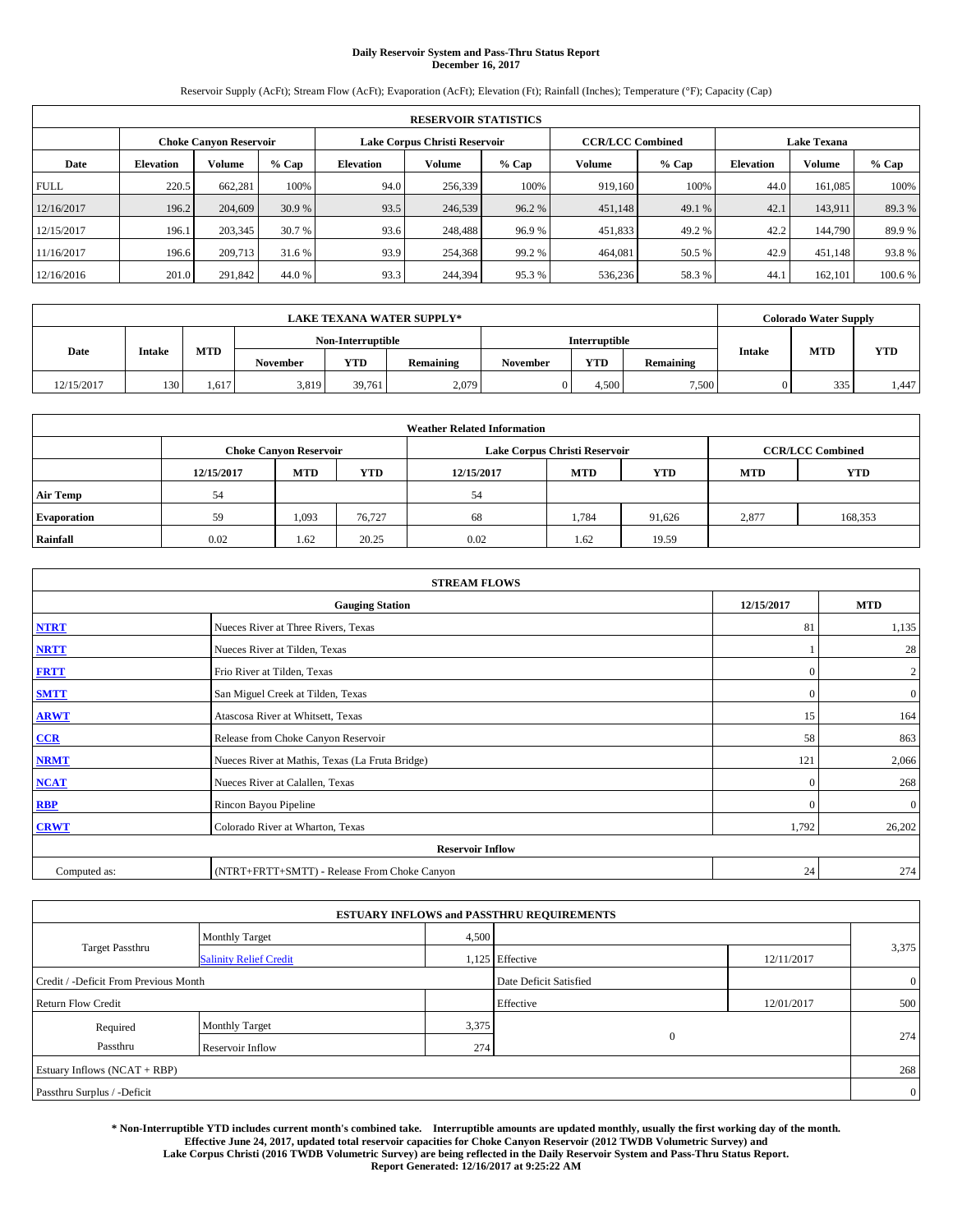# **Daily Reservoir System and Pass-Thru Status Report December 17, 2017**

Reservoir Supply (AcFt); Stream Flow (AcFt); Evaporation (AcFt); Elevation (Ft); Rainfall (Inches); Temperature (°F); Capacity (Cap)

| <b>RESERVOIR STATISTICS</b> |                  |                        |         |                  |                               |         |                         |         |                  |                    |         |  |
|-----------------------------|------------------|------------------------|---------|------------------|-------------------------------|---------|-------------------------|---------|------------------|--------------------|---------|--|
|                             |                  | Choke Canvon Reservoir |         |                  | Lake Corpus Christi Reservoir |         | <b>CCR/LCC Combined</b> |         |                  | <b>Lake Texana</b> |         |  |
| Date                        | <b>Elevation</b> | Volume                 | $%$ Cap | <b>Elevation</b> | <b>Volume</b>                 | $%$ Cap | Volume                  | $%$ Cap | <b>Elevation</b> | <b>Volume</b>      | $%$ Cap |  |
| <b>FULL</b>                 | 220.5            | 662,281                | 100%    | 94.0             | 256,339                       | 100%    | 919.160                 | 100%    | 44.0             | 161.085            | 100%    |  |
| 12/17/2017                  | 196.2            | 204,609                | 30.9 %  | 93.5             | 246,539                       | 96.2%   | 451,148                 | 49.1 %  | 42.1             | 143,911            | 89.3%   |  |
| 12/16/2017                  | 196.2            | 204,609                | 30.9 %  | 93.5             | 246,539                       | 96.2%   | 451,148                 | 49.1 %  | 42.              | 143.911            | 89.3%   |  |
| 11/17/2017                  | 196.5            | 208,430                | 31.4 %  | 93.8             | 252,402                       | 98.5 %  | 460,832                 | 50.1 %  | 42.9             | 451.148            | 93.8%   |  |
| 12/17/2016                  | 201.0            | 290,574                | 43.8%   | 93.3             | 244,574                       | 95.4 %  | 535,148                 | 58.2 %  | 44.              | 162,101            | 100.6%  |  |

| <b>LAKE TEXANA WATER SUPPLY*</b> |               |            |                 |                   |                  |          |               |                  |        | <b>Colorado Water Supply</b> |            |
|----------------------------------|---------------|------------|-----------------|-------------------|------------------|----------|---------------|------------------|--------|------------------------------|------------|
|                                  |               |            |                 | Non-Interruptible |                  |          | Interruptible |                  |        |                              |            |
| Date                             | <b>Intake</b> | <b>MTD</b> | <b>November</b> | YTD               | <b>Remaining</b> | November | YTD           | <b>Remaining</b> | Intake | <b>MTD</b>                   | <b>YTD</b> |
| 12/16/2017                       | 130           | 1.747      | 3.819           | 39,891            | 1,949            |          | 4.500         | 7,500            |        | 335                          | 1.447      |

| <b>Weather Related Information</b> |            |                               |            |            |                                                      |                         |       |         |  |  |
|------------------------------------|------------|-------------------------------|------------|------------|------------------------------------------------------|-------------------------|-------|---------|--|--|
|                                    |            | <b>Choke Canyon Reservoir</b> |            |            | Lake Corpus Christi Reservoir                        | <b>CCR/LCC Combined</b> |       |         |  |  |
|                                    | 12/16/2017 | <b>MTD</b>                    | <b>YTD</b> | 12/16/2017 | <b>YTD</b><br><b>MTD</b><br><b>YTD</b><br><b>MTD</b> |                         |       |         |  |  |
| <b>Air Temp</b>                    | 50         |                               |            | 52         |                                                      |                         |       |         |  |  |
| <b>Evaporation</b>                 | 22         | 1,115                         | 76,749     | 57         | 1,841                                                | 91,683                  | 2,956 | 168,432 |  |  |
| Rainfall                           | 0.43       | 2.05                          | 20.68      | 0.56       | 2.18                                                 | 20.15                   |       |         |  |  |

| <b>STREAM FLOWS</b> |                                                 |              |                  |  |  |  |  |  |
|---------------------|-------------------------------------------------|--------------|------------------|--|--|--|--|--|
|                     | 12/16/2017                                      | <b>MTD</b>   |                  |  |  |  |  |  |
| <b>NTRT</b>         | Nueces River at Three Rivers, Texas             | 81           | 1,217            |  |  |  |  |  |
| <b>NRTT</b>         | Nueces River at Tilden, Texas                   | 3            | 31               |  |  |  |  |  |
| <b>FRTT</b>         | Frio River at Tilden, Texas                     |              | $\boldsymbol{2}$ |  |  |  |  |  |
| <b>SMTT</b>         | San Miguel Creek at Tilden, Texas               | $\mathbf{0}$ | $\overline{0}$   |  |  |  |  |  |
| <b>ARWT</b>         | Atascosa River at Whitsett, Texas               | 14           | 178              |  |  |  |  |  |
| $CCR$               | Release from Choke Canyon Reservoir             | 58           | 921              |  |  |  |  |  |
| <b>NRMT</b>         | Nueces River at Mathis, Texas (La Fruta Bridge) | 124          | 2,190            |  |  |  |  |  |
| <b>NCAT</b>         | Nueces River at Calallen, Texas                 | 3            | 271              |  |  |  |  |  |
| RBP                 | Rincon Bayou Pipeline                           | $\Omega$     | $\mathbf{0}$     |  |  |  |  |  |
| <b>CRWT</b>         | Colorado River at Wharton, Texas                | 1,699        | 27,901           |  |  |  |  |  |
|                     | <b>Reservoir Inflow</b>                         |              |                  |  |  |  |  |  |
| Computed as:        | (NTRT+FRTT+SMTT) - Release From Choke Canyon    | 24           | 298              |  |  |  |  |  |

|                                       |                               |       | <b>ESTUARY INFLOWS and PASSTHRU REQUIREMENTS</b> |            |                |  |  |  |
|---------------------------------------|-------------------------------|-------|--------------------------------------------------|------------|----------------|--|--|--|
|                                       | <b>Monthly Target</b>         | 4,500 |                                                  |            |                |  |  |  |
| <b>Target Passthru</b>                | <b>Salinity Relief Credit</b> |       | 1,125 Effective                                  | 12/11/2017 | 3,375          |  |  |  |
| Credit / -Deficit From Previous Month |                               |       | Date Deficit Satisfied                           |            | $\overline{0}$ |  |  |  |
| <b>Return Flow Credit</b>             |                               |       | Effective                                        | 12/01/2017 | 500            |  |  |  |
| Required                              | Monthly Target                | 3,375 |                                                  |            |                |  |  |  |
| Passthru                              | <b>Reservoir Inflow</b>       | 298   | $\mathbf{0}$                                     |            | 298            |  |  |  |
| Estuary Inflows (NCAT + RBP)          |                               |       |                                                  |            |                |  |  |  |
| Passthru Surplus / -Deficit           |                               |       |                                                  |            | $\overline{0}$ |  |  |  |

**\* Non-Interruptible YTD includes current month's combined take. Interruptible amounts are updated monthly, usually the first working day of the month. Effective June 24, 2017, updated total reservoir capacities for Choke Canyon Reservoir (2012 TWDB Volumetric Survey) and Lake Corpus Christi (2016 TWDB Volumetric Survey) are being reflected in the Daily Reservoir System and Pass-Thru Status Report. Report Generated: 12/17/2017 at 8:46:02 AM**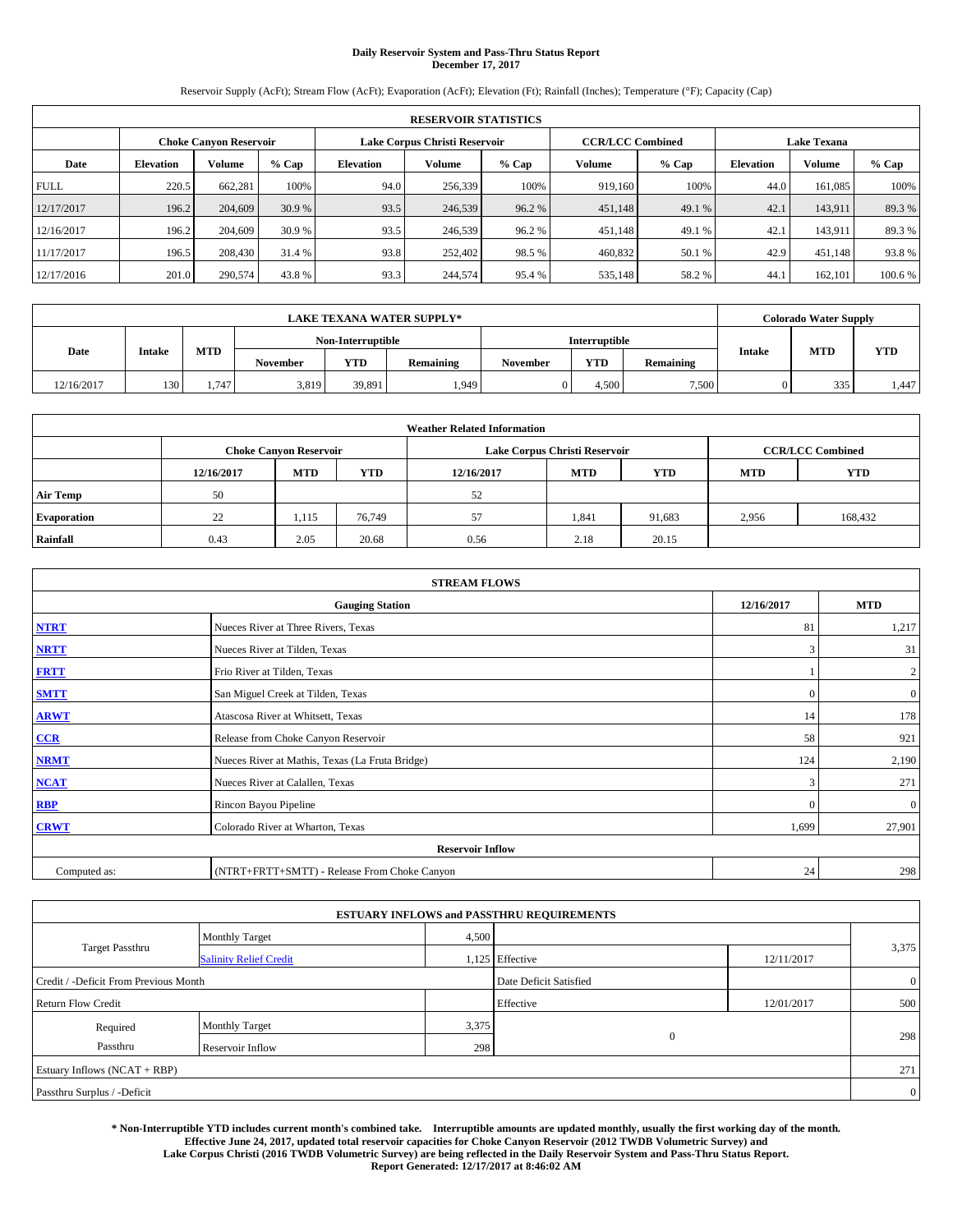# **Daily Reservoir System and Pass-Thru Status Report December 18, 2017**

Reservoir Supply (AcFt); Stream Flow (AcFt); Evaporation (AcFt); Elevation (Ft); Rainfall (Inches); Temperature (°F); Capacity (Cap)

|                                                                | <b>RESERVOIR STATISTICS</b> |         |         |                  |         |         |         |                         |                  |                    |         |
|----------------------------------------------------------------|-----------------------------|---------|---------|------------------|---------|---------|---------|-------------------------|------------------|--------------------|---------|
| Lake Corpus Christi Reservoir<br><b>Choke Canyon Reservoir</b> |                             |         |         |                  |         |         |         | <b>CCR/LCC Combined</b> |                  | <b>Lake Texana</b> |         |
| Date                                                           | <b>Elevation</b>            | Volume  | $%$ Cap | <b>Elevation</b> | Volume  | $%$ Cap | Volume  | $%$ Cap                 | <b>Elevation</b> | <b>Volume</b>      | % Cap   |
| <b>FULL</b>                                                    | 220.5                       | 662.281 | 100%    | 94.0             | 256,339 | 100%    | 919,160 | 100%                    | 44.0             | 161,085            | 100%    |
| 12/18/2017                                                     | 196.2                       | 204,609 | 30.9 %  | 93.5             | 246,539 | 96.2 %  | 451,148 | 49.1 %                  | 42.1             | 143,911            | 89.3%   |
| 12/17/2017                                                     | 196.2                       | 204,609 | 30.9 %  | 93.5             | 246,539 | 96.2%   | 451,148 | 49.1 %                  | 42.1             | 143,911            | 89.3%   |
| 11/18/2017                                                     | 196.5                       | 208,430 | 31.4 %  | 93.8             | 252,402 | 98.5 %  | 460,832 | 50.1 %                  | 42.9             | 451,148            | 93.8%   |
| 12/18/2016                                                     | 201.0                       | 290,416 | 43.8%   | 93.5             | 247,457 | 96.5 %  | 537,873 | 58.5 %                  | 44.1             | 162,101            | 100.6 % |

|            |               |            |                   |        | <b>LAKE TEXANA WATER SUPPLY*</b> |               |       |                  |        | <b>Colorado Water Supply</b> |            |
|------------|---------------|------------|-------------------|--------|----------------------------------|---------------|-------|------------------|--------|------------------------------|------------|
|            |               |            | Non-Interruptible |        |                                  | Interruptible |       |                  |        |                              |            |
| Date       | <b>Intake</b> | <b>MTD</b> | <b>November</b>   | YTD    | Remaining                        | November      | YTD   | <b>Remaining</b> | Intake | <b>MTD</b>                   | <b>YTD</b> |
| 12/17/2017 | 130           | 1.877      | 3.819             | 40.021 | 1,819                            |               | 4.500 | 7,500            |        | 335                          | 1.447      |

| <b>Weather Related Information</b> |            |                                                                                  |        |      |                               |        |       |                         |  |  |
|------------------------------------|------------|----------------------------------------------------------------------------------|--------|------|-------------------------------|--------|-------|-------------------------|--|--|
|                                    |            | <b>Choke Canyon Reservoir</b>                                                    |        |      | Lake Corpus Christi Reservoir |        |       | <b>CCR/LCC Combined</b> |  |  |
|                                    | 12/17/2017 | <b>YTD</b><br><b>MTD</b><br><b>MTD</b><br><b>YTD</b><br>12/17/2017<br><b>MTD</b> |        |      |                               |        |       |                         |  |  |
| <b>Air Temp</b>                    | 51         |                                                                                  |        | 53   |                               |        |       |                         |  |  |
| <b>Evaporation</b>                 |            | 1.122                                                                            | 76,756 |      | 1,852                         | 91,694 | 2,974 | 168,450                 |  |  |
| Rainfall                           | 0.01       | 2.06                                                                             | 20.69  | 0.01 | 2.19                          | 20.16  |       |                         |  |  |

|              | <b>STREAM FLOWS</b>                             |               |              |  |  |  |  |  |  |  |
|--------------|-------------------------------------------------|---------------|--------------|--|--|--|--|--|--|--|
|              | <b>Gauging Station</b>                          | 12/17/2017    | <b>MTD</b>   |  |  |  |  |  |  |  |
| <b>NTRT</b>  | Nueces River at Three Rivers, Texas             | 85            | 1,301        |  |  |  |  |  |  |  |
| <b>NRTT</b>  | Nueces River at Tilden, Texas                   | $\mathcal{I}$ | 38           |  |  |  |  |  |  |  |
| <b>FRTT</b>  | Frio River at Tilden, Texas                     |               | 3            |  |  |  |  |  |  |  |
| <b>SMTT</b>  | San Miguel Creek at Tilden, Texas               | $\mathbf{0}$  | $\mathbf{0}$ |  |  |  |  |  |  |  |
| <b>ARWT</b>  | Atascosa River at Whitsett, Texas               | 15            | 193          |  |  |  |  |  |  |  |
| $CCR$        | Release from Choke Canyon Reservoir             | 58            | 979          |  |  |  |  |  |  |  |
| <b>NRMT</b>  | Nueces River at Mathis, Texas (La Fruta Bridge) | 103           | 2,292        |  |  |  |  |  |  |  |
| <b>NCAT</b>  | Nueces River at Calallen, Texas                 | 3             | 274          |  |  |  |  |  |  |  |
| RBP          | Rincon Bayou Pipeline                           | $\Omega$      | $\mathbf{0}$ |  |  |  |  |  |  |  |
| <b>CRWT</b>  | Colorado River at Wharton, Texas                | 1,826         | 29,727       |  |  |  |  |  |  |  |
|              | <b>Reservoir Inflow</b>                         |               |              |  |  |  |  |  |  |  |
| Computed as: | (NTRT+FRTT+SMTT) - Release From Choke Canyon    | 28            | 326          |  |  |  |  |  |  |  |

| <b>ESTUARY INFLOWS and PASSTHRU REQUIREMENTS</b> |                               |       |                        |            |                |  |  |  |  |  |
|--------------------------------------------------|-------------------------------|-------|------------------------|------------|----------------|--|--|--|--|--|
|                                                  | <b>Monthly Target</b>         | 4,500 |                        |            |                |  |  |  |  |  |
| <b>Target Passthru</b>                           | <b>Salinity Relief Credit</b> |       | 1,125 Effective        | 12/11/2017 | 3,375          |  |  |  |  |  |
| Credit / -Deficit From Previous Month            |                               |       | Date Deficit Satisfied |            | $\overline{0}$ |  |  |  |  |  |
| <b>Return Flow Credit</b>                        |                               |       | Effective              | 12/01/2017 | 500            |  |  |  |  |  |
| Required                                         | Monthly Target                | 3,375 |                        |            |                |  |  |  |  |  |
| Passthru                                         | Reservoir Inflow              | 326   | $\overline{0}$         |            | 326            |  |  |  |  |  |
| Estuary Inflows (NCAT + RBP)                     |                               |       |                        |            |                |  |  |  |  |  |
| Passthru Surplus / -Deficit                      |                               |       |                        |            |                |  |  |  |  |  |

**\* Non-Interruptible YTD includes current month's combined take. Interruptible amounts are updated monthly, usually the first working day of the month. Effective June 24, 2017, updated total reservoir capacities for Choke Canyon Reservoir (2012 TWDB Volumetric Survey) and Lake Corpus Christi (2016 TWDB Volumetric Survey) are being reflected in the Daily Reservoir System and Pass-Thru Status Report. Report Generated: 12/18/2017 at 8:27:59 AM**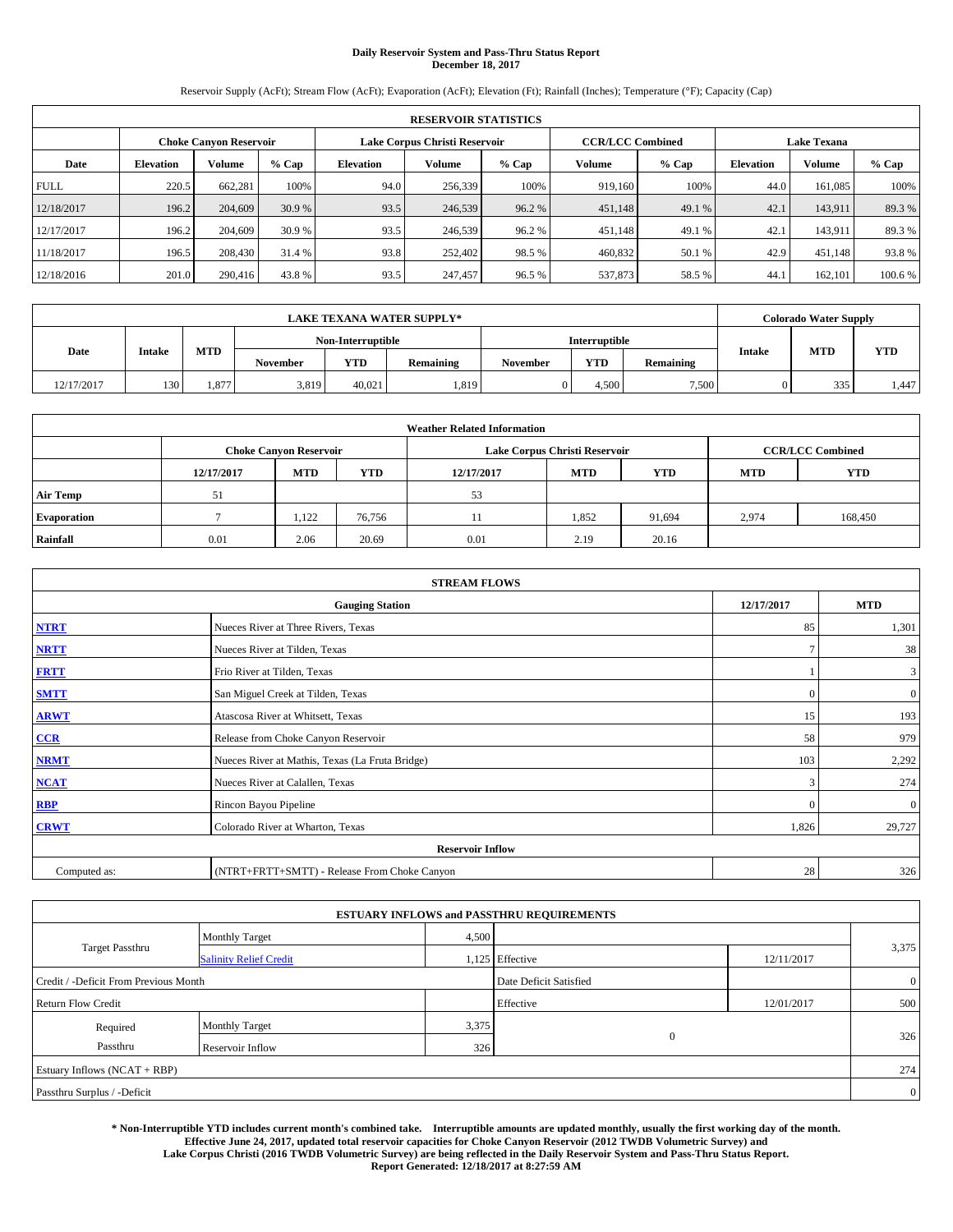# **Daily Reservoir System and Pass-Thru Status Report December 19, 2017**

Reservoir Supply (AcFt); Stream Flow (AcFt); Evaporation (AcFt); Elevation (Ft); Rainfall (Inches); Temperature (°F); Capacity (Cap)

|                                                                                           | <b>RESERVOIR STATISTICS</b> |         |         |                  |         |         |         |         |                  |                    |         |
|-------------------------------------------------------------------------------------------|-----------------------------|---------|---------|------------------|---------|---------|---------|---------|------------------|--------------------|---------|
| <b>CCR/LCC Combined</b><br>Lake Corpus Christi Reservoir<br><b>Choke Canyon Reservoir</b> |                             |         |         |                  |         |         |         |         |                  | <b>Lake Texana</b> |         |
| Date                                                                                      | <b>Elevation</b>            | Volume  | $%$ Cap | <b>Elevation</b> | Volume  | $%$ Cap | Volume  | $%$ Cap | <b>Elevation</b> | <b>Volume</b>      | % Cap   |
| <b>FULL</b>                                                                               | 220.5                       | 662.281 | 100%    | 94.0             | 256,339 | 100%    | 919,160 | 100%    | 44.0             | 161,085            | 100%    |
| 12/19/2017                                                                                | 196.2                       | 205,878 | 31.1 %  | 93.5             | 246,539 | 96.2 %  | 452,417 | 49.2 %  | 42.2             | 144,790            | 89.9%   |
| 12/18/2017                                                                                | 196.2                       | 204,609 | 30.9 %  | 93.5             | 246,539 | 96.2%   | 451,148 | 49.1 %  | 42.1             | 143,911            | 89.3%   |
| 11/19/2017                                                                                | 196.4                       | 207,152 | 31.3 %  | 93.8             | 252,402 | 98.5 %  | 459,554 | 50.0 %  | 42.9             | 452,417            | 93.8%   |
| 12/19/2016                                                                                | 200.9                       | 290,258 | 43.8%   | 93.3             | 245,114 | 95.6%   | 535,372 | 58.2%   | 44.1             | 162,101            | 100.6 % |

|            |               |            |                   |        | <b>LAKE TEXANA WATER SUPPLY*</b> |               |       |                  |        | <b>Colorado Water Supply</b> |            |
|------------|---------------|------------|-------------------|--------|----------------------------------|---------------|-------|------------------|--------|------------------------------|------------|
|            |               |            | Non-Interruptible |        |                                  | Interruptible |       |                  |        |                              |            |
| Date       | <b>Intake</b> | <b>MTD</b> | <b>November</b>   | YTD    | Remaining                        | November      | YTD   | <b>Remaining</b> | Intake | <b>MTD</b>                   | <b>YTD</b> |
| 12/18/2017 | 130           | 2.007      | 3.819             | 40.151 | .689                             |               | 4.500 | 7,500            |        | 335                          | 1.447      |

| <b>Weather Related Information</b> |            |                                                                                  |        |      |                               |        |       |                         |  |  |
|------------------------------------|------------|----------------------------------------------------------------------------------|--------|------|-------------------------------|--------|-------|-------------------------|--|--|
|                                    |            | <b>Choke Canyon Reservoir</b>                                                    |        |      | Lake Corpus Christi Reservoir |        |       | <b>CCR/LCC Combined</b> |  |  |
|                                    | 12/18/2017 | <b>YTD</b><br><b>MTD</b><br><b>MTD</b><br><b>YTD</b><br>12/18/2017<br><b>MTD</b> |        |      |                               |        |       |                         |  |  |
| <b>Air Temp</b>                    | 58         |                                                                                  |        | 59   |                               |        |       |                         |  |  |
| <b>Evaporation</b>                 |            | 1.122                                                                            | 76,756 |      | 1,863                         | 91,705 | 2,985 | 168,461                 |  |  |
| Rainfall                           | 0.77       | 2.83                                                                             | 21.46  | 0.36 | 2.55                          | 20.52  |       |                         |  |  |

|              | <b>STREAM FLOWS</b>                             |              |                |  |  |  |  |  |  |  |
|--------------|-------------------------------------------------|--------------|----------------|--|--|--|--|--|--|--|
|              | <b>Gauging Station</b>                          | 12/18/2017   | <b>MTD</b>     |  |  |  |  |  |  |  |
| <b>NTRT</b>  | Nueces River at Three Rivers, Texas             | 85           | 1,387          |  |  |  |  |  |  |  |
| <b>NRTT</b>  | Nueces River at Tilden, Texas                   | 12           | 50             |  |  |  |  |  |  |  |
| <b>FRTT</b>  | Frio River at Tilden, Texas                     |              | 3              |  |  |  |  |  |  |  |
| <b>SMTT</b>  | San Miguel Creek at Tilden, Texas               | $\mathbf{0}$ | $\overline{0}$ |  |  |  |  |  |  |  |
| <b>ARWT</b>  | Atascosa River at Whitsett, Texas               | 15           | 207            |  |  |  |  |  |  |  |
| $CCR$        | Release from Choke Canyon Reservoir             | 58           | 1,036          |  |  |  |  |  |  |  |
| <b>NRMT</b>  | Nueces River at Mathis, Texas (La Fruta Bridge) | 91           | 2,384          |  |  |  |  |  |  |  |
| <b>NCAT</b>  | Nueces River at Calallen, Texas                 | $\Omega$     | 274            |  |  |  |  |  |  |  |
| RBP          | Rincon Bayou Pipeline                           | $\mathbf{0}$ | $\mathbf{0}$   |  |  |  |  |  |  |  |
| <b>CRWT</b>  | Colorado River at Wharton, Texas                | 1,731        | 31,458         |  |  |  |  |  |  |  |
|              | <b>Reservoir Inflow</b>                         |              |                |  |  |  |  |  |  |  |
| Computed as: | (NTRT+FRTT+SMTT) - Release From Choke Canyon    | 28           | 354            |  |  |  |  |  |  |  |

|                                       |                               |       | <b>ESTUARY INFLOWS and PASSTHRU REQUIREMENTS</b> |            |                |  |  |  |
|---------------------------------------|-------------------------------|-------|--------------------------------------------------|------------|----------------|--|--|--|
|                                       | <b>Monthly Target</b>         | 4,500 |                                                  |            |                |  |  |  |
| Target Passthru                       | <b>Salinity Relief Credit</b> |       | 1,125 Effective                                  | 12/11/2017 | 3,375          |  |  |  |
| Credit / -Deficit From Previous Month |                               |       | Date Deficit Satisfied                           |            | $\overline{0}$ |  |  |  |
| <b>Return Flow Credit</b>             |                               |       | Effective                                        | 12/01/2017 | 500            |  |  |  |
| Required                              | Monthly Target                | 3,375 |                                                  |            |                |  |  |  |
| Passthru                              | <b>Reservoir Inflow</b>       | 354   | $\mathbf{0}$                                     |            | 354            |  |  |  |
| Estuary Inflows (NCAT + RBP)          |                               |       |                                                  |            |                |  |  |  |
| Passthru Surplus / -Deficit           |                               |       |                                                  |            | $\overline{0}$ |  |  |  |

**\* Non-Interruptible YTD includes current month's combined take. Interruptible amounts are updated monthly, usually the first working day of the month. Effective June 24, 2017, updated total reservoir capacities for Choke Canyon Reservoir (2012 TWDB Volumetric Survey) and Lake Corpus Christi (2016 TWDB Volumetric Survey) are being reflected in the Daily Reservoir System and Pass-Thru Status Report. Report Generated: 12/19/2017 at 8:59:26 AM**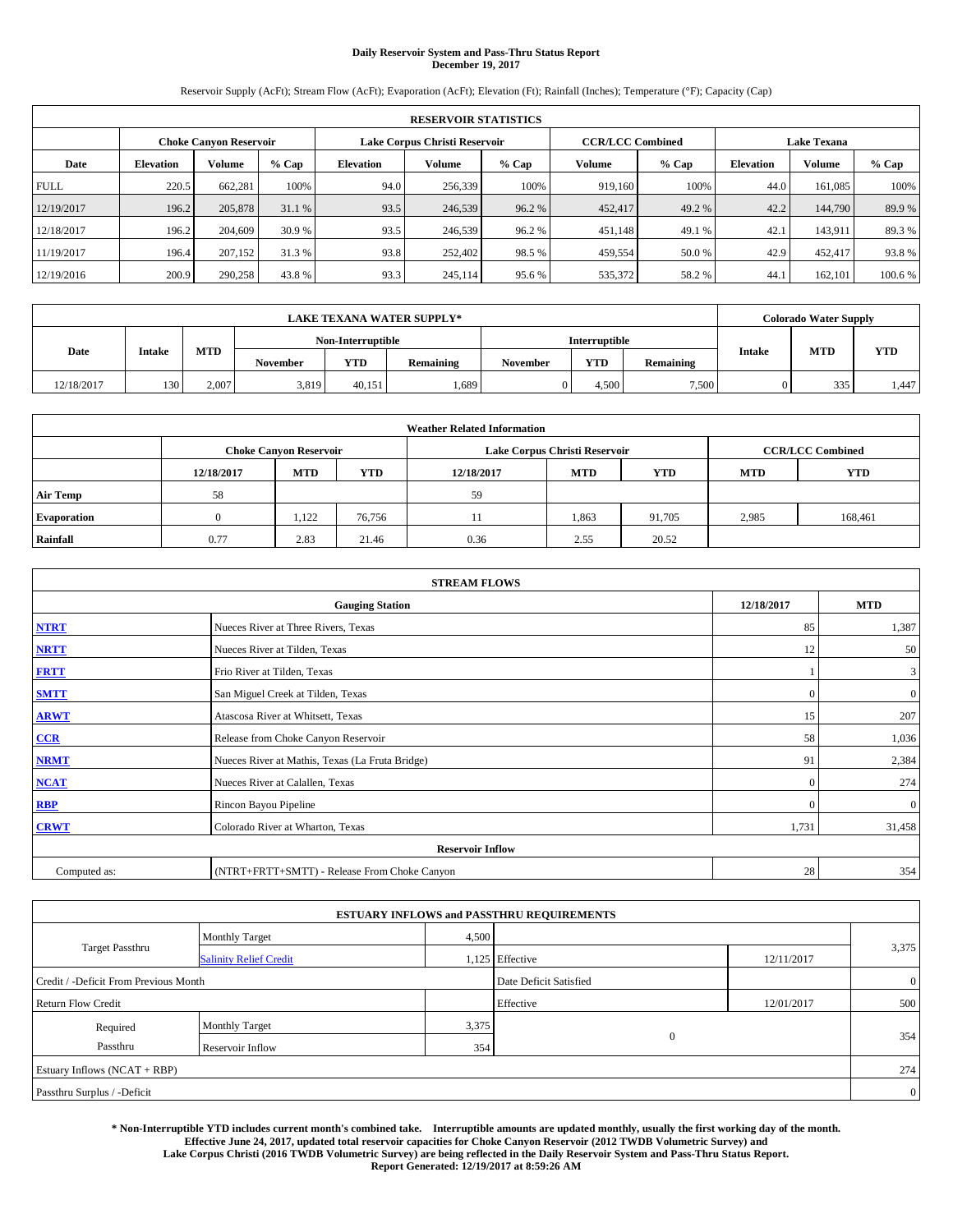# **Daily Reservoir System and Pass-Thru Status Report December 20, 2017**

Reservoir Supply (AcFt); Stream Flow (AcFt); Evaporation (AcFt); Elevation (Ft); Rainfall (Inches); Temperature (°F); Capacity (Cap)

|                                                                | <b>RESERVOIR STATISTICS</b> |         |         |                  |         |         |         |                         |                  |                    |        |
|----------------------------------------------------------------|-----------------------------|---------|---------|------------------|---------|---------|---------|-------------------------|------------------|--------------------|--------|
| Lake Corpus Christi Reservoir<br><b>Choke Canyon Reservoir</b> |                             |         |         |                  |         |         |         | <b>CCR/LCC Combined</b> |                  | <b>Lake Texana</b> |        |
| Date                                                           | <b>Elevation</b>            | Volume  | $%$ Cap | <b>Elevation</b> | Volume  | $%$ Cap | Volume  | $%$ Cap                 | <b>Elevation</b> | <b>Volume</b>      | % Cap  |
| <b>FULL</b>                                                    | 220.5                       | 662.281 | 100%    | 94.0             | 256,339 | 100%    | 919,160 | 100%                    | 44.0             | 161,085            | 100%   |
| 12/20/2017                                                     | 196.2                       | 204,609 | 30.9 %  | 93.5             | 246,539 | 96.2 %  | 451,148 | 49.1 %                  | 42.1             | 144,790            | 89.9%  |
| 12/19/2017                                                     | 196.2                       | 205,878 | 31.1 %  | 93.5             | 246,539 | 96.2%   | 452,417 | 49.2 %                  | 42.2             | 144,790            | 89.9 % |
| 11/20/2017                                                     | 196.5                       | 208,430 | 31.4 %  | 93.8             | 252,402 | 98.5 %  | 460,832 | 50.1 %                  | 42.8             | 451,148            | 93.2 % |
| 12/20/2016                                                     | 201.0                       | 290,733 | 43.9 %  | 93.2             | 243,495 | 95.0%   | 534,228 | 58.1 %                  | 44.0             | 161,085            | 100.0% |

|            | LAKE TEXANA WATER SUPPLY*_                |            |                 |            |           |          |            |           |               | <b>Colorado Water Supply</b> |            |
|------------|-------------------------------------------|------------|-----------------|------------|-----------|----------|------------|-----------|---------------|------------------------------|------------|
|            | <b>Interruptible</b><br>Non-Interruptible |            |                 |            |           |          |            |           |               |                              |            |
| Date       | <b>Intake</b>                             | <b>MTD</b> | <b>November</b> | <b>YTD</b> | Remaining | November | <b>YTD</b> | Remaining | <b>Intake</b> | <b>MTD</b>                   | <b>YTD</b> |
| 12/19/2017 | 130                                       | 2.137      | 3.819           | 40.281     | 1,559     |          | 4.500      | 7,500     | 0             | 335                          | 1.447      |

|                    | <b>Weather Related Information</b> |                               |            |            |                               |                         |            |            |  |  |  |  |  |
|--------------------|------------------------------------|-------------------------------|------------|------------|-------------------------------|-------------------------|------------|------------|--|--|--|--|--|
|                    |                                    | <b>Choke Canyon Reservoir</b> |            |            | Lake Corpus Christi Reservoir | <b>CCR/LCC Combined</b> |            |            |  |  |  |  |  |
|                    | 12/19/2017                         | <b>MTD</b>                    | <b>YTD</b> | 12/19/2017 | <b>MTD</b>                    | <b>YTD</b>              | <b>MTD</b> | <b>YTD</b> |  |  |  |  |  |
| <b>Air Temp</b>    | 69                                 |                               |            | 79         |                               |                         |            |            |  |  |  |  |  |
| <b>Evaporation</b> |                                    | 1,137                         | 76,771     | 91         | 1,954                         | 91,796                  | 3,091      | 168,567    |  |  |  |  |  |
| Rainfall           | 0.02                               | 2.85                          | 21.48      | 0.00       | 2.55                          | 20.52                   |            |            |  |  |  |  |  |

| <b>STREAM FLOWS</b> |                                                 |              |              |  |  |  |  |  |
|---------------------|-------------------------------------------------|--------------|--------------|--|--|--|--|--|
|                     | <b>Gauging Station</b>                          | 12/19/2017   | <b>MTD</b>   |  |  |  |  |  |
| <b>NTRT</b>         | Nueces River at Three Rivers, Texas             | 137          | 1,524        |  |  |  |  |  |
| <b>NRTT</b>         | Nueces River at Tilden, Texas                   | 10           | 60           |  |  |  |  |  |
| <b>FRTT</b>         | Frio River at Tilden, Texas                     |              | 4            |  |  |  |  |  |
| <b>SMTT</b>         | San Miguel Creek at Tilden, Texas               | $\mathbf{0}$ | $\mathbf{0}$ |  |  |  |  |  |
| <b>ARWT</b>         | Atascosa River at Whitsett, Texas               | 15           | 222          |  |  |  |  |  |
| $CCR$               | Release from Choke Canyon Reservoir             | 58           | 1,094        |  |  |  |  |  |
| <b>NRMT</b>         | Nueces River at Mathis, Texas (La Fruta Bridge) | 77           | 2,460        |  |  |  |  |  |
| <b>NCAT</b>         | Nueces River at Calallen, Texas                 | $\Omega$     | 274          |  |  |  |  |  |
| <b>RBP</b>          | Rincon Bayou Pipeline                           | $\Omega$     | $\mathbf{0}$ |  |  |  |  |  |
| <b>CRWT</b>         | Colorado River at Wharton, Texas                | 1,892        | 33,350       |  |  |  |  |  |
|                     | <b>Reservoir Inflow</b>                         |              |              |  |  |  |  |  |
| Computed as:        | (NTRT+FRTT+SMTT) - Release From Choke Canyon    | 80           | 434          |  |  |  |  |  |

|                                       |                               |       | <b>ESTUARY INFLOWS and PASSTHRU REQUIREMENTS</b> |            |                |
|---------------------------------------|-------------------------------|-------|--------------------------------------------------|------------|----------------|
|                                       | <b>Monthly Target</b>         | 4,500 |                                                  |            |                |
| Target Passthru                       | <b>Salinity Relief Credit</b> |       | 1,125 Effective                                  | 12/11/2017 | 3,375          |
| Credit / -Deficit From Previous Month |                               |       | Date Deficit Satisfied                           |            | $\overline{0}$ |
| <b>Return Flow Credit</b>             |                               |       | Effective                                        | 12/01/2017 | 500            |
| Required                              | Monthly Target                | 3,375 |                                                  |            |                |
| Passthru                              | <b>Reservoir Inflow</b>       | 434   | $\mathbf{0}$                                     |            | 434            |
| Estuary Inflows (NCAT + RBP)          |                               |       |                                                  |            | 274            |
| Passthru Surplus / -Deficit           |                               |       |                                                  |            | $\overline{0}$ |

**\* Non-Interruptible YTD includes current month's combined take. Interruptible amounts are updated monthly, usually the first working day of the month. Effective June 24, 2017, updated total reservoir capacities for Choke Canyon Reservoir (2012 TWDB Volumetric Survey) and Lake Corpus Christi (2016 TWDB Volumetric Survey) are being reflected in the Daily Reservoir System and Pass-Thru Status Report. Report Generated: 12/20/2017 at 8:32:16 AM**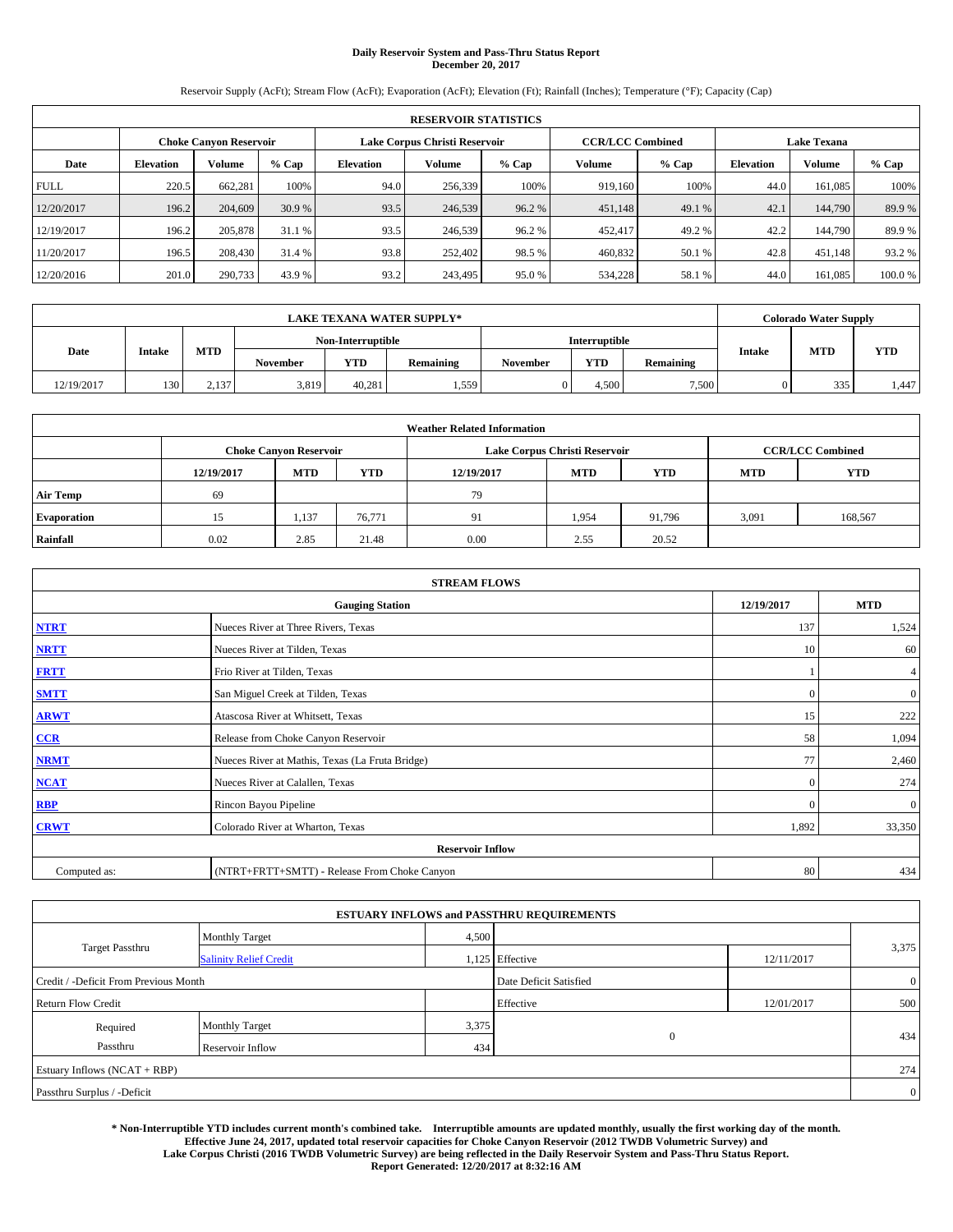# **Daily Reservoir System and Pass-Thru Status Report December 21, 2017**

Reservoir Supply (AcFt); Stream Flow (AcFt); Evaporation (AcFt); Elevation (Ft); Rainfall (Inches); Temperature (°F); Capacity (Cap)

|             | <b>RESERVOIR STATISTICS</b> |                        |         |                               |         |         |                         |         |                    |               |        |  |  |
|-------------|-----------------------------|------------------------|---------|-------------------------------|---------|---------|-------------------------|---------|--------------------|---------------|--------|--|--|
|             |                             | Choke Canvon Reservoir |         | Lake Corpus Christi Reservoir |         |         | <b>CCR/LCC Combined</b> |         | <b>Lake Texana</b> |               |        |  |  |
| Date        | <b>Elevation</b>            | Volume                 | $%$ Cap | <b>Elevation</b>              | Volume  | $%$ Cap | Volume                  | $%$ Cap | <b>Elevation</b>   | <b>Volume</b> | % Cap  |  |  |
| <b>FULL</b> | 220.5                       | 662,281                | 100%    | 94.0                          | 256,339 | 100%    | 919.160                 | 100%    | 44.0               | 161.085       | 100%   |  |  |
| 12/21/2017  | 196.2                       | 204,609                | 30.9 %  | 93.5                          | 246,539 | 96.2 %  | 451,148                 | 49.1 %  | 42.2               | 144,790       | 89.9%  |  |  |
| 12/20/2017  | 196.2                       | 204,609                | 30.9 %  | 93.5                          | 246,539 | 96.2%   | 451,148                 | 49.1 %  | 42.2               | 144,790       | 89.9%  |  |  |
| 11/21/2017  | 196.5                       | 208,430                | 31.4 %  | 93.7                          | 250,442 | 97.7 %  | 458,872                 | 49.9%   | 42.8               | 451,148       | 93.2 % |  |  |
| 12/21/2016  | 201.0                       | 290,733                | 43.9 %  | 93.2                          | 243,136 | 94.8%   | 533,869                 | 58.1 %  | 44.0               | 161.085       | 100.0% |  |  |

|            | <b>LAKE TEXANA WATER SUPPLY*</b> |            |                                    |        |           |          |            |                  |        | <b>Colorado Water Supply</b> |            |
|------------|----------------------------------|------------|------------------------------------|--------|-----------|----------|------------|------------------|--------|------------------------------|------------|
|            |                                  |            | Non-Interruptible<br>Interruptible |        |           |          |            |                  |        |                              |            |
| Date       | <b>Intake</b>                    | <b>MTD</b> | <b>November</b>                    | YTD    | Remaining | November | <b>YTD</b> | <b>Remaining</b> | Intake | <b>MTD</b>                   | <b>YTD</b> |
| 12/20/2017 | 130                              | 2.267      | 3.819                              | 40.411 | 1,429     |          | 4.500      | 7,500            | 0      | 335                          | 1.447      |

|                    | <b>Weather Related Information</b> |                               |                                                                                  |      |                               |                         |       |         |  |  |  |  |  |
|--------------------|------------------------------------|-------------------------------|----------------------------------------------------------------------------------|------|-------------------------------|-------------------------|-------|---------|--|--|--|--|--|
|                    |                                    | <b>Choke Canyon Reservoir</b> |                                                                                  |      | Lake Corpus Christi Reservoir | <b>CCR/LCC Combined</b> |       |         |  |  |  |  |  |
|                    | 12/20/2017                         | <b>MTD</b>                    | <b>YTD</b><br><b>YTD</b><br><b>MTD</b><br><b>YTD</b><br>12/20/2017<br><b>MTD</b> |      |                               |                         |       |         |  |  |  |  |  |
| <b>Air Temp</b>    | 70                                 |                               |                                                                                  | 74   |                               |                         |       |         |  |  |  |  |  |
| <b>Evaporation</b> | 81                                 | 1,218                         | 76,852                                                                           | 136  | 2,090                         | 91,932                  | 3,308 | 168,784 |  |  |  |  |  |
| Rainfall           | 0.00                               | 2.85                          | 21.48                                                                            | 0.00 | 2.55                          | 20.52                   |       |         |  |  |  |  |  |

| <b>STREAM FLOWS</b> |                                                 |              |                  |  |  |  |  |  |
|---------------------|-------------------------------------------------|--------------|------------------|--|--|--|--|--|
|                     | <b>Gauging Station</b>                          | 12/20/2017   | <b>MTD</b>       |  |  |  |  |  |
| <b>NTRT</b>         | Nueces River at Three Rivers, Texas             | 102          | 1,626            |  |  |  |  |  |
| <b>NRTT</b>         | Nueces River at Tilden, Texas                   | 8            | 67               |  |  |  |  |  |
| <b>FRTT</b>         | Frio River at Tilden, Texas                     | $\mathbf{0}$ | 4                |  |  |  |  |  |
| <b>SMTT</b>         | San Miguel Creek at Tilden, Texas               | $\mathbf{0}$ | $\boldsymbol{0}$ |  |  |  |  |  |
| <b>ARWT</b>         | Atascosa River at Whitsett, Texas               | 17           | 239              |  |  |  |  |  |
| $CCR$               | Release from Choke Canyon Reservoir             | 58           | 1,151            |  |  |  |  |  |
| <b>NRMT</b>         | Nueces River at Mathis, Texas (La Fruta Bridge) | 67           | 2,528            |  |  |  |  |  |
| <b>NCAT</b>         | Nueces River at Calallen, Texas                 | $\mathbf{0}$ | 274              |  |  |  |  |  |
| RBP                 | Rincon Bayou Pipeline                           | $\Omega$     | $\mathbf{0}$     |  |  |  |  |  |
| <b>CRWT</b>         | Colorado River at Wharton, Texas                | 2,342        | 35,692           |  |  |  |  |  |
|                     | <b>Reservoir Inflow</b>                         |              |                  |  |  |  |  |  |
| Computed as:        | (NTRT+FRTT+SMTT) - Release From Choke Canyon    | 44           | 479              |  |  |  |  |  |

|                                       |                               |       | <b>ESTUARY INFLOWS and PASSTHRU REQUIREMENTS</b> |            |                |
|---------------------------------------|-------------------------------|-------|--------------------------------------------------|------------|----------------|
|                                       | <b>Monthly Target</b>         | 4,500 |                                                  |            |                |
| <b>Target Passthru</b>                | <b>Salinity Relief Credit</b> |       | 1,125 Effective                                  | 12/11/2017 | 3,375          |
| Credit / -Deficit From Previous Month |                               |       | Date Deficit Satisfied                           |            | $\overline{0}$ |
| <b>Return Flow Credit</b>             |                               |       | Effective                                        | 12/01/2017 | 500            |
| Required                              | Monthly Target                | 3,375 |                                                  |            |                |
| Passthru                              | <b>Reservoir Inflow</b>       | 479   | $\mathbf{0}$                                     |            | 479            |
| Estuary Inflows (NCAT + RBP)          |                               |       |                                                  |            | 274            |
| Passthru Surplus / -Deficit           |                               |       |                                                  |            | $\overline{0}$ |

**\* Non-Interruptible YTD includes current month's combined take. Interruptible amounts are updated monthly, usually the first working day of the month. Effective June 24, 2017, updated total reservoir capacities for Choke Canyon Reservoir (2012 TWDB Volumetric Survey) and Lake Corpus Christi (2016 TWDB Volumetric Survey) are being reflected in the Daily Reservoir System and Pass-Thru Status Report. Report Generated: 12/21/2017 at 8:45:02 AM**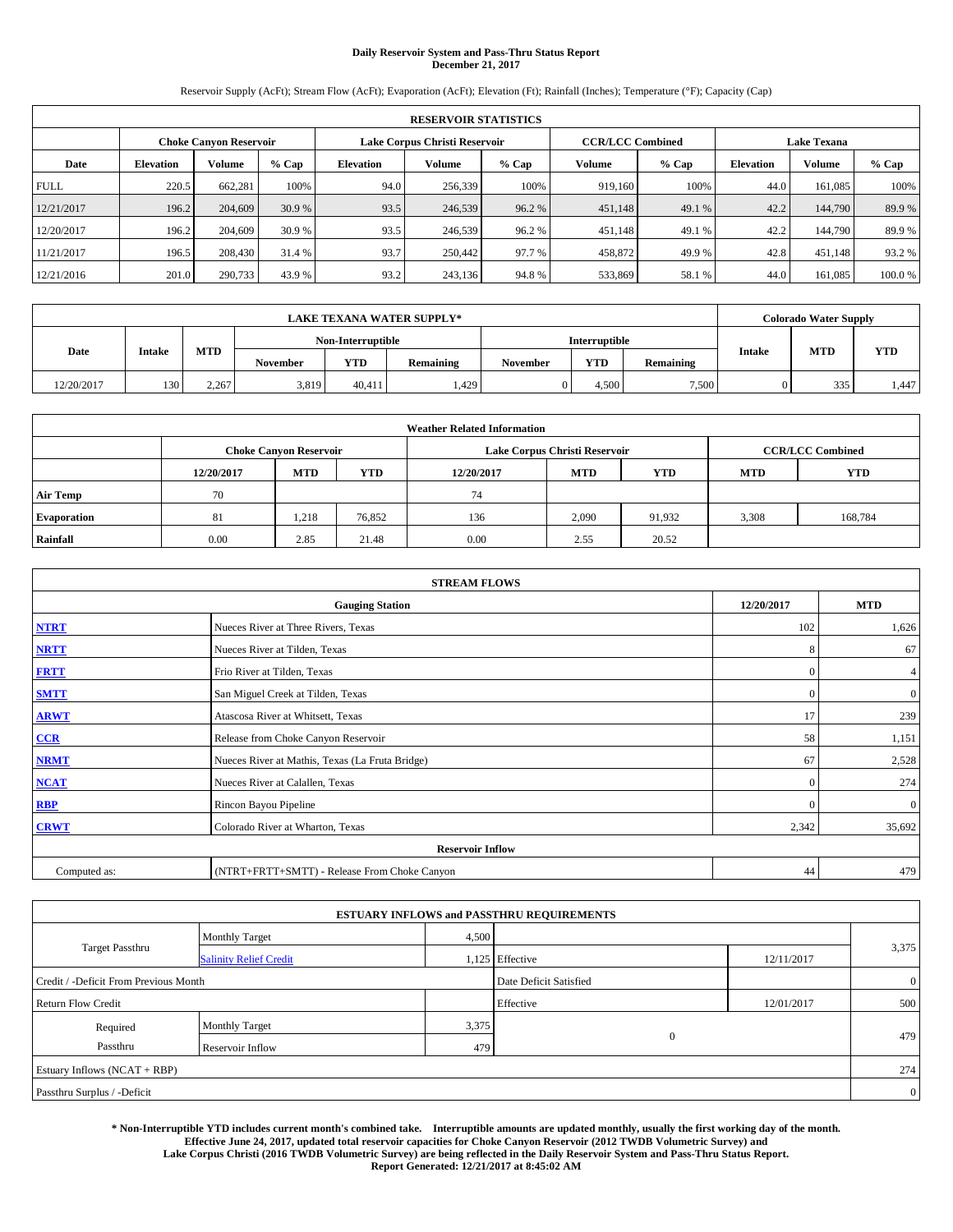# **Daily Reservoir System and Pass-Thru Status Report December 22, 2017**

Reservoir Supply (AcFt); Stream Flow (AcFt); Evaporation (AcFt); Elevation (Ft); Rainfall (Inches); Temperature (°F); Capacity (Cap)

|             | <b>RESERVOIR STATISTICS</b> |                               |        |                               |         |        |                         |         |                    |               |        |  |  |
|-------------|-----------------------------|-------------------------------|--------|-------------------------------|---------|--------|-------------------------|---------|--------------------|---------------|--------|--|--|
|             |                             | <b>Choke Canvon Reservoir</b> |        | Lake Corpus Christi Reservoir |         |        | <b>CCR/LCC Combined</b> |         | <b>Lake Texana</b> |               |        |  |  |
| Date        | <b>Elevation</b>            | <b>Volume</b>                 | % Cap  | Elevation                     | Volume  | % Cap  | Volume                  | $%$ Cap | <b>Elevation</b>   | <b>Volume</b> | % Cap  |  |  |
| <b>FULL</b> | 220.5                       | 662.281                       | 100%   | 94.0                          | 256,339 | 100%   | 919,160                 | 100%    | 44.0               | 161,085       | 100%   |  |  |
| 12/22/2017  | 196.2                       | 204,609                       | 30.9 % | 93.5                          | 246,539 | 96.2 % | 451,148                 | 49.1 %  | 42.1               | 143,911       | 89.3%  |  |  |
| 12/21/2017  | 196.2                       | 204,609                       | 30.9 % | 93.5                          | 246,539 | 96.2%  | 451,148                 | 49.1 %  | 42.2               | 144,790       | 89.9%  |  |  |
| 11/22/2017  | 196.4                       | 207,152                       | 31.3 % | 93.8                          | 252,402 | 98.5 % | 459,554                 | 50.0%   | 42.7               | 451,148       | 92.6%  |  |  |
| 12/22/2016  | 200.9                       | 289.941                       | 43.7 % | 93.2                          | 243,315 | 94.9 % | 533,256                 | 58.0%   | 43.9               | 160,156       | 99.4 % |  |  |

|            | <b>LAKE TEXANA WATER SUPPLY*</b> |            |                   |            |           |          |               |                  |        | <b>Colorado Water Supply</b> |            |
|------------|----------------------------------|------------|-------------------|------------|-----------|----------|---------------|------------------|--------|------------------------------|------------|
|            |                                  |            | Non-Interruptible |            |           |          | Interruptible |                  |        |                              |            |
| Date       | <b>Intake</b>                    | <b>MTD</b> | <b>November</b>   | <b>YTD</b> | Remaining | November | <b>YTD</b>    | <b>Remaining</b> | Intake | <b>MTD</b>                   | <b>YTD</b> |
| 12/21/2017 | 130                              | 2.397      | 3,819             | 40.542     | 1,298     |          | 4.500         | 7,500            |        | 335                          | 1.447      |

|                    | <b>Weather Related Information</b> |                               |                                                                                  |      |                               |                         |       |         |  |  |  |  |  |
|--------------------|------------------------------------|-------------------------------|----------------------------------------------------------------------------------|------|-------------------------------|-------------------------|-------|---------|--|--|--|--|--|
|                    |                                    | <b>Choke Canyon Reservoir</b> |                                                                                  |      | Lake Corpus Christi Reservoir | <b>CCR/LCC Combined</b> |       |         |  |  |  |  |  |
|                    | 12/21/2017                         | <b>MTD</b>                    | <b>YTD</b><br><b>YTD</b><br><b>MTD</b><br><b>YTD</b><br>12/21/2017<br><b>MTD</b> |      |                               |                         |       |         |  |  |  |  |  |
| <b>Air Temp</b>    | 73                                 |                               |                                                                                  | 78   |                               |                         |       |         |  |  |  |  |  |
| <b>Evaporation</b> |                                    | 1,225                         | 76,859                                                                           | 45   | 2,135                         | 91,977                  | 3,360 | 168,836 |  |  |  |  |  |
| Rainfall           | 0.00                               | 2.85                          | 21.48                                                                            | 0.00 | 2.55                          | 20.52                   |       |         |  |  |  |  |  |

| <b>STREAM FLOWS</b> |                                                 |              |              |  |  |  |  |  |  |
|---------------------|-------------------------------------------------|--------------|--------------|--|--|--|--|--|--|
|                     | <b>Gauging Station</b>                          |              |              |  |  |  |  |  |  |
| <b>NTRT</b>         | Nueces River at Three Rivers, Texas             | 88           | 1,714        |  |  |  |  |  |  |
| <b>NRTT</b>         | Nueces River at Tilden, Texas                   | $\mathbf{r}$ | 74           |  |  |  |  |  |  |
| <b>FRTT</b>         | Frio River at Tilden, Texas                     | $\Omega$     | 4            |  |  |  |  |  |  |
| <b>SMTT</b>         | San Miguel Creek at Tilden, Texas               | $\mathbf{0}$ | $\mathbf{0}$ |  |  |  |  |  |  |
| <b>ARWT</b>         | Atascosa River at Whitsett, Texas               | 21           | 260          |  |  |  |  |  |  |
| $CCR$               | Release from Choke Canyon Reservoir             | 58           | 1,209        |  |  |  |  |  |  |
| <b>NRMT</b>         | Nueces River at Mathis, Texas (La Fruta Bridge) | 91           | 2,619        |  |  |  |  |  |  |
| <b>NCAT</b>         | Nueces River at Calallen, Texas                 | $\mathbf{0}$ | 274          |  |  |  |  |  |  |
| RBP                 | Rincon Bayou Pipeline                           | $\Omega$     | $\mathbf{0}$ |  |  |  |  |  |  |
| <b>CRWT</b>         | Colorado River at Wharton, Texas                | 3,335        | 39,027       |  |  |  |  |  |  |
|                     | <b>Reservoir Inflow</b>                         |              |              |  |  |  |  |  |  |
| Computed as:        | (NTRT+FRTT+SMTT) - Release From Choke Canyon    |              |              |  |  |  |  |  |  |

|                                       |                               |       | <b>ESTUARY INFLOWS and PASSTHRU REQUIREMENTS</b> |            |                |
|---------------------------------------|-------------------------------|-------|--------------------------------------------------|------------|----------------|
|                                       | <b>Monthly Target</b>         | 4,500 |                                                  |            |                |
| <b>Target Passthru</b>                | <b>Salinity Relief Credit</b> |       | 1,125 Effective                                  | 12/11/2017 | 3,375          |
| Credit / -Deficit From Previous Month |                               |       | Date Deficit Satisfied                           |            | $\overline{0}$ |
| <b>Return Flow Credit</b>             |                               |       | Effective                                        | 12/01/2017 | 500            |
| Required                              | Monthly Target                | 3,375 |                                                  |            |                |
| Passthru                              | <b>Reservoir Inflow</b>       | 509   | $\mathbf{0}$                                     |            | 509            |
| Estuary Inflows (NCAT + RBP)          |                               |       |                                                  |            | 274            |
| Passthru Surplus / -Deficit           |                               |       |                                                  |            | 265            |

**\* Non-Interruptible YTD includes current month's combined take. Interruptible amounts are updated monthly, usually the first working day of the month. Effective June 24, 2017, updated total reservoir capacities for Choke Canyon Reservoir (2012 TWDB Volumetric Survey) and Lake Corpus Christi (2016 TWDB Volumetric Survey) are being reflected in the Daily Reservoir System and Pass-Thru Status Report. Report Generated: 12/22/2017 at 8:09:48 AM**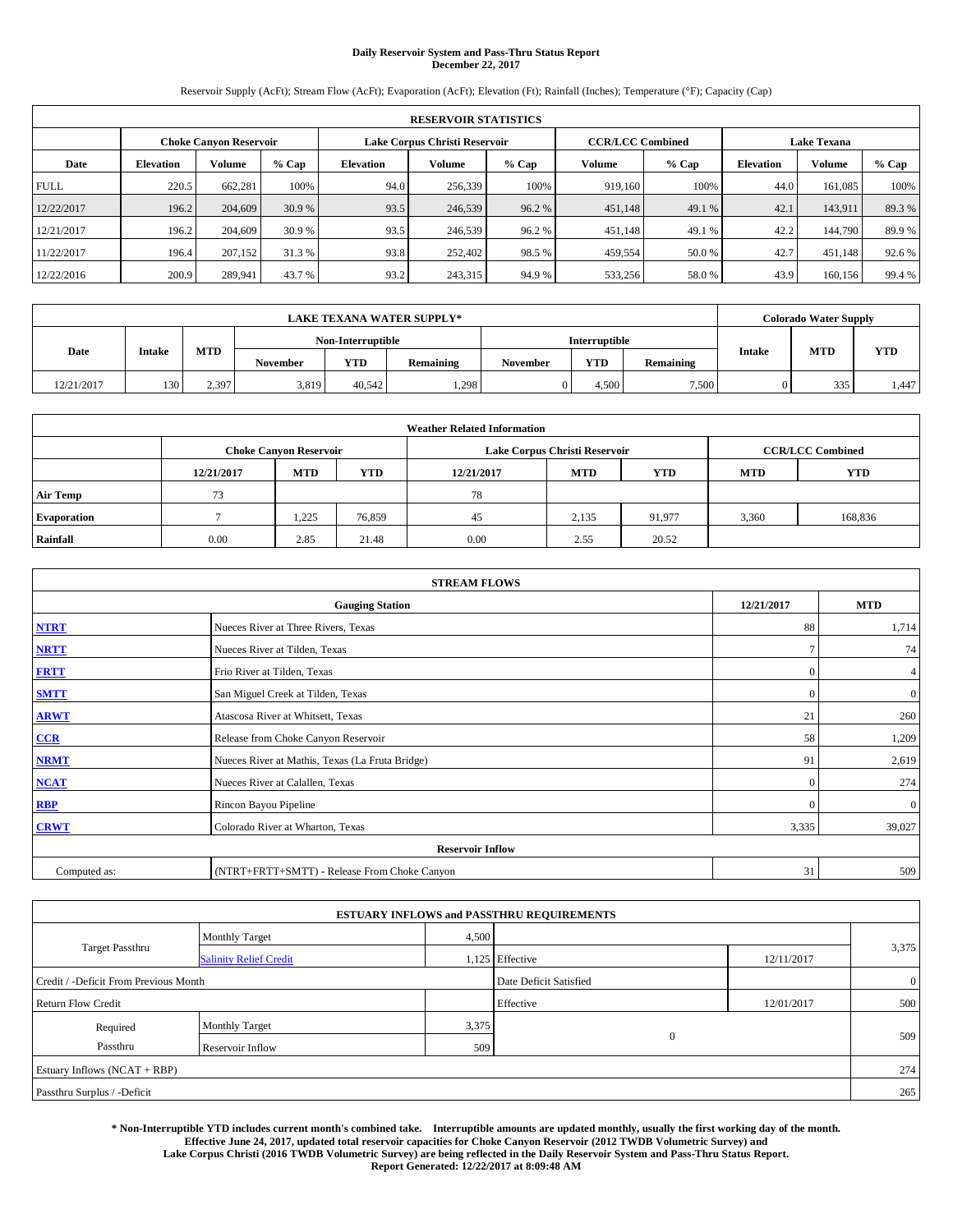# **Daily Reservoir System and Pass-Thru Status Report December 23, 2017**

Reservoir Supply (AcFt); Stream Flow (AcFt); Evaporation (AcFt); Elevation (Ft); Rainfall (Inches); Temperature (°F); Capacity (Cap)

| <b>RESERVOIR STATISTICS</b> |                  |                               |        |           |                               |         |                         |        |                    |         |        |  |
|-----------------------------|------------------|-------------------------------|--------|-----------|-------------------------------|---------|-------------------------|--------|--------------------|---------|--------|--|
|                             |                  | <b>Choke Canvon Reservoir</b> |        |           | Lake Corpus Christi Reservoir |         | <b>CCR/LCC Combined</b> |        | <b>Lake Texana</b> |         |        |  |
| Date                        | <b>Elevation</b> | Volume                        | % Cap  | Elevation | Volume                        | $%$ Cap | Volume                  | % Cap  | <b>Elevation</b>   | Volume  | % Cap  |  |
| <b>FULL</b>                 | 220.5            | 662.281                       | 100%   | 94.0      | 256,339                       | 100%    | 919.160                 | 100%   | 44.0               | 161.085 | 100%   |  |
| 12/23/2017                  | 196.1            | 203,345                       | 30.7 % | 93.6      | 248,488                       | 96.9%   | 451,833                 | 49.2 % | 42.1               | 143.911 | 89.3%  |  |
| 12/22/2017                  | 196.2            | 204,609                       | 30.9 % | 93.5      | 246,539                       | 96.2%   | 451,148                 | 49.1 % | 42.1               | 143.911 | 89.3 % |  |
| 11/23/2017                  | 196.4            | 207,152                       | 31.3 % | 93.7      | 250,442                       | 97.7 %  | 457,594                 | 49.8%  | 42.7               | 451.833 | 92.6 % |  |
| 12/23/2016                  | 201.0            | 290,574                       | 43.8%  | 93.2      | 243,315                       | 94.9%   | 533,889                 | 58.1 % | 43.9               | 160,156 | 99.4 % |  |

| <b>LAKE TEXANA WATER SUPPLY*</b> |               |            |                 |                   |           |               |            |                  | <b>Colorado Water Supply</b> |            |            |
|----------------------------------|---------------|------------|-----------------|-------------------|-----------|---------------|------------|------------------|------------------------------|------------|------------|
|                                  |               |            |                 | Non-Interruptible |           | Interruptible |            |                  |                              |            |            |
| Date                             | <b>Intake</b> | <b>MTD</b> | <b>November</b> | <b>YTD</b>        | Remaining | November      | <b>YTD</b> | <b>Remaining</b> | Intake                       | <b>MTD</b> | <b>YTD</b> |
| 12/22/2017                       | 130           | 2.528      | 3,819           | 40.672            | 1,168     |               | 4.500      | 7,500            |                              | 335        | 1.447      |

| <b>Weather Related Information</b> |            |                               |            |            |                               |                         |            |            |  |  |
|------------------------------------|------------|-------------------------------|------------|------------|-------------------------------|-------------------------|------------|------------|--|--|
|                                    |            | <b>Choke Canyon Reservoir</b> |            |            | Lake Corpus Christi Reservoir | <b>CCR/LCC Combined</b> |            |            |  |  |
|                                    | 12/22/2017 | <b>MTD</b>                    | <b>YTD</b> | 12/22/2017 | <b>MTD</b>                    | <b>YTD</b>              | <b>MTD</b> | <b>YTD</b> |  |  |
| <b>Air Temp</b>                    | 84         |                               |            | 85         |                               |                         |            |            |  |  |
| <b>Evaporation</b>                 | 140        | 1,365                         | 76,999     | 296        | 2,431                         | 92,273                  | 3,796      | 169.272    |  |  |
| Rainfall                           | 0.00       | 2.85                          | 21.48      | 0.00       | 2.55                          | 20.52                   |            |            |  |  |

| <b>STREAM FLOWS</b> |                                                 |              |              |  |  |  |  |  |  |
|---------------------|-------------------------------------------------|--------------|--------------|--|--|--|--|--|--|
|                     | <b>Gauging Station</b>                          |              |              |  |  |  |  |  |  |
| <b>NTRT</b>         | Nueces River at Three Rivers, Texas             | 84           | 1,798        |  |  |  |  |  |  |
| <b>NRTT</b>         | Nueces River at Tilden, Texas                   | 6            | 79           |  |  |  |  |  |  |
| <b>FRTT</b>         | Frio River at Tilden, Texas                     | $\mathbf{0}$ | 5            |  |  |  |  |  |  |
| <b>SMTT</b>         | San Miguel Creek at Tilden, Texas               | $\mathbf{0}$ | $\mathbf{0}$ |  |  |  |  |  |  |
| <b>ARWT</b>         | Atascosa River at Whitsett, Texas               | 31           | 291          |  |  |  |  |  |  |
| $CCR$               | Release from Choke Canyon Reservoir             | 58           | 1,266        |  |  |  |  |  |  |
| <b>NRMT</b>         | Nueces River at Mathis, Texas (La Fruta Bridge) | 144          | 2,763        |  |  |  |  |  |  |
| <b>NCAT</b>         | Nueces River at Calallen, Texas                 | $\Omega$     | 274          |  |  |  |  |  |  |
| RBP                 | Rincon Bayou Pipeline                           | $\theta$     | $\mathbf{0}$ |  |  |  |  |  |  |
| <b>CRWT</b>         | Colorado River at Wharton, Texas                | 3,732        | 42,759       |  |  |  |  |  |  |
|                     | <b>Reservoir Inflow</b>                         |              |              |  |  |  |  |  |  |
| Computed as:        | (NTRT+FRTT+SMTT) - Release From Choke Canyon    |              |              |  |  |  |  |  |  |

|                                       |                               |       | <b>ESTUARY INFLOWS and PASSTHRU REQUIREMENTS</b> |            |                |
|---------------------------------------|-------------------------------|-------|--------------------------------------------------|------------|----------------|
|                                       | <b>Monthly Target</b>         | 4,500 |                                                  |            |                |
| <b>Target Passthru</b>                | <b>Salinity Relief Credit</b> |       | 1,125 Effective                                  | 12/11/2017 | 3,375          |
| Credit / -Deficit From Previous Month |                               |       | Date Deficit Satisfied                           |            | $\overline{0}$ |
| <b>Return Flow Credit</b>             |                               |       | Effective                                        | 12/01/2017 | 500            |
| Required                              | Monthly Target                | 3,375 |                                                  |            |                |
| Passthru                              | <b>Reservoir Inflow</b>       | 536   | $\mathbf{0}$                                     |            | 536            |
| Estuary Inflows (NCAT + RBP)          |                               |       |                                                  |            | 274            |
| Passthru Surplus / -Deficit           |                               |       |                                                  |            | 238            |

**\* Non-Interruptible YTD includes current month's combined take. Interruptible amounts are updated monthly, usually the first working day of the month. Effective June 24, 2017, updated total reservoir capacities for Choke Canyon Reservoir (2012 TWDB Volumetric Survey) and Lake Corpus Christi (2016 TWDB Volumetric Survey) are being reflected in the Daily Reservoir System and Pass-Thru Status Report. Report Generated: 12/23/2017 at 7:54:14 AM**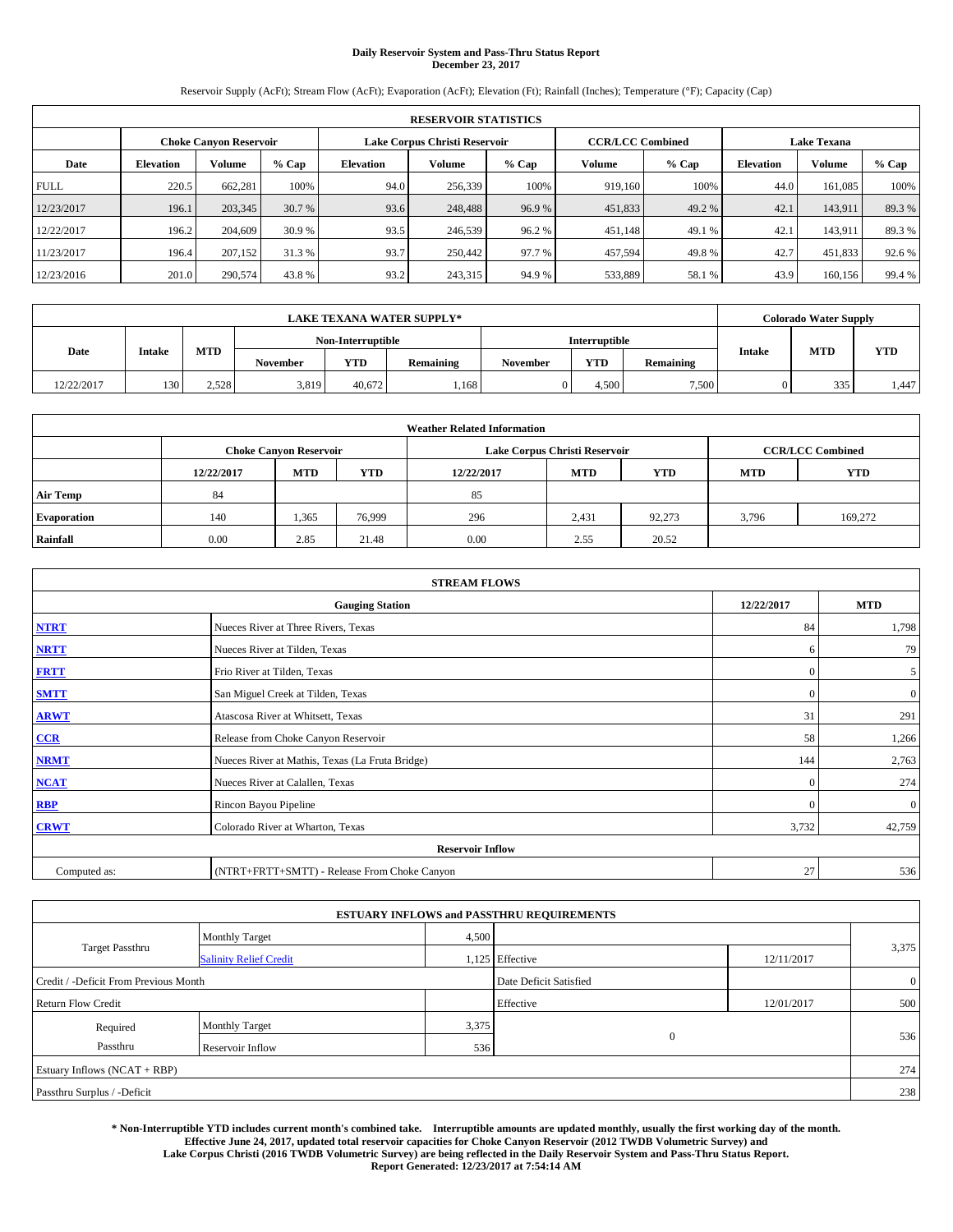# **Daily Reservoir System and Pass-Thru Status Report December 24, 2017**

Reservoir Supply (AcFt); Stream Flow (AcFt); Evaporation (AcFt); Elevation (Ft); Rainfall (Inches); Temperature (°F); Capacity (Cap)

| <b>RESERVOIR STATISTICS</b> |                  |                               |        |           |                               |         |                         |        |                    |         |        |  |
|-----------------------------|------------------|-------------------------------|--------|-----------|-------------------------------|---------|-------------------------|--------|--------------------|---------|--------|--|
|                             |                  | <b>Choke Canvon Reservoir</b> |        |           | Lake Corpus Christi Reservoir |         | <b>CCR/LCC Combined</b> |        | <b>Lake Texana</b> |         |        |  |
| Date                        | <b>Elevation</b> | Volume                        | % Cap  | Elevation | Volume                        | $%$ Cap | Volume                  | % Cap  | <b>Elevation</b>   | Volume  | % Cap  |  |
| <b>FULL</b>                 | 220.5            | 662.281                       | 100%   | 94.0      | 256,339                       | 100%    | 919.160                 | 100%   | 44.0               | 161.085 | 100%   |  |
| 12/24/2017                  | 196.2            | 204,609                       | 30.9 % | 93.5      | 246,539                       | 96.2 %  | 451,148                 | 49.1 % | 42.1               | 143.911 | 89.3%  |  |
| 12/23/2017                  | 196.1            | 203,345                       | 30.7 % | 93.6      | 248,488                       | 96.9%   | 451,833                 | 49.2 % | 42.1               | 143.911 | 89.3 % |  |
| 11/24/2017                  | 196.4            | 207,152                       | 31.3 % | 93.7      | 250,442                       | 97.7 %  | 457,594                 | 49.8%  | 42.6               | 451,148 | 92.1 % |  |
| 12/24/2016                  | 200.9            | 289,312                       | 43.6 % | 93.2      | 243,136                       | 94.8%   | 532,448                 | 57.9 % | 43.9               | 160,156 | 99.4 % |  |

| <b>LAKE TEXANA WATER SUPPLY*</b> |               |            |                 |                   |           |          |               |                  | <b>Colorado Water Supply</b> |            |            |
|----------------------------------|---------------|------------|-----------------|-------------------|-----------|----------|---------------|------------------|------------------------------|------------|------------|
|                                  |               |            |                 | Non-Interruptible |           |          | Interruptible |                  |                              |            |            |
| Date                             | <b>Intake</b> | <b>MTD</b> | <b>November</b> | <b>YTD</b>        | Remaining | November | <b>YTD</b>    | <b>Remaining</b> | Intake                       | <b>MTD</b> | <b>YTD</b> |
| 12/23/2017                       | 130           | 2.658      | 3,819           | 40.802            | 1,038     |          | 4.500         | 7,500            |                              | 335        | 1.447      |

| <b>Weather Related Information</b> |            |                               |            |            |                               |                         |            |            |  |
|------------------------------------|------------|-------------------------------|------------|------------|-------------------------------|-------------------------|------------|------------|--|
|                                    |            | <b>Choke Canyon Reservoir</b> |            |            | Lake Corpus Christi Reservoir | <b>CCR/LCC Combined</b> |            |            |  |
|                                    | 12/23/2017 | <b>MTD</b>                    | <b>YTD</b> | 12/23/2017 | <b>MTD</b>                    | YTD.                    | <b>MTD</b> | <b>YTD</b> |  |
| <b>Air Temp</b>                    | 60         |                               |            | 58         |                               |                         |            |            |  |
| <b>Evaporation</b>                 | 59         | 1,424                         | 77,058     | 125        | 2,556                         | 92,398                  | 3,980      | 169,456    |  |
| Rainfall                           | 0.00       | 2.85                          | 21.48      | 0.00       | 2.55                          | 20.52                   |            |            |  |

| <b>STREAM FLOWS</b> |                                                 |              |              |  |  |  |  |  |  |
|---------------------|-------------------------------------------------|--------------|--------------|--|--|--|--|--|--|
|                     | <b>Gauging Station</b>                          |              |              |  |  |  |  |  |  |
| <b>NTRT</b>         | Nueces River at Three Rivers, Texas             | 102          | 1,901        |  |  |  |  |  |  |
| <b>NRTT</b>         | Nueces River at Tilden, Texas                   | 5            | 85           |  |  |  |  |  |  |
| <b>FRTT</b>         | Frio River at Tilden, Texas                     | $\mathbf{0}$ | 5            |  |  |  |  |  |  |
| <b>SMTT</b>         | San Miguel Creek at Tilden, Texas               | $\mathbf{0}$ | $\mathbf{0}$ |  |  |  |  |  |  |
| <b>ARWT</b>         | Atascosa River at Whitsett, Texas               | 30           | 321          |  |  |  |  |  |  |
| $CCR$               | Release from Choke Canyon Reservoir             | 58           | 1,324        |  |  |  |  |  |  |
| <b>NRMT</b>         | Nueces River at Mathis, Texas (La Fruta Bridge) | 181          | 2,944        |  |  |  |  |  |  |
| <b>NCAT</b>         | Nueces River at Calallen, Texas                 | $\mathbf{0}$ | 274          |  |  |  |  |  |  |
| RBP                 | Rincon Bayou Pipeline                           | $\Omega$     | $\mathbf{0}$ |  |  |  |  |  |  |
| <b>CRWT</b>         | Colorado River at Wharton, Texas                | 5,975        | 48,734       |  |  |  |  |  |  |
|                     | <b>Reservoir Inflow</b>                         |              |              |  |  |  |  |  |  |
| Computed as:        | (NTRT+FRTT+SMTT) - Release From Choke Canyon    |              |              |  |  |  |  |  |  |

|                                       |                               |       | <b>ESTUARY INFLOWS and PASSTHRU REQUIREMENTS</b> |            |                |
|---------------------------------------|-------------------------------|-------|--------------------------------------------------|------------|----------------|
|                                       | <b>Monthly Target</b>         | 4,500 |                                                  |            |                |
| <b>Target Passthru</b>                | <b>Salinity Relief Credit</b> |       | 1,125 Effective                                  | 12/11/2017 | 3,375          |
| Credit / -Deficit From Previous Month |                               |       | Date Deficit Satisfied                           |            | $\overline{0}$ |
| <b>Return Flow Credit</b>             |                               |       | Effective                                        | 12/01/2017 | 500            |
| Required                              | Monthly Target                | 3,375 |                                                  |            |                |
| Passthru                              | <b>Reservoir Inflow</b>       | 581   | $\mathbf{0}$                                     |            | 581            |
| Estuary Inflows (NCAT + RBP)          |                               |       |                                                  |            | 274            |
| Passthru Surplus / -Deficit           |                               |       |                                                  |            | 193            |

**\* Non-Interruptible YTD includes current month's combined take. Interruptible amounts are updated monthly, usually the first working day of the month. Effective June 24, 2017, updated total reservoir capacities for Choke Canyon Reservoir (2012 TWDB Volumetric Survey) and Lake Corpus Christi (2016 TWDB Volumetric Survey) are being reflected in the Daily Reservoir System and Pass-Thru Status Report. Report Generated: 12/24/2017 at 7:50:28 AM**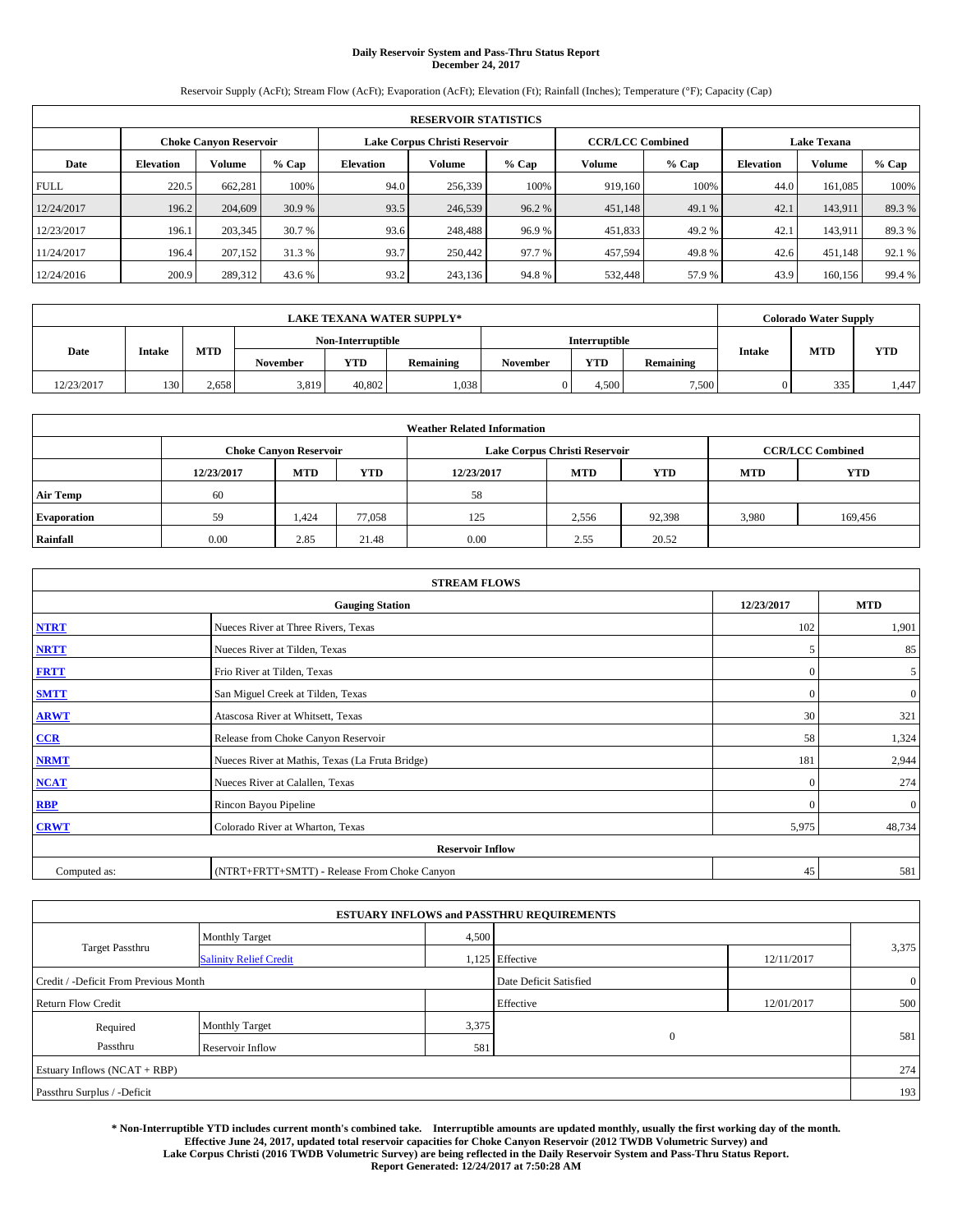# **Daily Reservoir System and Pass-Thru Status Report December 25, 2017**

Reservoir Supply (AcFt); Stream Flow (AcFt); Evaporation (AcFt); Elevation (Ft); Rainfall (Inches); Temperature (°F); Capacity (Cap)

|             | <b>RESERVOIR STATISTICS</b>   |               |        |                               |         |        |                         |         |                    |               |        |
|-------------|-------------------------------|---------------|--------|-------------------------------|---------|--------|-------------------------|---------|--------------------|---------------|--------|
|             | <b>Choke Canvon Reservoir</b> |               |        | Lake Corpus Christi Reservoir |         |        | <b>CCR/LCC Combined</b> |         | <b>Lake Texana</b> |               |        |
| Date        | <b>Elevation</b>              | <b>Volume</b> | % Cap  | Elevation                     | Volume  | % Cap  | Volume                  | $%$ Cap | <b>Elevation</b>   | <b>Volume</b> | % Cap  |
| <b>FULL</b> | 220.5                         | 662,281       | 100%   | 94.0                          | 256,339 | 100%   | 919,160                 | 100%    | 44.0               | 161,085       | 100%   |
| 12/25/2017  | 196.2                         | 204,609       | 30.9 % | 93.5                          | 246,539 | 96.2 % | 451,148                 | 49.1 %  | 42.1               | 143,911       | 89.3%  |
| 12/24/2017  | 196.2                         | 204,609       | 30.9 % | 93.5                          | 246,539 | 96.2%  | 451,148                 | 49.1 %  | 42.1               | 143,911       | 89.3%  |
| 11/25/2017  | 196.4                         | 207,152       | 31.3 % | 93.6                          | 248,488 | 96.9%  | 455,640                 | 49.6 %  | 42.6               | 451,148       | 92.1 % |
| 12/25/2016  | 200.8                         | 288.687       | 43.6 % | 93.2                          | 243,315 | 94.9 % | 532,002                 | 57.9%   | 43.9               | 160,156       | 99.4 % |

|            | <b>LAKE TEXANA WATER SUPPLY*</b> |            |                 |                   |           |          |               |                  |        |            | <b>Colorado Water Supply</b> |  |  |
|------------|----------------------------------|------------|-----------------|-------------------|-----------|----------|---------------|------------------|--------|------------|------------------------------|--|--|
|            |                                  |            |                 | Non-Interruptible |           |          | Interruptible |                  |        |            |                              |  |  |
| Date       | <b>Intake</b>                    | <b>MTD</b> | <b>November</b> | <b>YTD</b>        | Remaining | November | <b>YTD</b>    | <b>Remaining</b> | Intake | <b>MTD</b> | <b>YTD</b>                   |  |  |
| 12/24/2017 | 130                              | 2.788      | 3,819           | 40.932            | 908       |          | 4.500         | 7,500            |        | 335        | 1.447                        |  |  |

| <b>Weather Related Information</b> |            |                               |            |            |                               |                         |            |            |  |  |
|------------------------------------|------------|-------------------------------|------------|------------|-------------------------------|-------------------------|------------|------------|--|--|
|                                    |            | <b>Choke Canyon Reservoir</b> |            |            | Lake Corpus Christi Reservoir | <b>CCR/LCC Combined</b> |            |            |  |  |
|                                    | 12/24/2017 | <b>MTD</b>                    | <b>YTD</b> | 12/24/2017 | <b>MTD</b>                    | <b>YTD</b>              | <b>MTD</b> | <b>YTD</b> |  |  |
| <b>Air Temp</b>                    | 71         |                               |            | 71         |                               |                         |            |            |  |  |
| <b>Evaporation</b>                 | 103        | 1,527                         | 77,161     | 181        | 2,737                         | 92.579                  | 4,264      | 169,740    |  |  |
| Rainfall                           | 0.00       | 2.85                          | 21.48      | 0.00       | 2.55                          | 20.52                   |            |            |  |  |

| <b>STREAM FLOWS</b> |                                                 |              |              |  |  |  |  |  |  |
|---------------------|-------------------------------------------------|--------------|--------------|--|--|--|--|--|--|
|                     | <b>Gauging Station</b>                          | 12/24/2017   | <b>MTD</b>   |  |  |  |  |  |  |
| <b>NTRT</b>         | Nueces River at Three Rivers, Texas             | 109          | 2,010        |  |  |  |  |  |  |
| <b>NRTT</b>         | Nueces River at Tilden, Texas                   | 5            | 90           |  |  |  |  |  |  |
| <b>FRTT</b>         | Frio River at Tilden, Texas                     | $\mathbf{0}$ | 5            |  |  |  |  |  |  |
| <b>SMTT</b>         | San Miguel Creek at Tilden, Texas               | $\mathbf{0}$ | $\mathbf{0}$ |  |  |  |  |  |  |
| <b>ARWT</b>         | Atascosa River at Whitsett, Texas               | 27           | 348          |  |  |  |  |  |  |
| $CCR$               | Release from Choke Canyon Reservoir             | 58           | 1,382        |  |  |  |  |  |  |
| <b>NRMT</b>         | Nueces River at Mathis, Texas (La Fruta Bridge) | 132          | 3,077        |  |  |  |  |  |  |
| <b>NCAT</b>         | Nueces River at Calallen, Texas                 | $\Omega$     | 274          |  |  |  |  |  |  |
| RBP                 | Rincon Bayou Pipeline                           | $\Omega$     | $\mathbf{0}$ |  |  |  |  |  |  |
| <b>CRWT</b>         | Colorado River at Wharton, Texas                | 4,427        | 53,160       |  |  |  |  |  |  |
|                     | <b>Reservoir Inflow</b>                         |              |              |  |  |  |  |  |  |
| Computed as:        | (NTRT+FRTT+SMTT) - Release From Choke Canyon    | 52           | 634          |  |  |  |  |  |  |

| <b>ESTUARY INFLOWS and PASSTHRU REQUIREMENTS</b> |                               |       |                        |                |       |  |  |  |  |  |
|--------------------------------------------------|-------------------------------|-------|------------------------|----------------|-------|--|--|--|--|--|
|                                                  | <b>Monthly Target</b>         | 4,500 |                        |                |       |  |  |  |  |  |
| <b>Target Passthru</b>                           | <b>Salinity Relief Credit</b> |       | 1,125 Effective        | 12/11/2017     | 3,375 |  |  |  |  |  |
| Credit / -Deficit From Previous Month            |                               |       | Date Deficit Satisfied | $\overline{0}$ |       |  |  |  |  |  |
| <b>Return Flow Credit</b>                        |                               |       | Effective              | 12/01/2017     | 500   |  |  |  |  |  |
| Required                                         | Monthly Target                | 3,375 |                        |                |       |  |  |  |  |  |
| Passthru                                         | Reservoir Inflow              | 634   | $\overline{0}$         |                | 634   |  |  |  |  |  |
| Estuary Inflows (NCAT + RBP)                     |                               |       |                        |                | 274   |  |  |  |  |  |
| Passthru Surplus / -Deficit                      |                               |       |                        |                |       |  |  |  |  |  |

**\* Non-Interruptible YTD includes current month's combined take. Interruptible amounts are updated monthly, usually the first working day of the month. Effective June 24, 2017, updated total reservoir capacities for Choke Canyon Reservoir (2012 TWDB Volumetric Survey) and Lake Corpus Christi (2016 TWDB Volumetric Survey) are being reflected in the Daily Reservoir System and Pass-Thru Status Report. Report Generated: 12/25/2017 at 8:03:19 AM**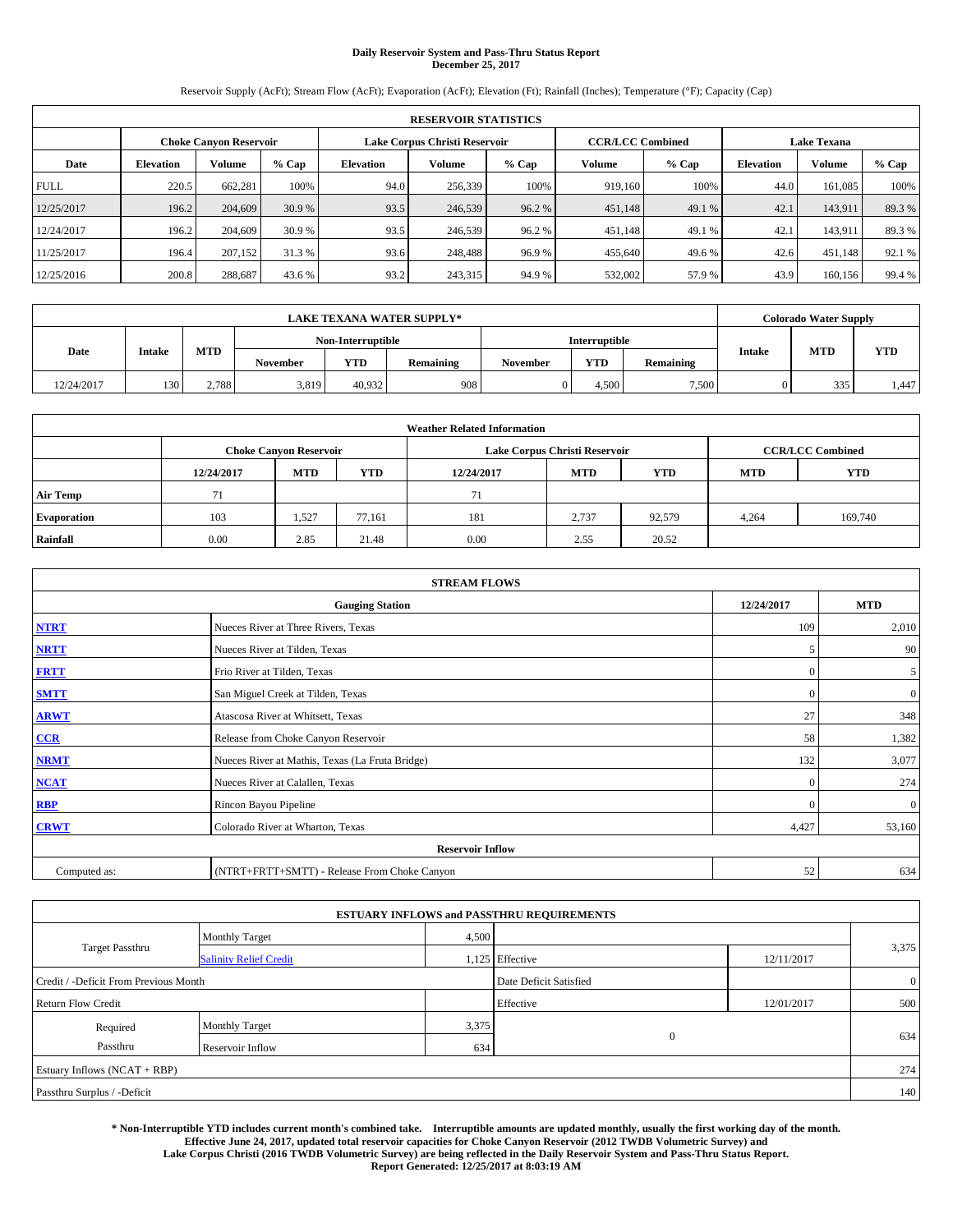# **Daily Reservoir System and Pass-Thru Status Report December 26, 2017**

Reservoir Supply (AcFt); Stream Flow (AcFt); Evaporation (AcFt); Elevation (Ft); Rainfall (Inches); Temperature (°F); Capacity (Cap)

|             | <b>RESERVOIR STATISTICS</b>   |               |        |                               |         |        |                         |         |                    |               |        |
|-------------|-------------------------------|---------------|--------|-------------------------------|---------|--------|-------------------------|---------|--------------------|---------------|--------|
|             | <b>Choke Canyon Reservoir</b> |               |        | Lake Corpus Christi Reservoir |         |        | <b>CCR/LCC Combined</b> |         | <b>Lake Texana</b> |               |        |
| Date        | <b>Elevation</b>              | <b>Volume</b> | % Cap  | <b>Elevation</b>              | Volume  | % Cap  | Volume                  | $%$ Cap | <b>Elevation</b>   | <b>Volume</b> | % Cap  |
| <b>FULL</b> | 220.5                         | 662.281       | 100%   | 94.0                          | 256,339 | 100%   | 919.160                 | 100%    | 44.0               | 161,085       | 100%   |
| 12/26/2017  | 196.1                         | 203,345       | 30.7 % | 93.5                          | 246,539 | 96.2 % | 449,884                 | 48.9%   | 42.1               | 143.911       | 89.3%  |
| 12/25/2017  | 196.2                         | 204,609       | 30.9 % | 93.5                          | 246,539 | 96.2%  | 451,148                 | 49.1 %  | 42.1               | 143,911       | 89.3%  |
| 11/26/2017  | 196.3                         | 205,878       | 31.1 % | 93.6                          | 248,488 | 96.9%  | 454,366                 | 49.4 %  | 42.6               | 449.884       | 92.1 % |
| 12/26/2016  | 200.9                         | 288,999       | 43.6 % | 93.2                          | 243,315 | 94.9 % | 532,314                 | 57.9%   | 43.9               | 160,156       | 99.4 % |

|            | <b>LAKE TEXANA WATER SUPPLY*</b> |            |                   |            |           |          |               |                  |        |            | <b>Colorado Water Supply</b> |  |  |
|------------|----------------------------------|------------|-------------------|------------|-----------|----------|---------------|------------------|--------|------------|------------------------------|--|--|
|            |                                  |            | Non-Interruptible |            |           |          | Interruptible |                  |        |            |                              |  |  |
| Date       | <b>Intake</b>                    | <b>MTD</b> | <b>November</b>   | <b>YTD</b> | Remaining | November | <b>YTD</b>    | <b>Remaining</b> | Intake | <b>MTD</b> | <b>YTD</b>                   |  |  |
| 12/25/2017 | 130                              | 2.918      | 3,819             | 41.062     | 778.      |          | 4.500         | 7,500            |        | 335        | 1.447                        |  |  |

| <b>Weather Related Information</b> |            |                               |            |            |                               |                         |                          |         |  |  |
|------------------------------------|------------|-------------------------------|------------|------------|-------------------------------|-------------------------|--------------------------|---------|--|--|
|                                    |            | <b>Choke Canyon Reservoir</b> |            |            | Lake Corpus Christi Reservoir | <b>CCR/LCC Combined</b> |                          |         |  |  |
|                                    | 12/25/2017 | <b>MTD</b>                    | <b>YTD</b> | 12/25/2017 | <b>MTD</b>                    | YTD.                    | <b>YTD</b><br><b>MTD</b> |         |  |  |
| <b>Air Temp</b>                    | 54         |                               |            | 58         |                               |                         |                          |         |  |  |
| <b>Evaporation</b>                 | 22         | 1,549                         | 77.183     | 68         | 2,805                         | 92.647                  | 4,354                    | 169,830 |  |  |
| Rainfall                           | 0.00       | 2.85                          | 21.48      | 0.00       | 2.55                          | 20.52                   |                          |         |  |  |

| <b>STREAM FLOWS</b> |                                                 |              |              |  |  |  |  |  |  |
|---------------------|-------------------------------------------------|--------------|--------------|--|--|--|--|--|--|
|                     | <b>Gauging Station</b>                          | 12/25/2017   | <b>MTD</b>   |  |  |  |  |  |  |
| <b>NTRT</b>         | Nueces River at Three Rivers, Texas             | 108          | 2,118        |  |  |  |  |  |  |
| <b>NRTT</b>         | Nueces River at Tilden, Texas                   | 4            | 94           |  |  |  |  |  |  |
| <b>FRTT</b>         | Frio River at Tilden, Texas                     | $\mathbf{0}$ | 5            |  |  |  |  |  |  |
| <b>SMTT</b>         | San Miguel Creek at Tilden, Texas               | $\mathbf{0}$ | $\mathbf{0}$ |  |  |  |  |  |  |
| <b>ARWT</b>         | Atascosa River at Whitsett, Texas               | 22           | 370          |  |  |  |  |  |  |
| $CCR$               | Release from Choke Canyon Reservoir             | 58           | 1,439        |  |  |  |  |  |  |
| <b>NRMT</b>         | Nueces River at Mathis, Texas (La Fruta Bridge) | 120          | 3,196        |  |  |  |  |  |  |
| <b>NCAT</b>         | Nueces River at Calallen, Texas                 | $\mathbf{0}$ | 274          |  |  |  |  |  |  |
| RBP                 | Rincon Bayou Pipeline                           | $\Omega$     | $\mathbf{0}$ |  |  |  |  |  |  |
| <b>CRWT</b>         | Colorado River at Wharton, Texas                | 3,295        | 56,455       |  |  |  |  |  |  |
|                     | <b>Reservoir Inflow</b>                         |              |              |  |  |  |  |  |  |
| Computed as:        | (NTRT+FRTT+SMTT) - Release From Choke Canyon    | 50           | 684          |  |  |  |  |  |  |

|                                       |                               |       | <b>ESTUARY INFLOWS and PASSTHRU REQUIREMENTS</b> |            |                |
|---------------------------------------|-------------------------------|-------|--------------------------------------------------|------------|----------------|
|                                       | <b>Monthly Target</b>         | 4,500 |                                                  |            |                |
| <b>Target Passthru</b>                | <b>Salinity Relief Credit</b> |       | 1,125 Effective                                  | 12/11/2017 | 3,375          |
| Credit / -Deficit From Previous Month |                               |       | Date Deficit Satisfied                           |            | $\overline{0}$ |
| <b>Return Flow Credit</b>             |                               |       | Effective                                        | 12/01/2017 | 500            |
| Required                              | Monthly Target                | 3,375 |                                                  |            |                |
| Passthru                              | <b>Reservoir Inflow</b>       |       | $\mathbf{0}$<br>684                              |            | 684            |
| Estuary Inflows (NCAT + RBP)          |                               |       |                                                  |            | 274            |
| Passthru Surplus / -Deficit           |                               |       |                                                  |            | 90             |

**\* Non-Interruptible YTD includes current month's combined take. Interruptible amounts are updated monthly, usually the first working day of the month. Effective June 24, 2017, updated total reservoir capacities for Choke Canyon Reservoir (2012 TWDB Volumetric Survey) and Lake Corpus Christi (2016 TWDB Volumetric Survey) are being reflected in the Daily Reservoir System and Pass-Thru Status Report. Report Generated: 12/26/2017 at 8:16:55 AM**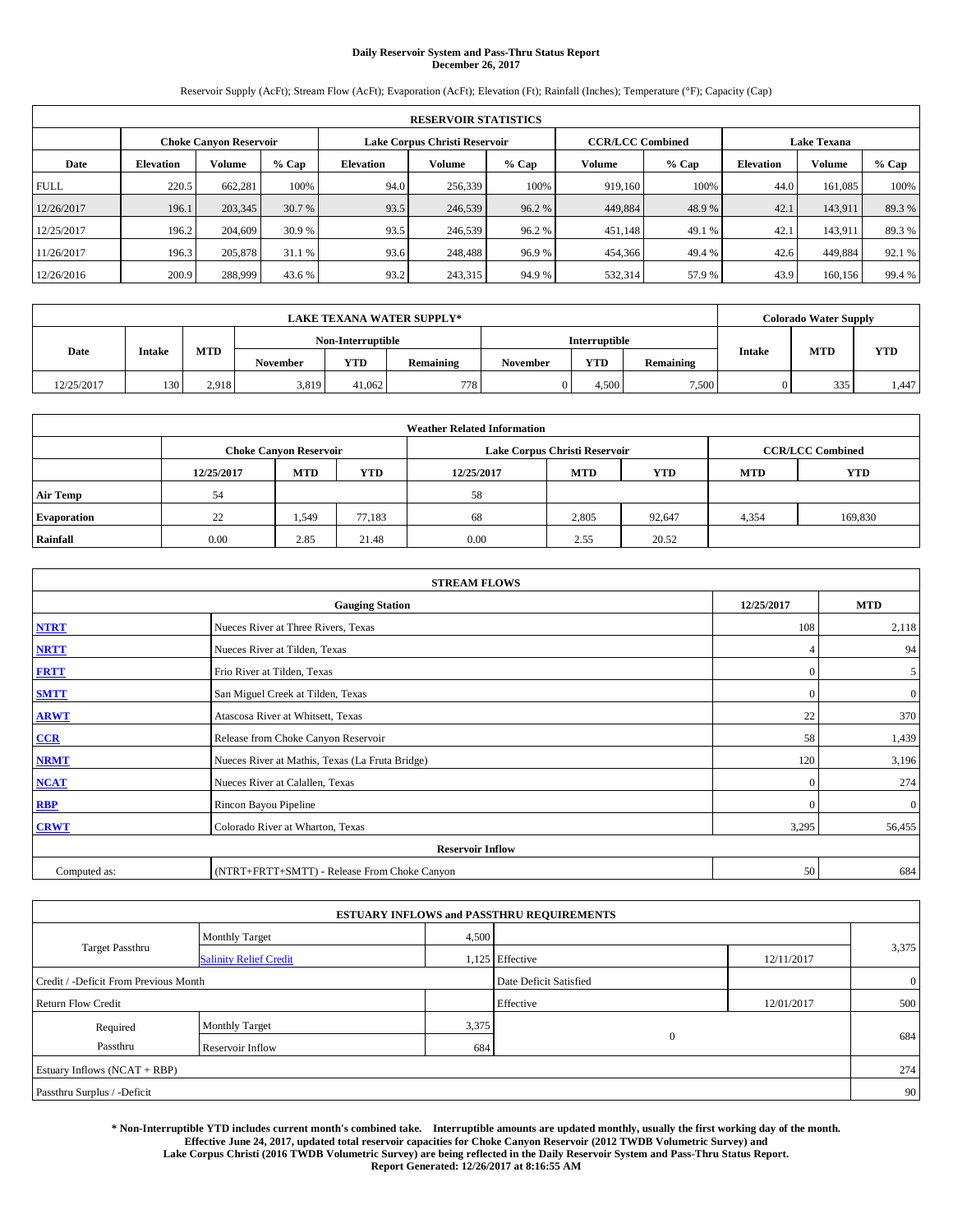# **Daily Reservoir System and Pass-Thru Status Report December 27, 2017**

Reservoir Supply (AcFt); Stream Flow (AcFt); Evaporation (AcFt); Elevation (Ft); Rainfall (Inches); Temperature (°F); Capacity (Cap)

|             | <b>RESERVOIR STATISTICS</b>   |         |        |                               |         |         |                         |         |                    |         |        |
|-------------|-------------------------------|---------|--------|-------------------------------|---------|---------|-------------------------|---------|--------------------|---------|--------|
|             | <b>Choke Canyon Reservoir</b> |         |        | Lake Corpus Christi Reservoir |         |         | <b>CCR/LCC Combined</b> |         | <b>Lake Texana</b> |         |        |
| Date        | <b>Elevation</b>              | Volume  | % Cap  | Elevation                     | Volume  | $%$ Cap | Volume                  | $%$ Cap | <b>Elevation</b>   | Volume  | % Cap  |
| <b>FULL</b> | 220.5                         | 662,281 | 100%   | 94.0                          | 256,339 | 100%    | 919.160                 | 100%    | 44.0               | 161.085 | 100%   |
| 12/27/2017  | 196.1                         | 203,345 | 30.7 % | 93.5                          | 246,539 | 96.2%   | 449,884                 | 48.9%   | 42.1               | 143.911 | 89.3%  |
| 12/26/2017  | 196.1                         | 203,345 | 30.7 % | 93.5                          | 246,539 | 96.2%   | 449,884                 | 48.9 %  | 42.1               | 143.911 | 89.3 % |
| 11/27/2017  | 196.4                         | 207.152 | 31.3 % | 93.6                          | 248,488 | 96.9%   | 455,640                 | 49.6 %  | 42.6               | 449.884 | 92.1 % |
| 12/27/2016  | 201.0                         | 290,416 | 43.8%  | 93.3                          | 244,214 | 95.3%   | 534,630                 | 58.2 %  | 43.9               | 160,156 | 99.4 % |

|            | <b>LAKE TEXANA WATER SUPPLY*</b> |            |                 |                   |           |          |               |                  |        |            | <b>Colorado Water Supply</b> |  |  |
|------------|----------------------------------|------------|-----------------|-------------------|-----------|----------|---------------|------------------|--------|------------|------------------------------|--|--|
|            |                                  |            |                 | Non-Interruptible |           |          | Interruptible |                  |        |            |                              |  |  |
| Date       | <b>Intake</b>                    | <b>MTD</b> | <b>November</b> | <b>YTD</b>        | Remaining | November | <b>YTD</b>    | <b>Remaining</b> | Intake | <b>MTD</b> | <b>YTD</b>                   |  |  |
| 12/26/2017 | 130                              | 3.048      | 3,819           | 41.192            | 648       |          | 4.500         | 7,500            |        | 335        | 1.447                        |  |  |

| <b>Weather Related Information</b> |            |                               |            |            |                                                |                         |       |         |  |
|------------------------------------|------------|-------------------------------|------------|------------|------------------------------------------------|-------------------------|-------|---------|--|
|                                    |            | <b>Choke Canyon Reservoir</b> |            |            | Lake Corpus Christi Reservoir                  | <b>CCR/LCC Combined</b> |       |         |  |
|                                    | 12/26/2017 | <b>MTD</b>                    | <b>YTD</b> | 12/26/2017 | <b>YTD</b><br><b>MTD</b><br>YTD.<br><b>MTD</b> |                         |       |         |  |
| <b>Air Temp</b>                    | 58         |                               |            | 63         |                                                |                         |       |         |  |
| <b>Evaporation</b>                 |            | 1.564                         | 77,198     | 23         | 2.828                                          | 92,670                  | 4,392 | 169,868 |  |
| Rainfall                           | 0.03       | 2.88                          | 21.51      | 0.04       | 2.59                                           | 20.56                   |       |         |  |

| <b>STREAM FLOWS</b> |                                                 |              |                  |  |  |  |  |  |  |
|---------------------|-------------------------------------------------|--------------|------------------|--|--|--|--|--|--|
|                     | <b>Gauging Station</b>                          | 12/26/2017   | <b>MTD</b>       |  |  |  |  |  |  |
| <b>NTRT</b>         | Nueces River at Three Rivers, Texas             | 106          | 2,223            |  |  |  |  |  |  |
| <b>NRTT</b>         | Nueces River at Tilden, Texas                   | 4            | 98               |  |  |  |  |  |  |
| <b>FRTT</b>         | Frio River at Tilden, Texas                     | $\mathbf{0}$ | 5                |  |  |  |  |  |  |
| <b>SMTT</b>         | San Miguel Creek at Tilden, Texas               | $\mathbf{0}$ | $\boldsymbol{0}$ |  |  |  |  |  |  |
| <b>ARWT</b>         | Atascosa River at Whitsett, Texas               | 18           | 388              |  |  |  |  |  |  |
| $CCR$               | Release from Choke Canyon Reservoir             | 58           | 1,497            |  |  |  |  |  |  |
| <b>NRMT</b>         | Nueces River at Mathis, Texas (La Fruta Bridge) | 112          | 3,308            |  |  |  |  |  |  |
| <b>NCAT</b>         | Nueces River at Calallen, Texas                 | 3            | 277              |  |  |  |  |  |  |
| RBP                 | Rincon Bayou Pipeline                           | $\Omega$     | $\mathbf{0}$     |  |  |  |  |  |  |
| <b>CRWT</b>         | Colorado River at Wharton, Texas                | 2,799        | 59,254           |  |  |  |  |  |  |
|                     | <b>Reservoir Inflow</b>                         |              |                  |  |  |  |  |  |  |
| Computed as:        | (NTRT+FRTT+SMTT) - Release From Choke Canyon    | 48           | 732              |  |  |  |  |  |  |

|                                       |                               |       | <b>ESTUARY INFLOWS and PASSTHRU REQUIREMENTS</b> |            |                |
|---------------------------------------|-------------------------------|-------|--------------------------------------------------|------------|----------------|
|                                       | <b>Monthly Target</b>         | 4,500 |                                                  |            |                |
| <b>Target Passthru</b>                | <b>Salinity Relief Credit</b> |       | 1,125 Effective                                  | 12/11/2017 | 3,375          |
| Credit / -Deficit From Previous Month |                               |       | Date Deficit Satisfied                           |            | $\overline{0}$ |
| <b>Return Flow Credit</b>             |                               |       | Effective                                        | 12/01/2017 | 500            |
| Required                              | Monthly Target                | 3,375 |                                                  |            |                |
| Passthru                              | <b>Reservoir Inflow</b>       | 732   | $\mathbf{0}$                                     |            | 732            |
| Estuary Inflows (NCAT + RBP)          |                               |       |                                                  |            | 277            |
| Passthru Surplus / -Deficit           |                               |       |                                                  |            | 45             |

**\* Non-Interruptible YTD includes current month's combined take. Interruptible amounts are updated monthly, usually the first working day of the month. Effective June 24, 2017, updated total reservoir capacities for Choke Canyon Reservoir (2012 TWDB Volumetric Survey) and Lake Corpus Christi (2016 TWDB Volumetric Survey) are being reflected in the Daily Reservoir System and Pass-Thru Status Report. Report Generated: 12/27/2017 at 8:23:16 AM**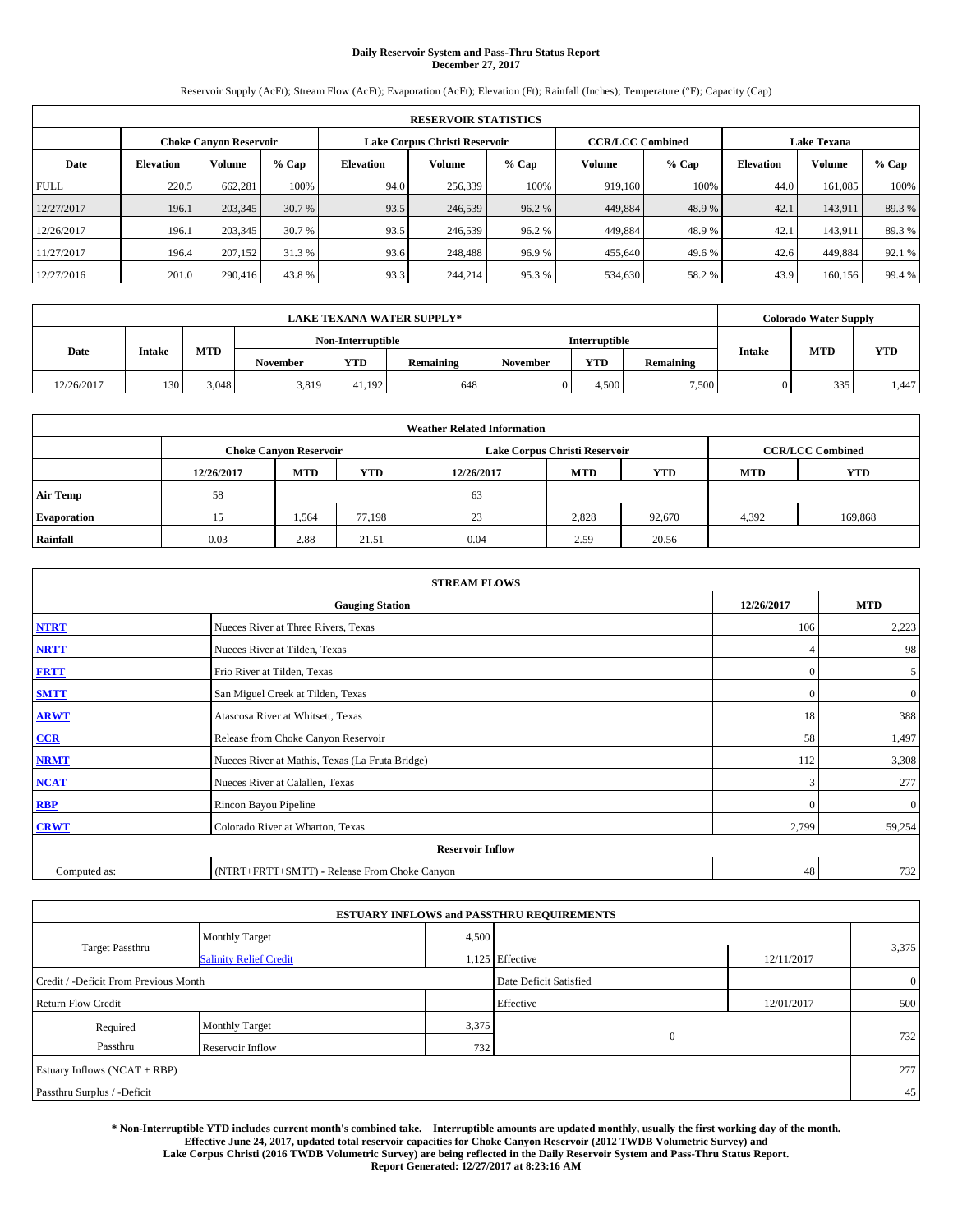# **Daily Reservoir System and Pass-Thru Status Report December 28, 2017**

Reservoir Supply (AcFt); Stream Flow (AcFt); Evaporation (AcFt); Elevation (Ft); Rainfall (Inches); Temperature (°F); Capacity (Cap)

|             | <b>RESERVOIR STATISTICS</b> |                               |        |                               |         |         |                         |         |                    |         |        |
|-------------|-----------------------------|-------------------------------|--------|-------------------------------|---------|---------|-------------------------|---------|--------------------|---------|--------|
|             |                             | <b>Choke Canvon Reservoir</b> |        | Lake Corpus Christi Reservoir |         |         | <b>CCR/LCC Combined</b> |         | <b>Lake Texana</b> |         |        |
| Date        | <b>Elevation</b>            | Volume                        | % Cap  | <b>Elevation</b>              | Volume  | $%$ Cap | Volume                  | $%$ Cap | <b>Elevation</b>   | Volume  | % Cap  |
| <b>FULL</b> | 220.5                       | 662,281                       | 100%   | 94.0                          | 256,339 | 100%    | 919.160                 | 100%    | 44.0               | 161.085 | 100%   |
| 12/28/2017  | 196.1                       | 203,345                       | 30.7 % | 93.5                          | 246,539 | 96.2%   | 449,884                 | 48.9%   | 42.1               | 143.911 | 89.3%  |
| 12/27/2017  | 196.1                       | 203,345                       | 30.7 % | 93.5                          | 246,539 | 96.2%   | 449,884                 | 48.9%   | 42.1               | 143,911 | 89.3%  |
| 11/28/2017  | 196.4                       | 207,152                       | 31.3 % | 93.6                          | 248,488 | 96.9%   | 455,640                 | 49.6 %  | 42.5               | 449.884 | 91.5 % |
| 12/28/2016  | 200.9                       | 289,155                       | 43.6 % | 93.3                          | 244,214 | 95.3%   | 533,369                 | 58.0%   | 43.8               | 159,229 | 98.8%  |

| <b>LAKE TEXANA WATER SUPPLY*</b> |               |            |                 |                   |           |          |               |                  |                      | <b>Colorado Water Supply</b> |            |
|----------------------------------|---------------|------------|-----------------|-------------------|-----------|----------|---------------|------------------|----------------------|------------------------------|------------|
|                                  |               |            |                 | Non-Interruptible |           |          | Interruptible |                  |                      |                              |            |
| Date                             | <b>Intake</b> | <b>MTD</b> | <b>November</b> | <b>YTD</b>        | Remaining | November | <b>YTD</b>    | <b>Remaining</b> | <b>MTD</b><br>Intake |                              | <b>YTD</b> |
| 12/27/2017                       | 130           | 3.178      | 3,819           | 41.322            | 518       |          | 4.500         | 7,500            |                      | 335                          | 1.447      |

| <b>Weather Related Information</b> |            |                               |            |            |                                                      |                         |       |         |  |
|------------------------------------|------------|-------------------------------|------------|------------|------------------------------------------------------|-------------------------|-------|---------|--|
|                                    |            | <b>Choke Canyon Reservoir</b> |            |            | Lake Corpus Christi Reservoir                        | <b>CCR/LCC Combined</b> |       |         |  |
|                                    | 12/27/2017 | <b>MTD</b>                    | <b>YTD</b> | 12/27/2017 | <b>YTD</b><br><b>MTD</b><br><b>YTD</b><br><b>MTD</b> |                         |       |         |  |
| <b>Air Temp</b>                    | 41         |                               |            | 44         |                                                      |                         |       |         |  |
| <b>Evaporation</b>                 | 22         | 1,586                         | 77.220     | 125        | 2,953                                                | 92,795                  | 4,539 | 170,015 |  |
| Rainfall                           | 0.02       | 2.90                          | 21.53      | 0.05       | 2.64                                                 | 20.61                   |       |         |  |

| <b>STREAM FLOWS</b> |                                                 |              |              |  |  |  |  |  |  |
|---------------------|-------------------------------------------------|--------------|--------------|--|--|--|--|--|--|
|                     | <b>Gauging Station</b>                          | 12/27/2017   | <b>MTD</b>   |  |  |  |  |  |  |
| <b>NTRT</b>         | Nueces River at Three Rivers, Texas             | 96           | 2,320        |  |  |  |  |  |  |
| <b>NRTT</b>         | Nueces River at Tilden, Texas                   | 4            | 103          |  |  |  |  |  |  |
| <b>FRTT</b>         | Frio River at Tilden, Texas                     | $\mathbf{0}$ | 6            |  |  |  |  |  |  |
| <b>SMTT</b>         | San Miguel Creek at Tilden, Texas               | $\mathbf{0}$ | $\mathbf{0}$ |  |  |  |  |  |  |
| <b>ARWT</b>         | Atascosa River at Whitsett, Texas               | 15           | 403          |  |  |  |  |  |  |
| $CCR$               | Release from Choke Canyon Reservoir             | 58           | 1,554        |  |  |  |  |  |  |
| <b>NRMT</b>         | Nueces River at Mathis, Texas (La Fruta Bridge) | 115          | 3,423        |  |  |  |  |  |  |
| <b>NCAT</b>         | Nueces River at Calallen, Texas                 | $\mathbf{0}$ | 277          |  |  |  |  |  |  |
| RBP                 | Rincon Bayou Pipeline                           | $\Omega$     | $\mathbf{0}$ |  |  |  |  |  |  |
| <b>CRWT</b>         | Colorado River at Wharton, Texas                | 2,541        | 61,795       |  |  |  |  |  |  |
|                     | <b>Reservoir Inflow</b>                         |              |              |  |  |  |  |  |  |
| Computed as:        | (NTRT+FRTT+SMTT) - Release From Choke Canyon    | 39           | 771          |  |  |  |  |  |  |

|                                       |                               |       | <b>ESTUARY INFLOWS and PASSTHRU REQUIREMENTS</b> |            |                |
|---------------------------------------|-------------------------------|-------|--------------------------------------------------|------------|----------------|
|                                       | <b>Monthly Target</b>         | 4,500 |                                                  |            |                |
| <b>Target Passthru</b>                | <b>Salinity Relief Credit</b> |       | 1,125 Effective                                  | 12/11/2017 | 3,375          |
| Credit / -Deficit From Previous Month |                               |       | Date Deficit Satisfied                           |            | $\overline{0}$ |
| <b>Return Flow Credit</b>             |                               |       | Effective                                        | 12/01/2017 | 500            |
| Required                              | Monthly Target                | 3,375 |                                                  |            |                |
| Passthru                              | <b>Reservoir Inflow</b>       | 771   | $\mathbf{0}$                                     |            | 771            |
| Estuary Inflows (NCAT + RBP)          |                               |       |                                                  |            | 277            |
| Passthru Surplus / -Deficit           |                               |       |                                                  |            | 6              |

**\* Non-Interruptible YTD includes current month's combined take. Interruptible amounts are updated monthly, usually the first working day of the month. Effective June 24, 2017, updated total reservoir capacities for Choke Canyon Reservoir (2012 TWDB Volumetric Survey) and Lake Corpus Christi (2016 TWDB Volumetric Survey) are being reflected in the Daily Reservoir System and Pass-Thru Status Report. Report Generated: 12/28/2017 at 8:33:15 AM**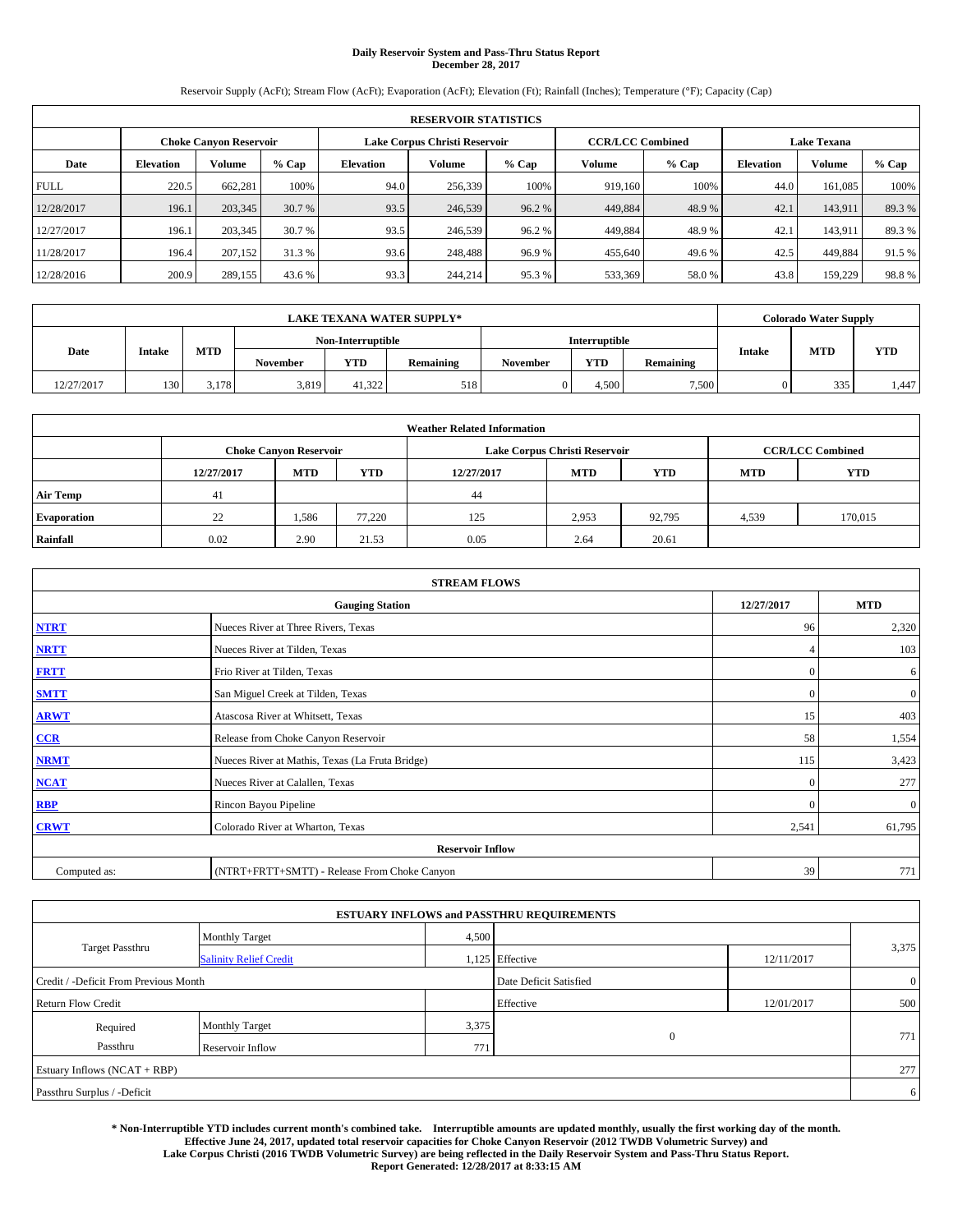# **Daily Reservoir System and Pass-Thru Status Report December 29, 2017**

Reservoir Supply (AcFt); Stream Flow (AcFt); Evaporation (AcFt); Elevation (Ft); Rainfall (Inches); Temperature (°F); Capacity (Cap)

|             | <b>RESERVOIR STATISTICS</b> |                               |        |                               |         |         |                         |        |                    |         |        |
|-------------|-----------------------------|-------------------------------|--------|-------------------------------|---------|---------|-------------------------|--------|--------------------|---------|--------|
|             |                             | <b>Choke Canvon Reservoir</b> |        | Lake Corpus Christi Reservoir |         |         | <b>CCR/LCC Combined</b> |        | <b>Lake Texana</b> |         |        |
| Date        | <b>Elevation</b>            | Volume                        | % Cap  | Elevation                     | Volume  | $%$ Cap | Volume                  | % Cap  | <b>Elevation</b>   | Volume  | % Cap  |
| <b>FULL</b> | 220.5                       | 662.281                       | 100%   | 94.0                          | 256,339 | 100%    | 919.160                 | 100%   | 44.0               | 161.085 | 100%   |
| 12/29/2017  | 196.1                       | 203,345                       | 30.7 % | 93.5                          | 246,539 | 96.2 %  | 449,884                 | 48.9%  | 42.1               | 143,036 | 88.8%  |
| 12/28/2017  | 196.1                       | 203,345                       | 30.7 % | 93.5                          | 246,539 | 96.2%   | 449,884                 | 48.9 % | 42.1               | 143.911 | 89.3 % |
| 11/29/2017  | 196.3                       | 205,878                       | 31.1 % | 93.6                          | 248,488 | 96.9%   | 454,366                 | 49.4 % | 42.5               | 449.884 | 91.5 % |
| 12/29/2016  | 200.9                       | 289,155                       | 43.6 % | 93.3                          | 244,394 | 95.3%   | 533,549                 | 58.0%  | 43.8               | 159,229 | 98.8%  |

| <b>LAKE TEXANA WATER SUPPLY*</b> |               |            |                 |                   |           |               |            |                  |                      | <b>Colorado Water Supply</b> |            |
|----------------------------------|---------------|------------|-----------------|-------------------|-----------|---------------|------------|------------------|----------------------|------------------------------|------------|
|                                  |               |            |                 | Non-Interruptible |           | Interruptible |            |                  |                      |                              |            |
| Date                             | <b>Intake</b> | <b>MTD</b> | <b>November</b> | <b>YTD</b>        | Remaining | November      | <b>YTD</b> | <b>Remaining</b> | <b>MTD</b><br>Intake |                              | <b>YTD</b> |
| 12/28/2017                       | 130           | 3.308      | 3,819           | 41.452            | 388       |               | 4.500      | 7,500            |                      | 335                          | 1.447      |

| <b>Weather Related Information</b> |            |                               |            |            |                               |                                        |       |         |  |  |
|------------------------------------|------------|-------------------------------|------------|------------|-------------------------------|----------------------------------------|-------|---------|--|--|
|                                    |            | <b>Choke Canyon Reservoir</b> |            |            | Lake Corpus Christi Reservoir | <b>CCR/LCC Combined</b>                |       |         |  |  |
|                                    | 12/28/2017 | <b>MTD</b>                    | <b>YTD</b> | 12/28/2017 | <b>MTD</b>                    | <b>YTD</b><br><b>YTD</b><br><b>MTD</b> |       |         |  |  |
| <b>Air Temp</b>                    | 46         |                               |            | 46         |                               |                                        |       |         |  |  |
| <b>Evaporation</b>                 |            | 1,601                         | 77.235     | 23         | 2,976                         | 92,818                                 | 4,577 | 170,053 |  |  |
| Rainfall                           | 0.00       | 2.90                          | 21.53      | 0.05       | 2.69                          | 20.66                                  |       |         |  |  |

| <b>STREAM FLOWS</b> |                                                 |              |                |  |  |  |  |  |  |
|---------------------|-------------------------------------------------|--------------|----------------|--|--|--|--|--|--|
|                     | <b>Gauging Station</b>                          | 12/28/2017   | <b>MTD</b>     |  |  |  |  |  |  |
| <b>NTRT</b>         | Nueces River at Three Rivers, Texas             | 96           | 2,415          |  |  |  |  |  |  |
| <b>NRTT</b>         | Nueces River at Tilden, Texas                   | 5            | 107            |  |  |  |  |  |  |
| <b>FRTT</b>         | Frio River at Tilden, Texas                     | $\mathbf{0}$ | 6              |  |  |  |  |  |  |
| <b>SMTT</b>         | San Miguel Creek at Tilden, Texas               | $\mathbf{0}$ | $\overline{0}$ |  |  |  |  |  |  |
| <b>ARWT</b>         | Atascosa River at Whitsett, Texas               | 12           | 415            |  |  |  |  |  |  |
| $CCR$               | Release from Choke Canyon Reservoir             | 58           | 1,612          |  |  |  |  |  |  |
| <b>NRMT</b>         | Nueces River at Mathis, Texas (La Fruta Bridge) | 96           | 3,520          |  |  |  |  |  |  |
| <b>NCAT</b>         | Nueces River at Calallen, Texas                 |              | 281            |  |  |  |  |  |  |
| <b>RBP</b>          | Rincon Bayou Pipeline                           | $\mathbf{0}$ | $\mathbf{0}$   |  |  |  |  |  |  |
| <b>CRWT</b>         | Colorado River at Wharton, Texas                | 2,362        | 64,157         |  |  |  |  |  |  |
|                     | <b>Reservoir Inflow</b>                         |              |                |  |  |  |  |  |  |
| Computed as:        | (NTRT+FRTT+SMTT) - Release From Choke Canyon    | 38           | 809            |  |  |  |  |  |  |

|                                       |                               |       | <b>ESTUARY INFLOWS and PASSTHRU REQUIREMENTS</b> |            |                |
|---------------------------------------|-------------------------------|-------|--------------------------------------------------|------------|----------------|
|                                       | <b>Monthly Target</b>         | 4,500 |                                                  |            |                |
| <b>Target Passthru</b>                | <b>Salinity Relief Credit</b> |       | 1,125 Effective                                  | 12/11/2017 | 3,375          |
| Credit / -Deficit From Previous Month |                               |       | Date Deficit Satisfied                           |            | $\overline{0}$ |
| <b>Return Flow Credit</b>             |                               |       | Effective                                        | 12/01/2017 | 500            |
| Required                              | Monthly Target                | 3,375 |                                                  |            |                |
| Passthru<br><b>Reservoir Inflow</b>   |                               | 809   | $\mathbf{0}$                                     |            | 809            |
| Estuary Inflows (NCAT + RBP)          |                               |       |                                                  |            | 281            |
| Passthru Surplus / -Deficit           |                               |       |                                                  |            | $-28$          |

**\* Non-Interruptible YTD includes current month's combined take. Interruptible amounts are updated monthly, usually the first working day of the month. Effective June 24, 2017, updated total reservoir capacities for Choke Canyon Reservoir (2012 TWDB Volumetric Survey) and Lake Corpus Christi (2016 TWDB Volumetric Survey) are being reflected in the Daily Reservoir System and Pass-Thru Status Report. Report Generated: 12/29/2017 at 7:57:54 AM**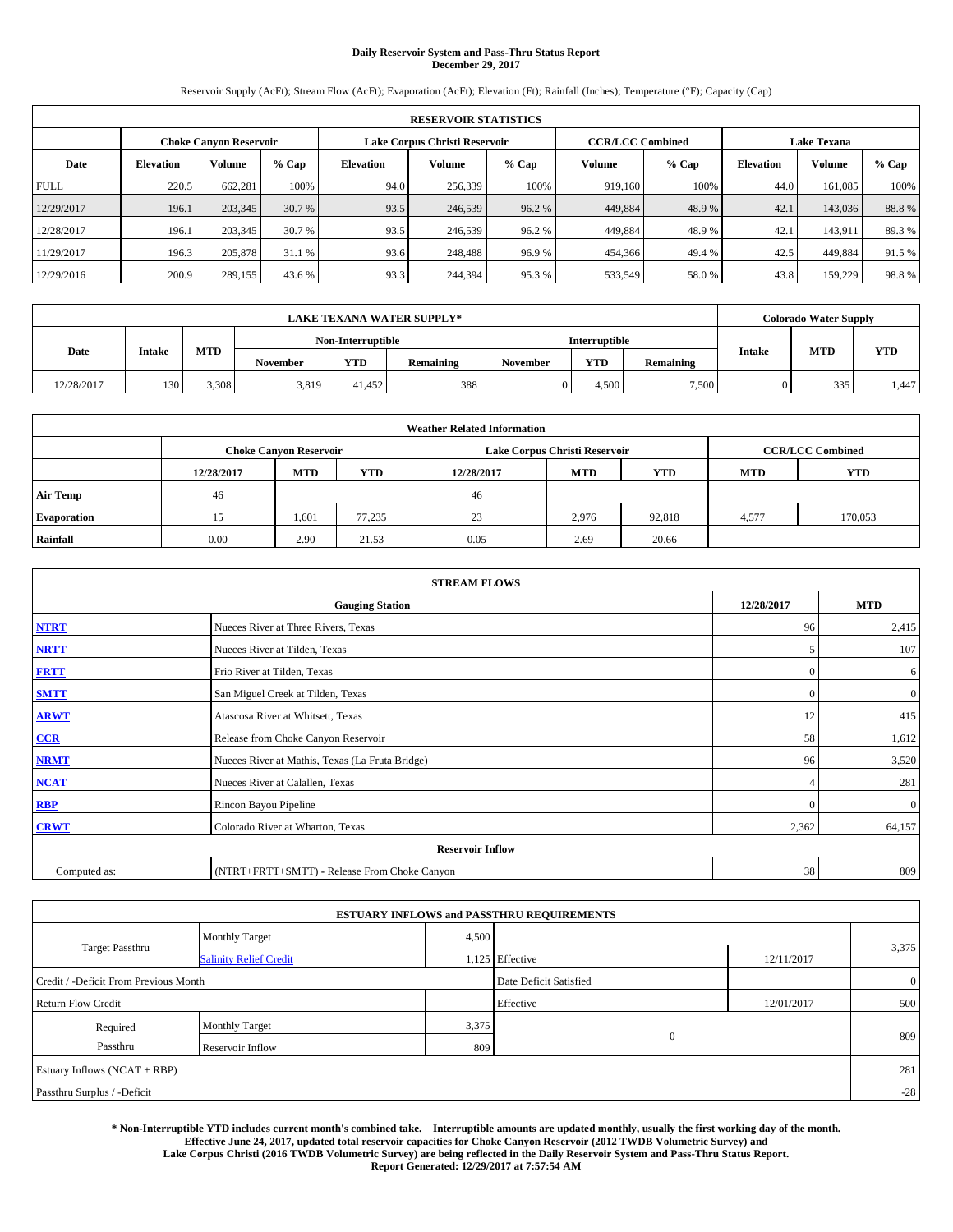# **Daily Reservoir System and Pass-Thru Status Report December 30, 2017**

Reservoir Supply (AcFt); Stream Flow (AcFt); Evaporation (AcFt); Elevation (Ft); Rainfall (Inches); Temperature (°F); Capacity (Cap)

|             | <b>RESERVOIR STATISTICS</b> |                               |        |                               |         |        |                         |         |                    |               |        |  |
|-------------|-----------------------------|-------------------------------|--------|-------------------------------|---------|--------|-------------------------|---------|--------------------|---------------|--------|--|
|             |                             | <b>Choke Canvon Reservoir</b> |        | Lake Corpus Christi Reservoir |         |        | <b>CCR/LCC Combined</b> |         | <b>Lake Texana</b> |               |        |  |
| Date        | <b>Elevation</b>            | <b>Volume</b>                 | % Cap  | Elevation                     | Volume  | % Cap  | Volume                  | $%$ Cap | <b>Elevation</b>   | <b>Volume</b> | % Cap  |  |
| <b>FULL</b> | 220.5                       | 662,281                       | 100%   | 94.0                          | 256,339 | 100%   | 919,160                 | 100%    | 44.0               | 161,085       | 100%   |  |
| 12/30/2017  | 196.1                       | 203,345                       | 30.7 % | 93.4                          | 244,597 | 95.4 % | 447,942                 | 48.7%   | 42.0               | 143,036       | 88.8%  |  |
| 12/29/2017  | 196.1                       | 203,345                       | 30.7 % | 93.5                          | 246,539 | 96.2%  | 449.884                 | 48.9%   | 42.1               | 143,036       | 88.8%  |  |
| 11/30/2017  | 196.3                       | 205,878                       | 31.1 % | 93.6                          | 248,488 | 96.9%  | 454,366                 | 49.4 %  | 42.5               | 447.942       | 91.5 % |  |
| 12/30/2016  | 200.9                       | 289.941                       | 43.7 % | 93.3                          | 244,394 | 95.3 % | 534,335                 | 58.1 %  | 43.8               | 159,229       | 98.8%  |  |

| <b>LAKE TEXANA WATER SUPPLY*</b> |               |            |                   |            |           |               |            | <b>Colorado Water Supply</b> |        |            |            |
|----------------------------------|---------------|------------|-------------------|------------|-----------|---------------|------------|------------------------------|--------|------------|------------|
|                                  |               |            | Non-Interruptible |            |           | Interruptible |            |                              |        |            |            |
| Date                             | <b>Intake</b> | <b>MTD</b> | <b>November</b>   | <b>YTD</b> | Remaining | November      | <b>YTD</b> | <b>Remaining</b>             | Intake | <b>MTD</b> | <b>YTD</b> |
| 12/29/2017                       | 130           | 3.438      | 3,819             | 41.582     | 258       |               | 4.500      | 7,500                        |        | 335        | 1.447      |

| <b>Weather Related Information</b> |            |                               |            |            |                               |                         |            |            |  |
|------------------------------------|------------|-------------------------------|------------|------------|-------------------------------|-------------------------|------------|------------|--|
|                                    |            | <b>Choke Canyon Reservoir</b> |            |            | Lake Corpus Christi Reservoir | <b>CCR/LCC Combined</b> |            |            |  |
|                                    | 12/29/2017 | <b>MTD</b>                    | <b>YTD</b> | 12/29/2017 | <b>MTD</b>                    | <b>YTD</b>              | <b>MTD</b> | <b>YTD</b> |  |
| <b>Air Temp</b>                    | 50         |                               |            | 51         |                               |                         |            |            |  |
| <b>Evaporation</b>                 |            | 1.616                         | 77.250     | 34         | 3,010                         | 92,852                  | 4,626      | 170,102    |  |
| Rainfall                           | 0.03       | 2.93                          | 21.56      | 0.03       | 2.72                          | 20.69                   |            |            |  |

| <b>STREAM FLOWS</b> |                                                 |              |              |  |  |  |  |  |  |
|---------------------|-------------------------------------------------|--------------|--------------|--|--|--|--|--|--|
|                     | <b>Gauging Station</b>                          | 12/29/2017   | <b>MTD</b>   |  |  |  |  |  |  |
| <b>NTRT</b>         | Nueces River at Three Rivers, Texas             | 87           | 2,502        |  |  |  |  |  |  |
| <b>NRTT</b>         | Nueces River at Tilden, Texas                   | 5            | 112          |  |  |  |  |  |  |
| <b>FRTT</b>         | Frio River at Tilden, Texas                     | $\mathbf{0}$ | 6            |  |  |  |  |  |  |
| <b>SMTT</b>         | San Miguel Creek at Tilden, Texas               | $\mathbf{0}$ | $\mathbf{0}$ |  |  |  |  |  |  |
| <b>ARWT</b>         | Atascosa River at Whitsett, Texas               | 11           | 426          |  |  |  |  |  |  |
| $CCR$               | Release from Choke Canyon Reservoir             | 58           | 1,669        |  |  |  |  |  |  |
| <b>NRMT</b>         | Nueces River at Mathis, Texas (La Fruta Bridge) | 97           | 3,617        |  |  |  |  |  |  |
| <b>NCAT</b>         | Nueces River at Calallen, Texas                 | 16           | 297          |  |  |  |  |  |  |
| RBP                 | Rincon Bayou Pipeline                           | $\Omega$     | $\mathbf{0}$ |  |  |  |  |  |  |
| <b>CRWT</b>         | Colorado River at Wharton, Texas                | 2,184        | 66,341       |  |  |  |  |  |  |
|                     | <b>Reservoir Inflow</b>                         |              |              |  |  |  |  |  |  |
| Computed as:        | (NTRT+FRTT+SMTT) - Release From Choke Canyon    |              |              |  |  |  |  |  |  |

|                                       |                               |                        | <b>ESTUARY INFLOWS and PASSTHRU REQUIREMENTS</b> |                |       |
|---------------------------------------|-------------------------------|------------------------|--------------------------------------------------|----------------|-------|
|                                       | <b>Monthly Target</b>         | 4,500                  |                                                  |                |       |
| <b>Target Passthru</b>                | <b>Salinity Relief Credit</b> |                        | 1,125 Effective                                  | 12/11/2017     | 3,375 |
| Credit / -Deficit From Previous Month |                               | Date Deficit Satisfied |                                                  | $\overline{0}$ |       |
| <b>Return Flow Credit</b>             |                               |                        | Effective                                        | 12/01/2017     | 500   |
| Required                              | Monthly Target                | 3,375                  |                                                  |                |       |
| Passthru                              | <b>Reservoir Inflow</b>       | 839                    | $\mathbf{0}$                                     |                | 839   |
| Estuary Inflows (NCAT + RBP)          |                               |                        |                                                  |                | 297   |
| Passthru Surplus / -Deficit           |                               |                        |                                                  |                | $-42$ |

**\* Non-Interruptible YTD includes current month's combined take. Interruptible amounts are updated monthly, usually the first working day of the month. Effective June 24, 2017, updated total reservoir capacities for Choke Canyon Reservoir (2012 TWDB Volumetric Survey) and Lake Corpus Christi (2016 TWDB Volumetric Survey) are being reflected in the Daily Reservoir System and Pass-Thru Status Report. Report Generated: 12/30/2017 at 8:11:11 AM**